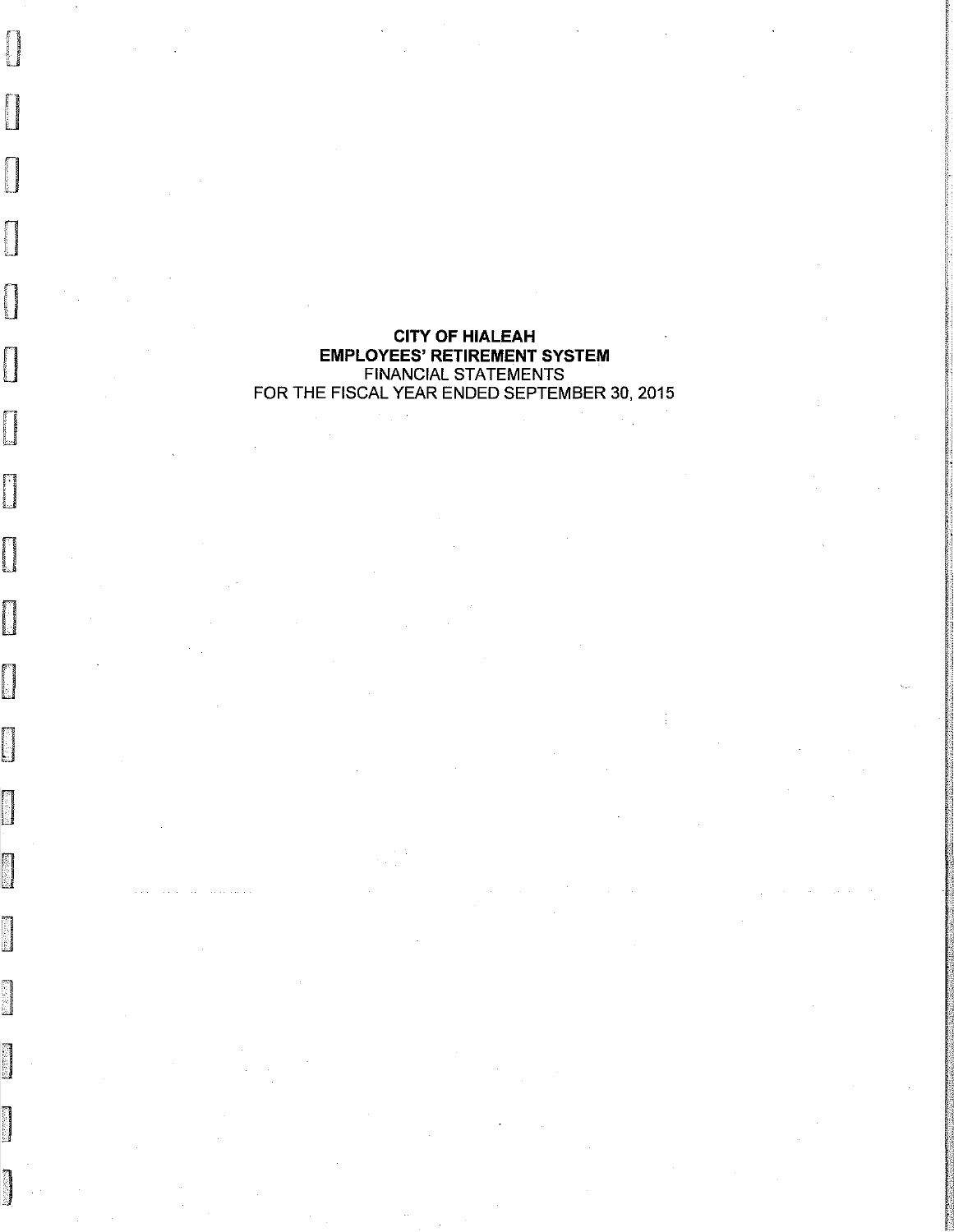# CITY OF HIALEAH EMPLOYEES' RETIREMENT SYSTEM TABLE OF CONTENTS SEPTEMBER 30, 2015

[] ' '

f] t.~

:<br>**:**<br>:<br>:

fJ

!<br>|<br>|<br>|<br>|

**financial** 

manatan<br>Kabupatèn

0

**Incomedia** 

|<br>|<br>|<br>|<br>|

 $\begin{bmatrix} 1 & 1 \\ 1 & 1 \\ 1 & 1 \end{bmatrix}$ 

**Property** 

 $\mathbb{Z}$ 

 $\begin{bmatrix} 1 & 1 \\ 1 & 1 \\ 1 & 1 \end{bmatrix}$ 

0

|                                                                                                                                                                                         | <b>PAGES</b> |
|-----------------------------------------------------------------------------------------------------------------------------------------------------------------------------------------|--------------|
| <b>INDEPENDENT AUDITORS' REPORT</b>                                                                                                                                                     | $1 - 2$      |
| <b>MANAGEMENT'S DISCUSSION AND ANALYSIS</b>                                                                                                                                             | $3 - 8$      |
| <b>FINANCIAL STATEMENTS</b>                                                                                                                                                             |              |
| Statement of Fiduciary Net Position                                                                                                                                                     | 9            |
| Statement of Changes in Fiduciary Net Position                                                                                                                                          | 10           |
| Notes to Financial Statements                                                                                                                                                           | $11 - 22$    |
| <b>REQUIRED SUPPLEMENTARY INFORMATION - UNAUDITED</b>                                                                                                                                   |              |
| Schedule of Changes in Net Pension Liability and Related Ratios                                                                                                                         | 23           |
| Schedule of Contributions                                                                                                                                                               | 24           |
| Schedule of Investment Returns                                                                                                                                                          | 25           |
| <b>COMPLIANCE REPORT</b>                                                                                                                                                                |              |
| Independent Auditors' Report on Internal Control over Financial Reporting and on Compliance<br>and Other Matters Based on an Audit of Financial Statements Performed in Accordance with |              |
| <b>Government Auditing Standards</b>                                                                                                                                                    | 26-27        |
| Schedule of Findings and Responses                                                                                                                                                      | 28           |
|                                                                                                                                                                                         |              |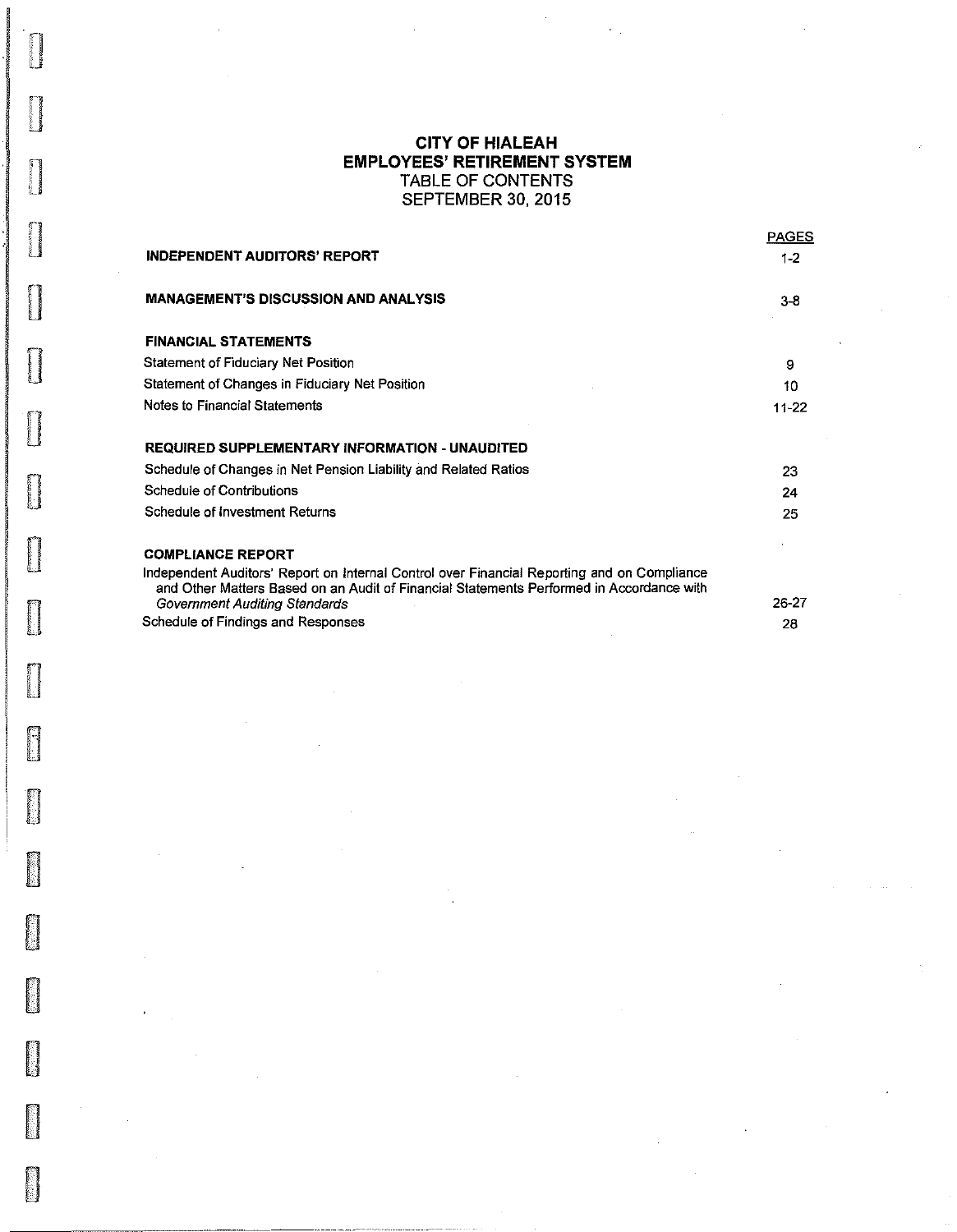# **INDEPENDENT AUDITORS' REPORT**

 $\begin{bmatrix} 1 & 1 \\ 1 & 1 \\ 1 & 1 \\ 1 & 1 \\ 1 & 1 \\ 1 & 1 \\ 1 & 1 \\ 1 & 1 \\ 1 & 1 \\ 1 & 1 \\ 1 & 1 \\ 1 & 1 \\ 1 & 1 \\ 1 & 1 \\ 1 & 1 \\ 1 & 1 \\ 1 & 1 \\ 1 & 1 \\ 1 & 1 \\ 1 & 1 \\ 1 & 1 \\ 1 & 1 \\ 1 & 1 \\ 1 & 1 \\ 1 & 1 \\ 1 & 1 \\ 1 & 1 \\ 1 & 1 \\ 1 & 1 \\ 1 & 1 \\ 1 & 1 \\ 1 & 1 \\ 1 & 1 \\ 1 & 1 \\ 1 & 1 \\ 1 &$ 

 $\begin{picture}(20,20) \put(0,0){\dashbox{0.5}(20,0){ }} \put(15,0){\dashbox{0.5}(20,0){ }} \put(15,0){\dashbox{0.5}(20,0){ }} \put(15,0){\dashbox{0.5}(20,0){ }} \put(15,0){\dashbox{0.5}(20,0){ }} \put(15,0){\dashbox{0.5}(20,0){ }} \put(15,0){\dashbox{0.5}(20,0){ }} \put(15,0){\dashbox{0.5}(20,0){ }} \put(15,0){\dashbox{0.5}(20,0){ }} \put(15,0){\dashbox{$ 

 $\begin{bmatrix} 1 & 0 & 0 & 0 \\ 0 & 1 & 0 & 0 \\ 0 & 0 & 0 & 0 \\ 0 & 0 & 0 & 0 \\ 0 & 0 & 0 & 0 \\ 0 & 0 & 0 & 0 \\ 0 & 0 & 0 & 0 \\ 0 & 0 & 0 & 0 \\ 0 & 0 & 0 & 0 \\ 0 & 0 & 0 & 0 \\ 0 & 0 & 0 & 0 \\ 0 & 0 & 0 & 0 & 0 \\ 0 & 0 & 0 & 0 & 0 \\ 0 & 0 & 0 & 0 & 0 \\ 0 & 0 & 0 & 0 & 0 \\ 0 & 0 & 0 & 0 & 0 \\ 0 & 0 &$ 

 $\begin{bmatrix} 1 & 0 & 0 \\ 0 & 1 & 0 \\ 0 & 0 & 0 \\ 0 & 0 & 0 \\ 0 & 0 & 0 \\ 0 & 0 & 0 \\ 0 & 0 & 0 \\ 0 & 0 & 0 \\ 0 & 0 & 0 \\ 0 & 0 & 0 \\ 0 & 0 & 0 \\ 0 & 0 & 0 \\ 0 & 0 & 0 \\ 0 & 0 & 0 \\ 0 & 0 & 0 & 0 \\ 0 & 0 & 0 & 0 \\ 0 & 0 & 0 & 0 \\ 0 & 0 & 0 & 0 & 0 \\ 0 & 0 & 0 & 0 & 0 \\ 0 & 0 & 0 & 0 & 0 \\ 0 & 0 &$ 

**Community**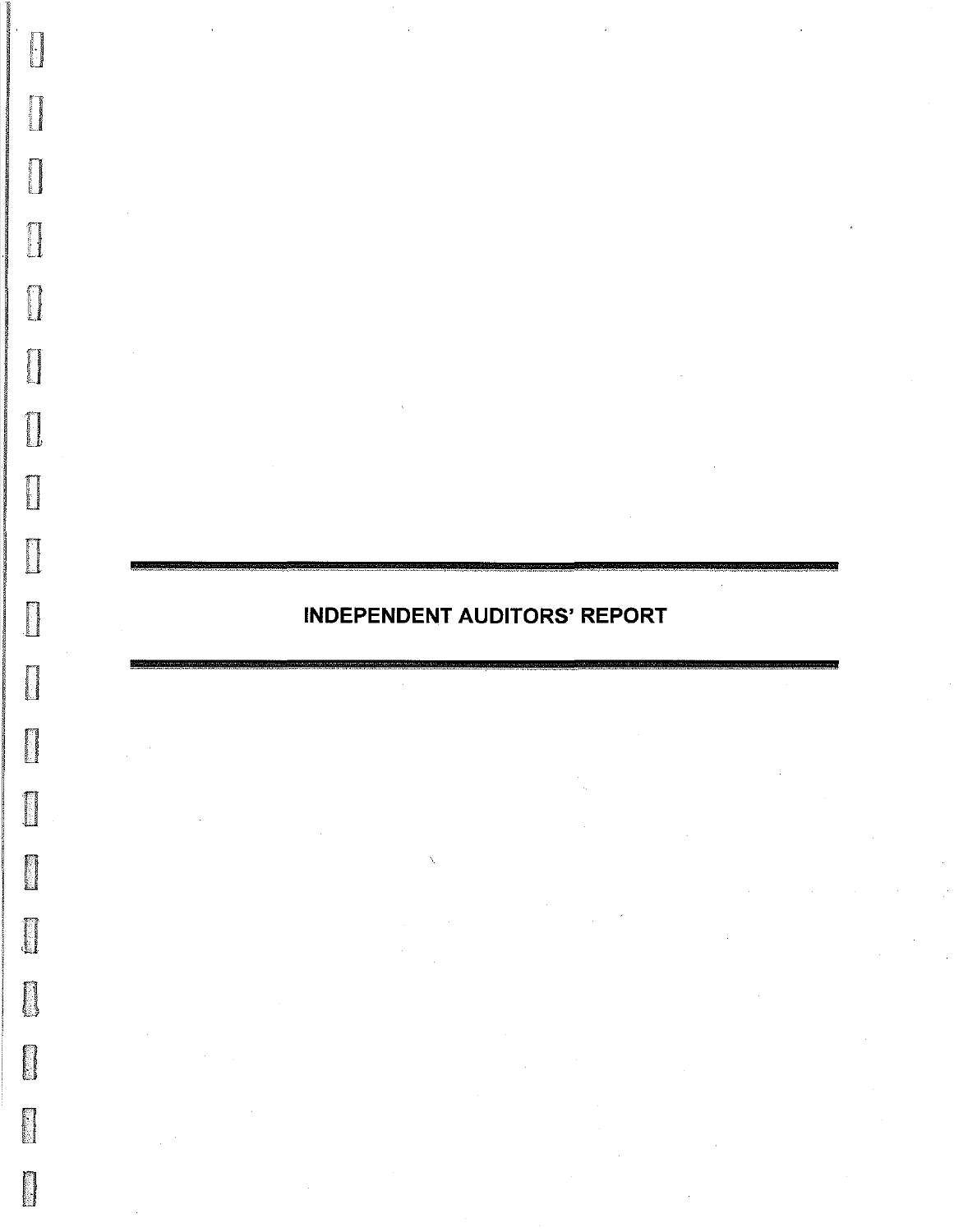

0 . .

D

·0' I! L

**Deserved States** 

' .

}<br>**[1100**<br>**http://** 

De Bernard<br>De Bernard (d. 1915)<br>De Bernard (d. 1915)<br>De Bernard (d. 1915)

<u>de de la pro</u>

B

[1

0<br>1990 - Paris Barcelona<br>1990 - Paris Barcelona<br>1991 - Paris Barcelona<br>1991 - Paris Barcelona<br>1992 - Paris Barcelona

<u>n</u>

**De** 

.<br>.<br>.

Alberni Caballero & Fierman, LLP 4649 Ponce de Leon Blvd Suite 404 Coral Gables, FL 33146 T: 305.662.7272 F: 305.662.4266 ACF-CPA.COM

### llllllllllllllllllllllllllllllllllllllllllllllllllllllllllllllllllllllllllllllllllll

### INDEPENDENT AUDITORS' REPORT

**Board of Trustees** City of Hialeah Employees' Retirement System Hialeah, Florida

#### Report on the Financial Statements

We have audited the accompanying financial statements of the City of Hialeah Employees' Retirement System (the "Plan") which comprise the statement of fiduciary net position as of September 30, 2015 and the related statement of changes in fiduciary net position for the fiscal year then ended, and the related notes to the financial statements.

### Management's Responsibility for the Financial Statements

Management is responsible for the preparation and fair presentation of these financial statements in accordance with accounting principles generally accepted in the United States of America; this includes the design, implementation, and maintenance of internal control relevant to the preparation and fair presentation of financial statements that are free from material misstatement, whether due to fraud or error.

#### Auditors' Responsibility

Our responsibility is to express an opinion on these financial statements based on our audit. We conducted our audit in accordance with auditing standards generally accepted in the United States of America and the standards applicable to financial audits contained in Government Auditing Standards, issued by the Comptroller General of the United States. Those standards require that we plan and perform the audit to obtain reasonable assurance about whether the financial statements are free from material misstatement.

An audit involves performing procedures to obtain audit evidence about the amounts and disclosures in the financial statements. The procedures selected depend on the auditor's judgment, including the assessment of the risks of material misstatement of the financial statements, whether due to fraud or error. In making those risk assessments, the auditor considers internal control relevant to the entity's preparation and fair presentation of the financial statements in order to design audit procedures that are appropriate in the circumstances, but not for the purpose of expressing an opinion on the effectiveness of the entity's internal control. Accordingly, we express no such opinion. An audit also includes evaluating the appropriateness of accounting policies used and the reasonableness of significant accounting estimates made by management, as well as evaluating the overall presentation of the financial statements.

We believe that the audit evidence we have obtained is sufficient and appropriate to provide a basis for our audit opinion.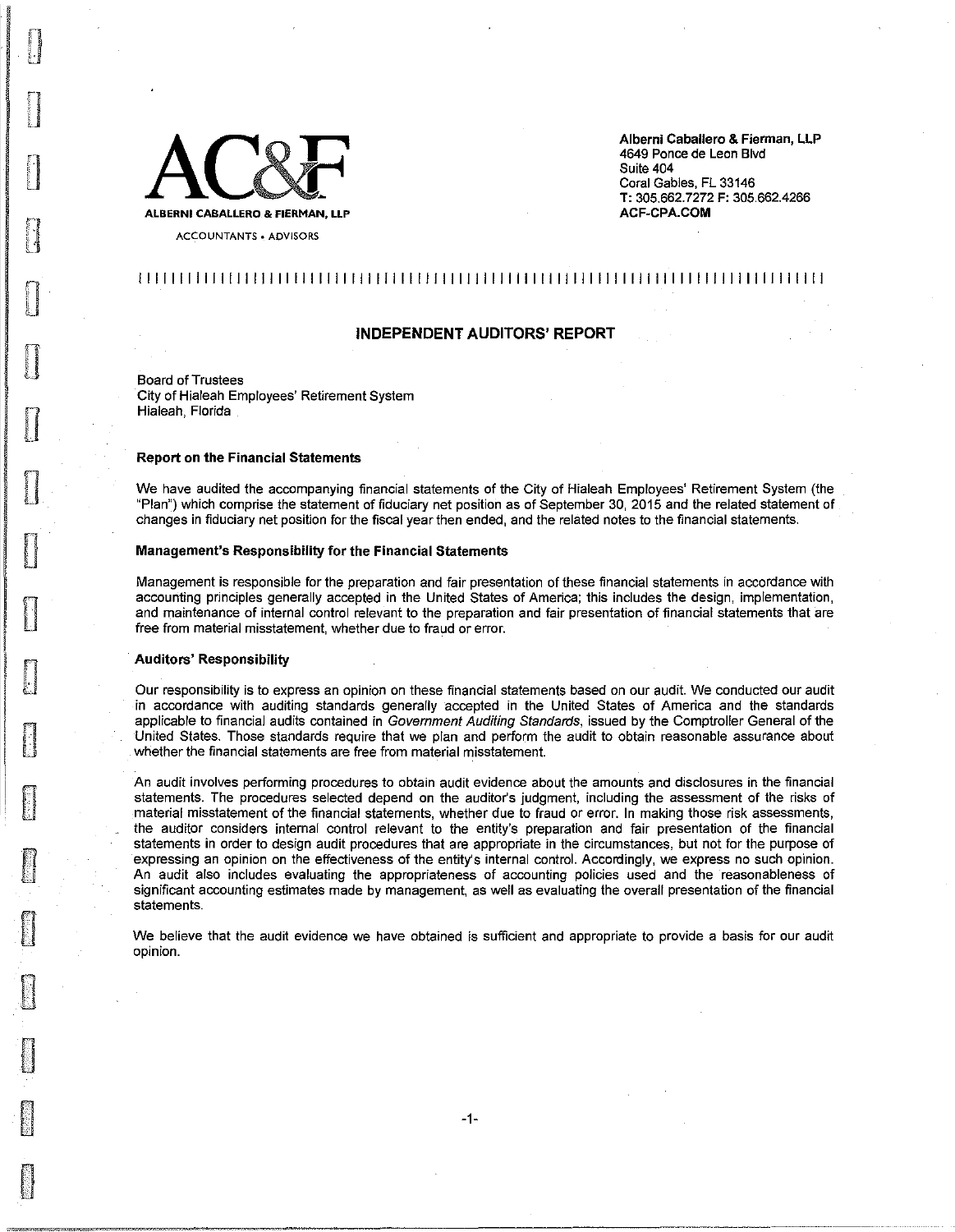#### Board of Trustees City of Hialeah Employees' Retirement System

#### Opinion

. University<br>. University<br>. University of the University<br>. University of the University<br>. University of the University of the University<br>. University of the University of the University of the University of the University

r anns anns an air.<br>Chaidheann anns an air an air an air an air an air an air an air an air an air an air an air an air an air an <u>|</u>

i<br>Manamanan<br>Kasasasasasasi

<u>000 - 1000 - 1000 - 1000 - 1000 - 1000 - 1000 - 1000 - 1000 - 1000 - 1000 - 1000 - 1000 - 1000 - 1000 - 1000 </u><br>1000 - 1000 - 1000 - 1000 - 1000 - 1000 - 1000 - 1000 - 1000 - 1000 - 1000 - 1000 - 1000 - 1000 - 1000 - 1000<br>

**000** 

اها<br>-<br>-

In our opinion, the financial statements referred to above present fairly, in all material respects, the financial position of the Plan as of September 30, 2015, and the changes in its financial position for the fiscal year then ended in accordance with accounting principles generally accepted in the United States of America.

#### Other Matters

The financial statements being presented are only for the City of Hialeah Employees' Retirement System which is also reported as a pension trust fund in the City of Hialeah's comprehensive annual financial report. Accordingly, the accompanying financial statements are not intended to present the financial position of the City of Hialeah, Florida as of September 30, 2015 or its changes in financial position and cash flows for the fiscal year then ended in accordance with accounting principles generally accepted in the United States of America.

#### Required Supplementary Information

Accounting principles generally accepted in the United States of America require that the management's discussion and analysis on pages 3 through 8 and schedule of changes in employer net pension liability and related ratios, schedule of employer contributions, and schedule of investment returns on pages 23 through 25, be presented to supplement the financial statements. Such information, although not a part of the basic financial statements, is required by the Governmental Accounting Standards Board, who considers it to be an essential part of financial reporting for placing the basic financial statements in an appropriate operational, economic, or historical context. We have applied certain limited procedures to the required supplementary information in accordance with auditing standards generally accepted in the United States of America, which consisted of inquiries of management about the methods of preparing the information and comparing the information for consistency with management's responses to our inquiries, the basic financial statements, and other knowledge we obtained during our audit of the basic financial statements. We do not express an opinion or provide any assurance on the information because the limited procedures do not provide us with sufficient evidence to express an opinion or provide any assurance.

#### Other Reporting Required by Government Auditing Standards

In accordance with Government Auditing Standards, we have also issued our report dated June 29, 2016, on our consideration of the Plan's internal control over financial reporting and on our tests of its compliance with certain provisions of laws, regulations, contracts, and other matters. The purpose of that report is to describe the scope of our testing of internal control over financial reporting and compliance and the results of that testing, and not to provide an opinion on internal control over financial reporting or on compliance. That report is an integral part of an audit performed in accordance with Government Auditing Standards in considering the Plan's internal control over financial reporting and compliance.

Alberni Caballero & Fierman. LLP

Albemi Caballero & Fierman, LLP Coral Gables, Florida June 29, 2016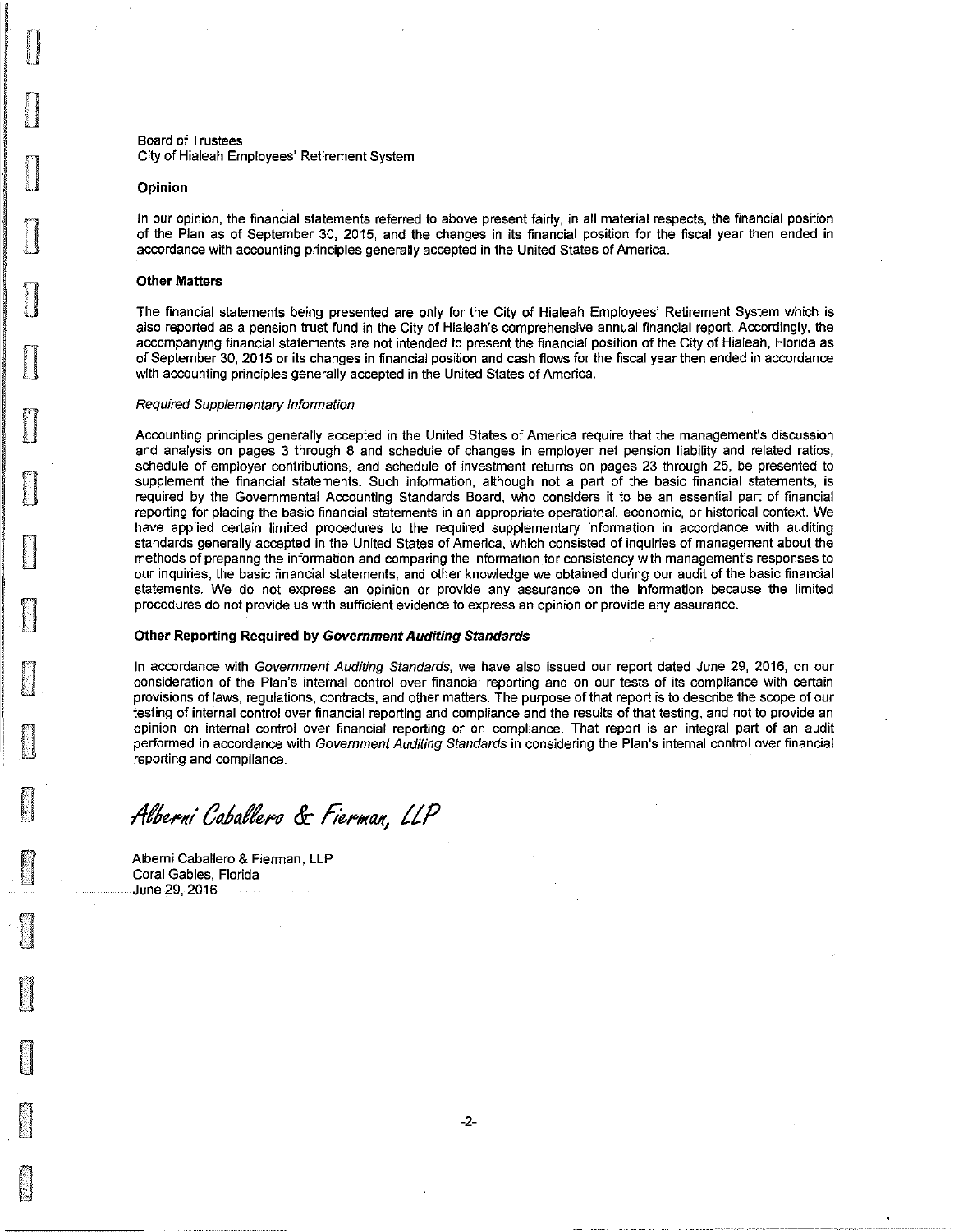# **MANAGEMENT'S DISCUSSION AND ANALYSIS**  $(MD&A)$

 $\begin{picture}(20,20) \put(0,0){\dashbox{0.5}(20,2){\circle{1}} \put(1,0){\dashbox{0.5}(20,2){\circle{1}} \put(2,0){\dashbox{0.5}(20,2){\circle{1}} \put(2,0){\dashbox{0.5}(20,2){\circle{1}} \put(2,0){\dashbox{0.5}(20,2){\circle{1}} \put(2,0){\dashbox{0.5}(20,2){\circle{1}} \put(2,0){\dashbox{0.5}(20,2){\circle{1}} \put(2,0){\dashbox{0.5}(20,2){\circle{1}} \put(2,0){\dash$ 

 $\begin{bmatrix} 1 & 0 & 0 \\ 0 & 1 & 0 \\ 0 & 0 & 0 \\ 0 & 0 & 0 \\ 0 & 0 & 0 \\ 0 & 0 & 0 \\ 0 & 0 & 0 \\ 0 & 0 & 0 \\ 0 & 0 & 0 \\ 0 & 0 & 0 \\ 0 & 0 & 0 \\ 0 & 0 & 0 \\ 0 & 0 & 0 \\ 0 & 0 & 0 \\ 0 & 0 & 0 & 0 \\ 0 & 0 & 0 & 0 \\ 0 & 0 & 0 & 0 \\ 0 & 0 & 0 & 0 & 0 \\ 0 & 0 & 0 & 0 & 0 \\ 0 & 0 & 0 & 0 & 0 \\ 0 & 0 &$ 

 $\begin{picture}(20,20) \put(0,0){\dashbox{0.5}(20,2){ }} \put(15,0){\dashbox{0.5}(20,2){ }} \put(25,0){\dashbox{0.5}(20,2){ }} \put(25,0){\dashbox{0.5}(20,2){ }} \put(25,0){\dashbox{0.5}(20,2){ }} \put(25,0){\dashbox{0.5}(20,2){ }} \put(25,0){\dashbox{0.5}(20,2){ }} \put(25,0){\dashbox{0.5}(20,2){ }} \put(25,0){\dashbox{0.5}(20,2){ }} \put(25,0){\dashbox{$ 

 $\begin{picture}(20,20) \put(0,0){\vector(1,0){10}} \put(15,0){\vector(1,0){10}} \put(15,0){\vector(1,0){10}} \put(15,0){\vector(1,0){10}} \put(15,0){\vector(1,0){10}} \put(15,0){\vector(1,0){10}} \put(15,0){\vector(1,0){10}} \put(15,0){\vector(1,0){10}} \put(15,0){\vector(1,0){10}} \put(15,0){\vector(1,0){10}} \put(15,0){\vector(1,0){10}} \put(15,0){\vector(1$ 

 $\begin{bmatrix} 1 & 1 \\ 1 & 1 \\ 1 & 1 \end{bmatrix}$ 

*<u>All Contents of the Sean Sea</u>* 

**The Company of Separator**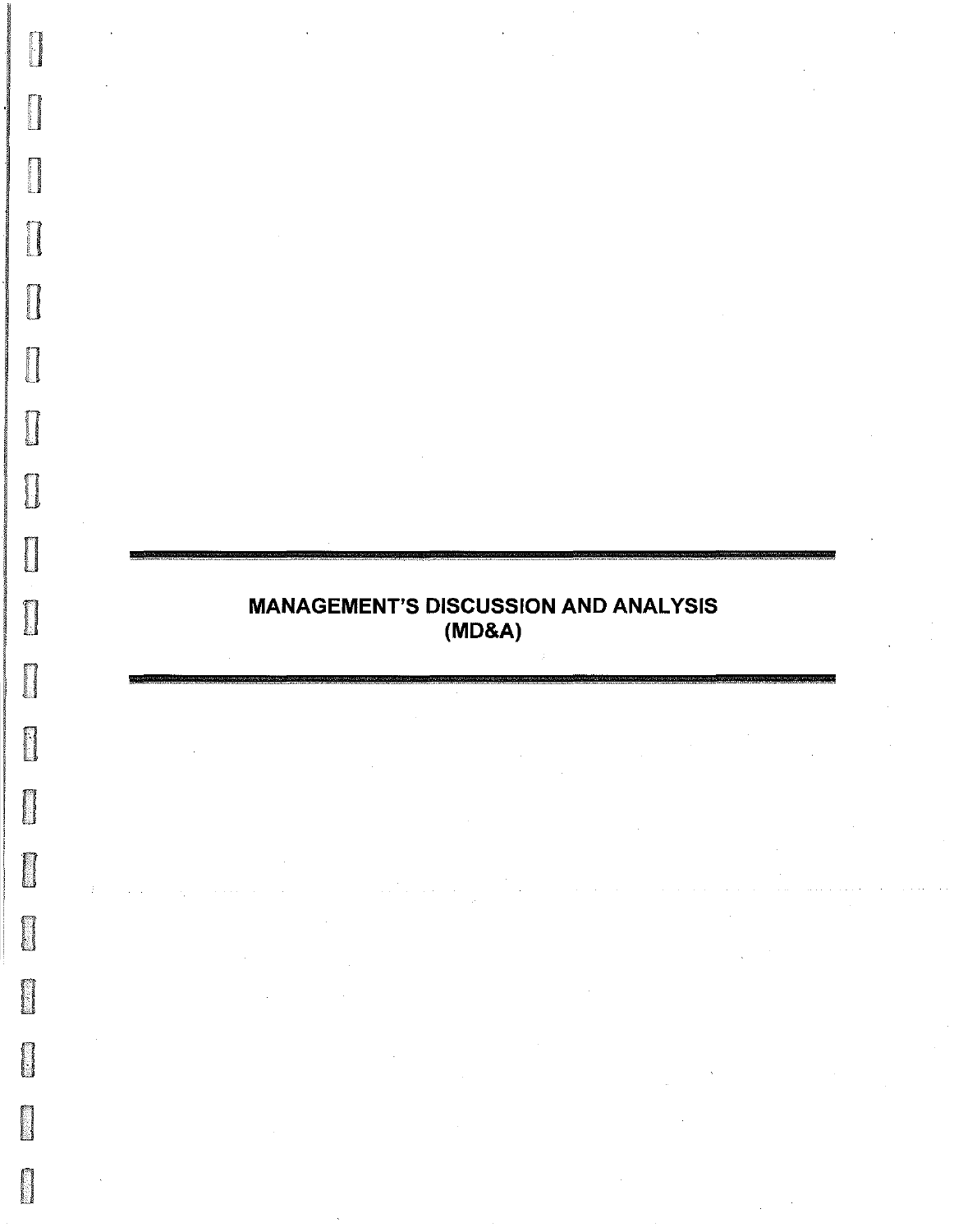#### MANAGEMENT'S DISCUSSION AND ANALYSIS

This section of the annual financial report presents the Management Discussion and Analysis (MD&A) of the City of Hialeah Employees' Retirement System (the Plan) financial performance. This analysis provides an overview of the financial activities and funding conditions for fiscal years ended September 30, 2015 and 2014. Please read it in **conjunction with the Plan's financial statements, which immediately follow.** 

#### FINANCIAL HIGHLIGHTS

 $\overline{\mathbf{u}}$ .

ः<br>प्राप्तवाद्यालयः<br>प्राप्तवाद्यालयः ĉ,

 $\blacksquare$ 

The Plan's net results from operations for fiscal year 2015 reflected the following financial activities:

- •:• Total plan net position was \$569,997,557 as of September 30, 2015 and was 4.7% lower than the 2014 total **plan net position. This decrease was mainly due to a significant lower valuation of investments at fair market value compare to prior year.**
- •:• Total contributions were \$34,839,772 as of September 30, 2015 and were 5.4% higher than the 2014 **contributions due to higher contributions from the plan members and the City.**
- •:• Total additions were \$37,721,259 as of September 30, 2015 and were 58.8% lower than the 2014. The **decrease reflects the net effect of higher contributions and a decrease in investment income as a result of a significant reduction in the fair value of investments.**
- •:• Net investment income was \$2,881,487 as of September 30, 2015 and was 95.1% lower than the 2014 **investments. This was due to a net depreciation of \$9,421,223 in fair market value of investments in fiscal**  year 2015 compared to a net appreciation of \$45,619,892 in 2014.
- •:• Total pension benefits payments and refunds were \$66,047,848 as of September 30, 2015 and were 4.3% **more than 2014. This reflects an increase in refunds and retirees for the current year.**

### OVERVIEW OF THE FINANCIAL STATEMENTS

**The financial section of this annual report consists of three parts: Management's Discussion and Analysis (this section), the basic financial statements, notes to the financial statements and other required supplemental information.** 

**The financial statements provide both long-term and short-term information about the Plan's overall financial status. The financial statements also include notes that explain some of the information in the financial statements and provide more detailed data. The statements are followed by a section of other supplementary information that further explains and supports the information in the financial statements.** 

**The Plan's financial statements are prepared in conformity with Accounting Principles Generally Accepted in the United States of America (GAAP) as applied to governmental units on an accrual basis. Under this basis, revenues are recognized in the period in which they are earned, expenses are recognized in the period in which they are incurred, and appreciation of assets is recognized in the Statement of Changes in Plan Net position. All assets and liabilities associated with the operation of the Plan are included in the Statement of Net position.** 

**The Statement of Net position reports net position and how they have changed. A net asset is the difference between the assets and liabilities, and it is one way to measure the financial health or current position of the Plan. The decrease in the net position during 2015 is one indicator of the volatility in the current financial markets.** 

Pursuant to Governmental Accounting Standards Board (GASB) requirements, the management of the City of Hialeah **Employees' Retirement System herewith provides a discussion and analysis of its financial activities for the fiscal year**  ended September 30, 2015.

The City of Hialeah Employees' Retirement System was established January 1, 1956 to provide retirement allowances, disability and death benefits for the employees of the City, as defined in Chapter 70 of the Hialeah Code. The City of **Hialeah is the administrator of this system. There is a board of trustees in whom the general administration, management and responsibility for the proper operation of the system is vested.**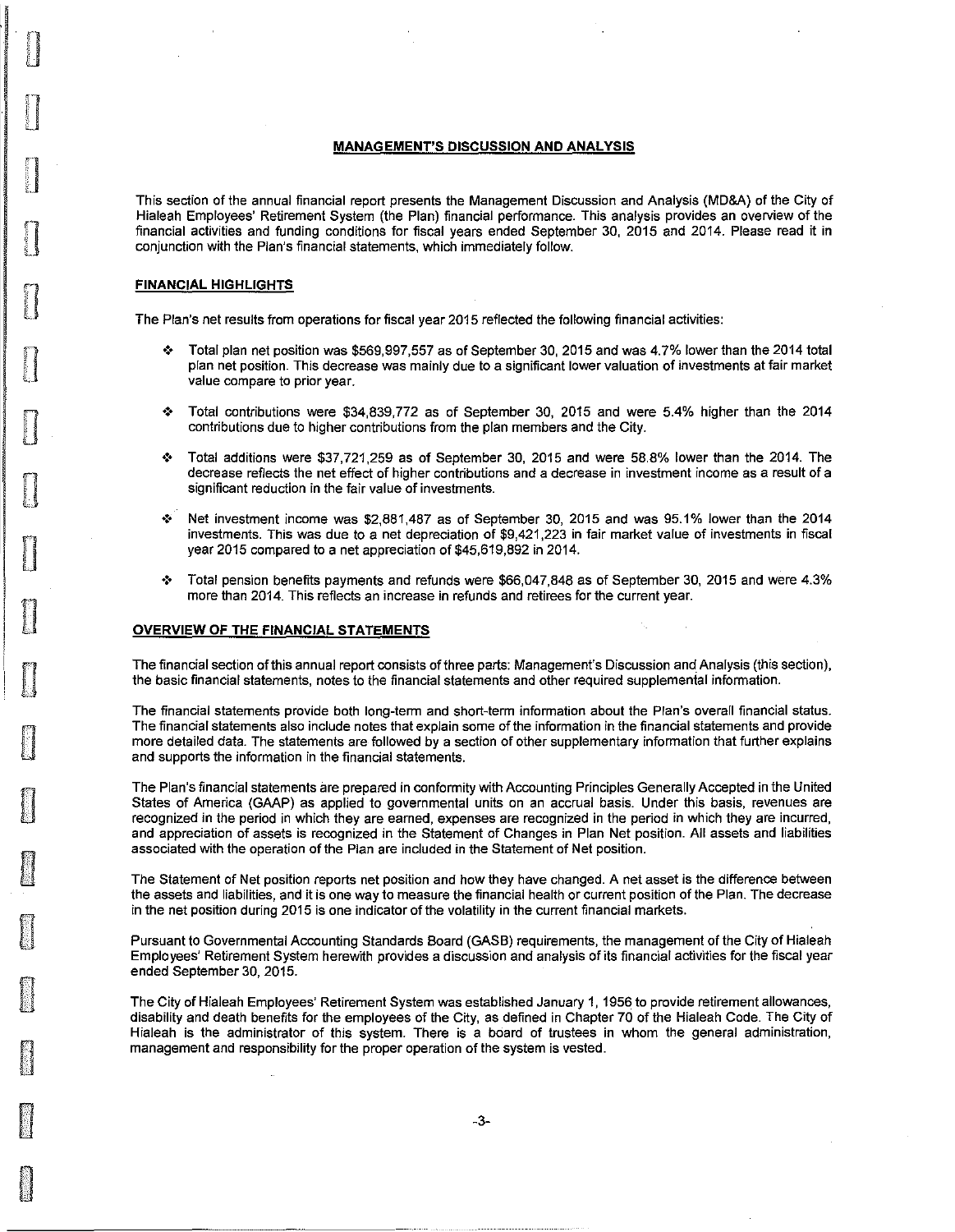### PLAN HIGHLIGHTS

 $\mathbb{I}$  is l

·n·.·.·· .. !! ĉ.

r.J· e e<br>b

n<br>Marianan<br>Mariananan

lil

ro

n<br>Bernaman<br>Bernaman

<u>de de la partie de la partie de la partie de la partie de la partie de la partie de la partie de la partie de l</u><br>Décembre de la partie de la partie de la partie de la partie de la partie de la partie de la partie de la pa

!

- $\div$  Employer contributions for the year were \$27,382,906 were 6.3% more than the 2014 contributions. The **amount of employer contribution varies from year to year and is aduarially determined.**
- •:• Plan member contributions were \$6,994,989 as of September 30, 2015 and were 2.3% higher than the 2014 **contributions. Annuity contributions are equal to** 7%, **6%, 5%, 4%,** 3%, **2%, 1% or 0 of straight payroll and**  member contribution to the system equals 4% of straight payroll. Contributions will vary from year to year and **are dependent upon several factors such as salary levels and number of active members in the system.**

#### STATEMENT OF PLAN NET POSITION

**The following condensed comparative Statements of Plan Net positions are a point in time snapshot of account**  balances at fiscal year end. It reports the assets available for future payments to retirees and any current liabilities that **are owed as of the financial statement date. The resulting net asset value, or assets minus liabilities, represents the value of assets held in trust for pension benefits.** 

**The Plan continues to be soundly funded. It is important to remember that retirement system funding is based on a**  long-term perspective, and that temporary ups and downs in the market are to be expected.

### Employees' Retirement System **Net position**

|                                    | 2015<br><b>Activities</b> | 2014<br><b>Activities</b> | Percent<br>Change |               |
|------------------------------------|---------------------------|---------------------------|-------------------|---------------|
| Cash and short term investments    | \$46,725,292              | \$40,333,382              | 15.8              | $\frac{0}{2}$ |
| Securities lending cash collateral | 98,811.261                | 65,126,062                | 51.7              | %             |
| <b>Receivables</b>                 | 18,943.654                | 21,584,425                | $-12.2$           | $\%$          |
| Investments at fair value          | 537 650 026               | 568,288,001               | $-5.3$            | $\frac{9}{6}$ |
| Loans to members                   | 10.606.075                | 10,130,193                | 4.7               | ℀             |
| Total assets                       | 712 736 308               | 705,462,063               | 1.0               | $\%$          |
| <b>Total liabilities</b>           | 142,738,751               | 107,137,917               | 33.2              | %             |
| Total net position                 | \$569.997.557             | \$598.324.146             | $-4.7$            | $\frac{9}{6}$ |

Total net position at September 30, 2015 was \$569,997,557 a 4.7% decrease over total net position at September 30, 2014. Total assets were \$712,736,308 an increase of 1% over 2014 and total liabilities were \$142,738,751 an increase of 33.2% from 2014.

### STATEMENT OF CHANGES IN PLAN NET POSITION

The Statement of Changes in Plan Net position, present the effect of pension fund transactions that occurred during **the fiscal year, where additions minus deductions equal net increase (or decrease) in net position.** 

-4-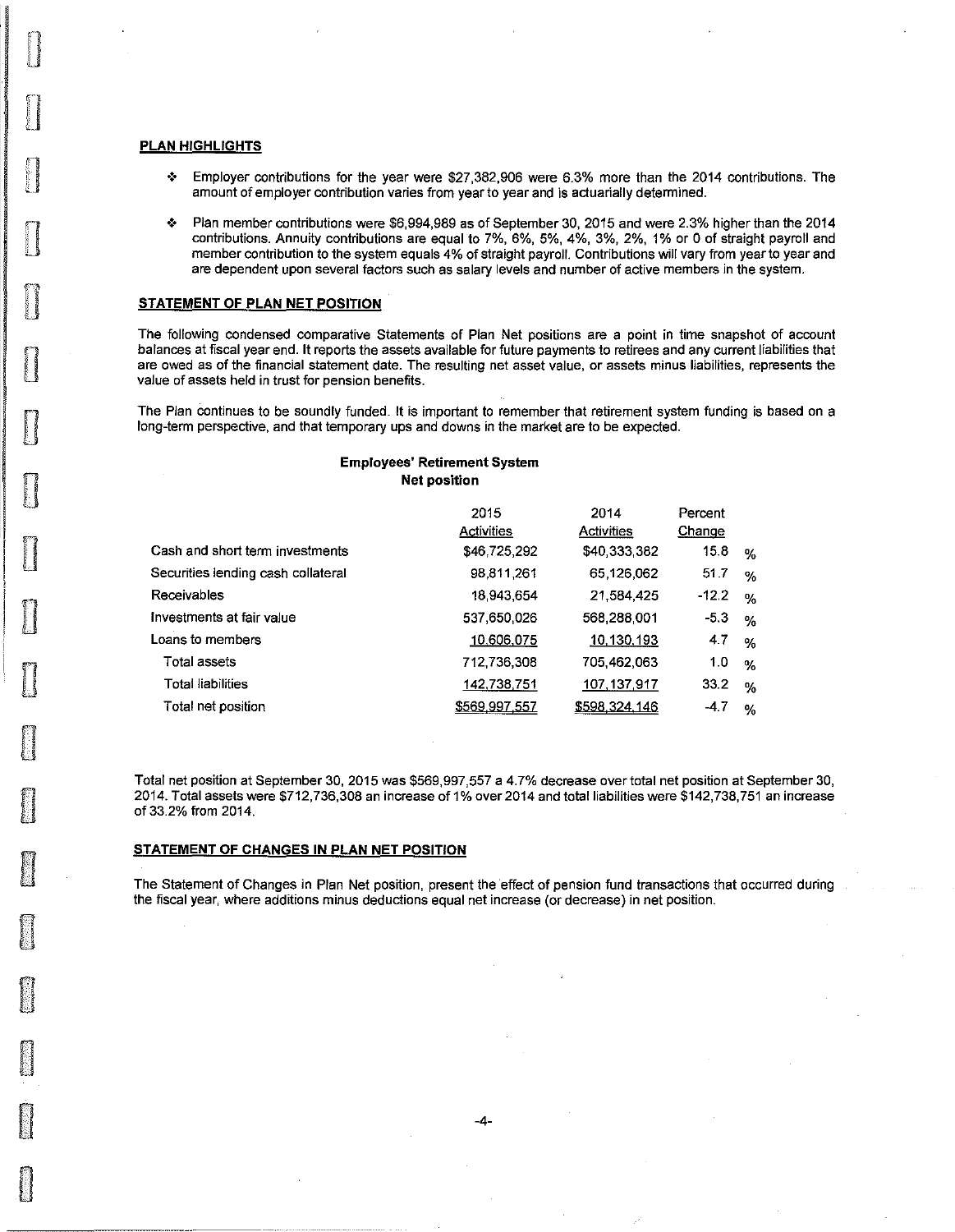**The following table shows a condensed comparative summary of the changes in net position and reflects the activities**  of the Plan. The funding objective is to meet long-temn obligations, and fund all pension benefits.

### Employees' Retirement System Statement of Changes In Plan Net position

|                           | <b>Fiscal Year</b> | Fiscal Year   | Percent     |
|---------------------------|--------------------|---------------|-------------|
|                           | 2015               | 2014          | Change      |
| Total contributions       | \$34.839,772       | \$33,064.620  | 5.4%        |
| Net investment gains      | 2.881.487          | 58,425,589    | $-95.1%$    |
| Total increase (decrease) | 37,721,259         | 91,490,209    | $-58.8%$    |
| Total deductions          | 66,047,848         | 63,299,504    | $4.3 \%$    |
| Net increase (decrease)   | (28.326.589)       | 28,190,705    | $-200.5 \%$ |
| Net position, beginning   | 598,324,146        | 557.074,570   | 4.9%        |
| Prior period adjustment   |                    | 13.058.871    | $-100 \%$   |
| Net position, ending      | \$569,997,557      | \$598.324.146 | -4.7 %      |

Revenues (additions to the plan net position) for the Plan were \$37.7 million, which includes member, State and **employer contributions of \$34.8 million and net investment gains from investment activities of \$2.8 million. Revenues decreased significantly due to the depreciation in fair value of investments during 2015 compare to an appreciation in**  fair value of investments during 2014. Expenses (deductions to the plan net position) increased from \$63.2 million **during 2014 to \$66 million in 2015 or about 4.3%. Most of the increase is due to refunds and increase in retirees.** 

### **ASSET ALLOCATION**

t.'.] ,,\_. L

n u

 $\prod$ 

para di Kalèndher<br>Para di Kalèndher<br>Para di Kalèndher di Kalèndher di Kalèndher di Kalèndher di Kalèndher di Kalèndher di Kalènd d<br>U

**names** und<br>University<br>University The table below indicates the Plan's investment policy target asset allocation for September 30, 2015.

| VILY VI HIGICAN EBIDIOYEES TREGIENICHL OYSIGNI                   |                      |                                                |  |  |
|------------------------------------------------------------------|----------------------|------------------------------------------------|--|--|
| Summary of Asset Allocation                                      |                      |                                                |  |  |
|                                                                  | Policy<br>Guidelines | <b>Actual Allocation</b><br>September 30, 2015 |  |  |
| US Interm Agg Fixed Inc - Boyd                                   | 17.50%               | 17.90%                                         |  |  |
| US Interm Agg Fixed Inc - Taplin                                 | 22.50%               | 22.84%                                         |  |  |
| Domestic Large Cap Core - RhumbLine                              | 15.00%               | 15.56%                                         |  |  |
| Domestic Large Cap Growth - GAMCO                                | 5.00%                | 4.98%                                          |  |  |
| Domestic Large Cap Value - Diamond                               | 5.00%                | 5.02%                                          |  |  |
| Russell Midcap Value - Fisher                                    | 6.00%                | 5.90%                                          |  |  |
| Russell Midcap Core - RhumbLine                                  | 5.00%                | 5.15%                                          |  |  |
| Russell Midcap Growth - RhumbLine                                | 5.00%                | 4.98%                                          |  |  |
| Small Cap Core - RhumbLine                                       | 5.00%                | 5.04%                                          |  |  |
| Small Cap Value - Fisher                                         | 200%                 | 2.02%                                          |  |  |
| Small Cap Growth - Franklin                                      | 2.00%                | 1.95%                                          |  |  |
| International Equity - Franklin                                  | 5.00%                | 4.66%                                          |  |  |
| Alternatives-Entrust DIV, RICI PAM,<br>Entrust SP Opp, BlackRock | 5.00%                | 3.99%                                          |  |  |
| Total                                                            | 100.00%              | 100.00%                                        |  |  |

#### City of Hialeah Employees' Retirement System

-s-·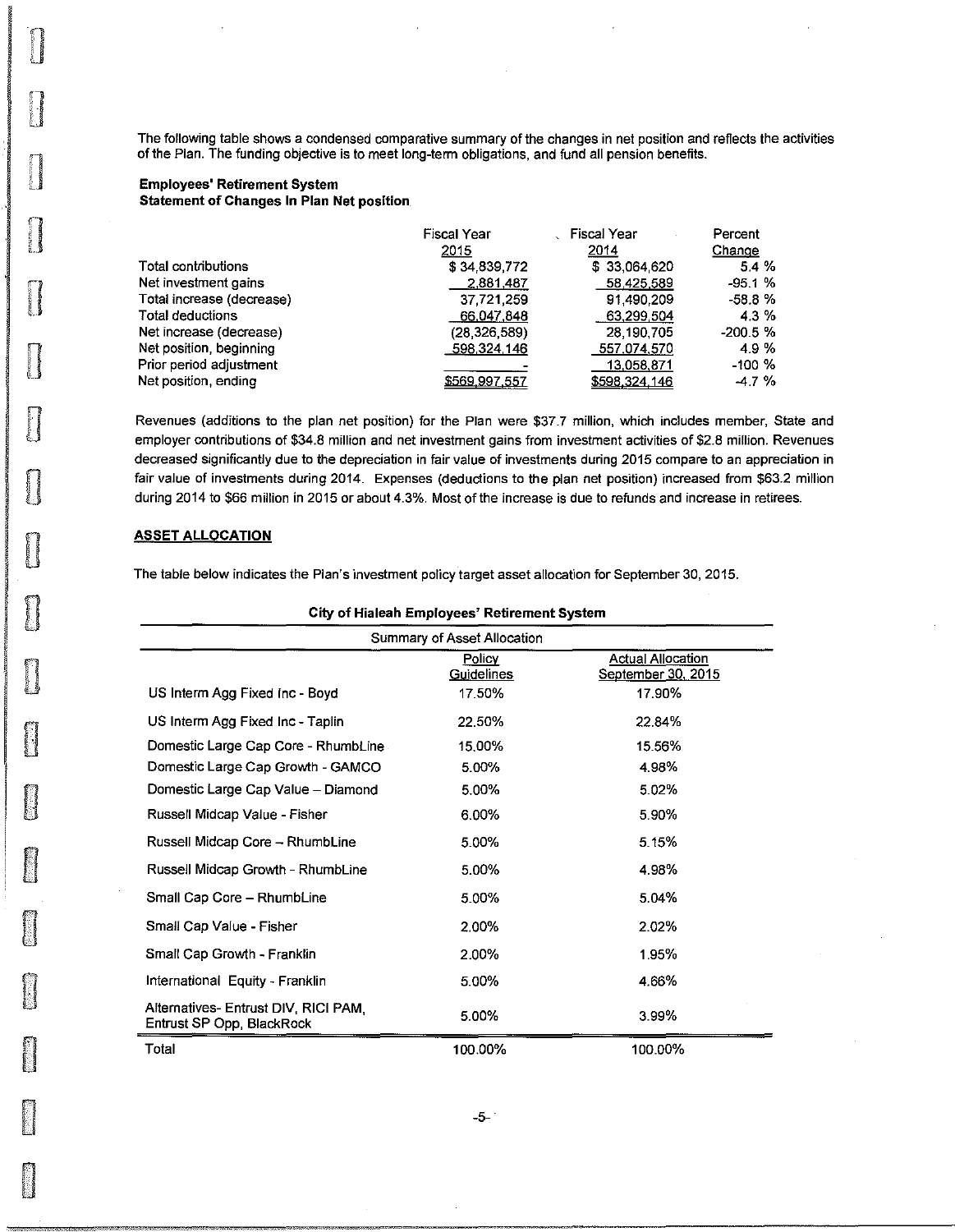### **ASSET ALLOCATION (Continued)**

The table below indicates the Plan's investment policy target asset allocation for September 30, 2015:

|                             | Policy<br>Guidelines | <b>Actual Allocation</b><br>September 30, 2015 |
|-----------------------------|----------------------|------------------------------------------------|
| Domestic Equity             | 50.00%               | 49.64%                                         |
| <b>International Equity</b> | 5.00%                | 4.57%                                          |
| US Fixed Income             | 40.00%               | 42.41%                                         |
| Alternatives                | 5.00%                | 3.38%                                          |
| Total                       | 100.00%              | 100.00%                                        |

Under policy guidelines: 5% cash maximum allowed in equities (small capitalization managers may, from time to time hold more than 5% cash or money markets, but never in excess of 10%) / 10% cash maximum allowed in fixed accounts.

The investment guidelines provide for the appropriate diversification of the portfolio. Investments have been diversified to the extent practicable to control risk of loss resulting from over-concentration of a specific maturity, issuer, instrument, dealer or bank through which financial instruments are bought and sold. The Board recognizes the difficulty of achieving the Plan's investment objectives in light of uncertainties and complexities of contemporary investment markets.

The Board also recognizes that some risk must be assumed to achieve the Plan's long-term investment objectives. In establishing the risk tolerances, the Plan's ability to withstand short and intermediate term variability has been considered. However, the Plan's strong financial condition enables the Board to adopt a long-term investment perspective. Asset allocation for fiscal year ended September 30, 2015 was within the limits defined by the investment policy guidelines.

### INVESTMENT ACTIVITIES

Investment income is vital to the Plan for current and future financial stability. Therefore, the Trustees have a fiduciary responsibility to act prudently and discretely when making plan investment decisions. To assist the Board of Trustees in this area, the Board employs the services of an investment consultant to periodically review and update the investment policy. There were no changes to the Investment Policy Statement and Asset Allocation during the fiscal year.

The Board and its investment consultant review portfolio performance quarterly. Performance is evaluated both individually by money manager style and collectively by investment type, and for the aggregate portfolio.

I

000 pm<br>1

**WARRANTEE** 

 $\frac{1}{2}$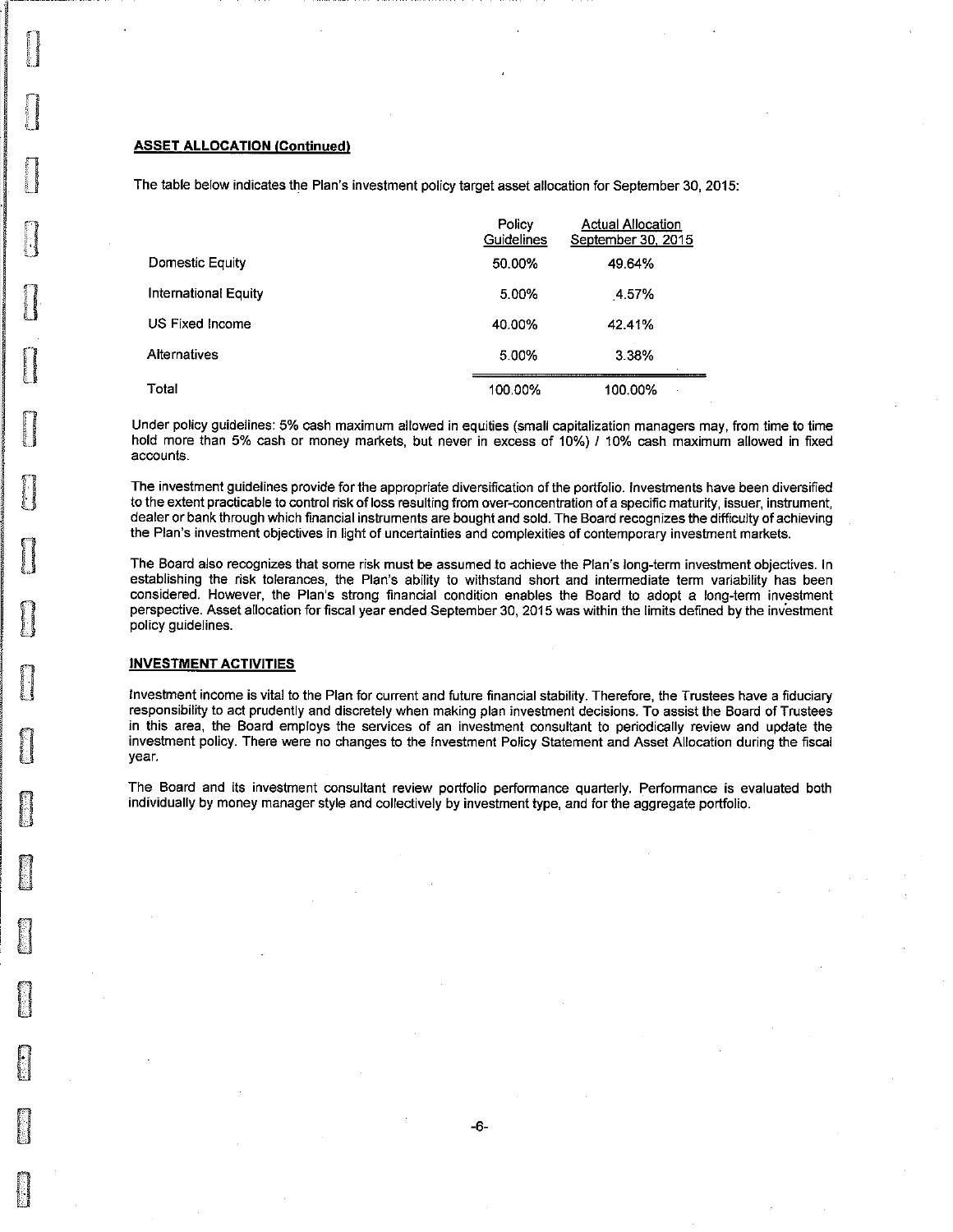Overall performance results for the Plan can be viewed in the table below:<br>City of Hialeah Employees' Refirement S

*«]* " ~ L

|<br>|<br>|<br>|  $\mathcal{E}^-$ 

0

0

# L City of Hialeah Employees' Retirement System Asset Allocation Summary September 30, 2015

|                            |                                    | <b>Market Value</b> |                | <b>Trailing</b> | <b>Trailing</b> |                  |
|----------------------------|------------------------------------|---------------------|----------------|-----------------|-----------------|------------------|
|                            |                                    | (Thousands)         | <b>Quarter</b> | 1 Year          | 3 Year          | <b>Inception</b> |
|                            | <b>Intermediate Aggregate</b>      | 117,523,923         | 0.87%          | 2.66%           | 1.75%           | 5.74%            |
|                            | <b>Barclays Interm Agg</b>         |                     | 1.08%          | 2.95%           | 1.64            | 5.61             |
|                            | <b>Intermediate Aggregate</b>      | 89,430,803          | 1.22%          | 2.98%           | 1.66%           | 4.90%            |
|                            | <b>Barclays Interm Agg</b>         |                     | 1.08%          | 2.95%           | 1.64%           | 5.01%            |
|                            | <b>Large Cap Core</b>              | 84,897,404          | $-6.38%$       | $-0.52%$        | 12.38%          | 9.23%            |
|                            | S&P 500                            |                     | $-6.44%$       | $-0.61%$        | 12.40%          | 8.91%            |
|                            | Large Cap Value                    | 27,111,571          | $-8.24%$       | $-0.66%$        | 13.02%          | 6.46%            |
|                            | Russell 1000V                      |                     | $-8.39%$       | $-4.42%$        | 11.59%          | 5.79%            |
|                            | Large Cap Growth                   | 27,252,280          | 5.90%          | 0.99%           | 13.17%          | 15.07%           |
|                            | Russell 1000G                      |                     | 5.29%          | 3.17%           | 13.61%          | 16.52%           |
|                            | <b>Midcap Core</b>                 | 26,967,366          | $-8.45%$       | 1.55%           | 13.02           | 9.28%            |
|                            | S&P 400                            |                     | $-8.50%$       | 1.40%           | 13.12           | 9.20%            |
|                            | <b>Midcap Value</b>                | 32,020,774          | $-8.72%$       | $-0.98%$        | ΝA.             | 5.61%            |
|                            | Russell Midcap Value               |                     | $-8.04%$       | $-2.07%$        | <b>NA</b>       | 6.94%            |
| <b><i>Constitution</i></b> | <b>Midcap Growth</b>               | 26,923,428          | $-7.92%$       | 1.52%           | 13.64           | 8.58%            |
|                            | Russell Midcap Growth              |                     | $-7.99%$       | 1.45%           | 13.98%          | 8.71%            |
|                            | <b>Small Cap Core</b>              | 27,409,254          | $-9.10%$       | 4.15%           | 13.09           | 9.45%            |
|                            | S&P 600                            |                     | $-9.27%$       | 3.81%           | 13.02           | 9.34%            |
|                            | <b>Small Cap Value</b>             | 10,391,134          | $-11.08%$      | 1.46%           | 11.34%          | 10.44%           |
|                            | Russell 2000 Value                 |                     | $-10.73%$      | $-1.60%$        | 9.18%           | 6.88%            |
|                            | <b>Small Cap Growth</b>            | 10,346,638          | $-16.71%$      | $-2.25%$        | 13.90%          | 8.62%            |
|                            | Russell 2000 Growth                |                     | -13.06%        | 4.04%           | 12 85%          | 7.31%            |
|                            | <b>International Equity</b>        | 25, 164, 531        | $-11.79%$      | $-10.70%$       | 5.63            | 0.64%            |
|                            | <b>MSCI EAFE</b>                   |                     | $-10.23%$      | $-8.66%$        | 5.63            | $-0.06%$         |
|                            | <b>Short Fixed Income</b>          | 13,551,838          | 0.32%          | 1.12%           | NΑ              | 0.90%            |
|                            | BC 1-3 yr Gov/Cr                   |                     | 0.29%          | 1.19%           | <b>NA</b>       | 0.88%            |
|                            | <b>Short Fixed Income</b>          | 13,009,811          | 0.25%          | 0.93%           | 0.77            | 0.96%            |
|                            | BC 1-3yr Gov/Cr                    |                     | 0.29%          | 1.19%           | 0.86%           | 0.94%            |
|                            | <b>Alternatives</b>                | 2,175,347           | 1.12%          | <b>NA</b>       | <b>NA</b>       | 2.90%            |
|                            | <b>HFRI FOF: Diversified Index</b> |                     | $-2.96%$       |                 |                 | $-2.56%$         |
|                            |                                    | $-7-$               |                |                 |                 |                  |
|                            |                                    |                     |                |                 |                 |                  |
|                            |                                    |                     |                |                 |                 |                  |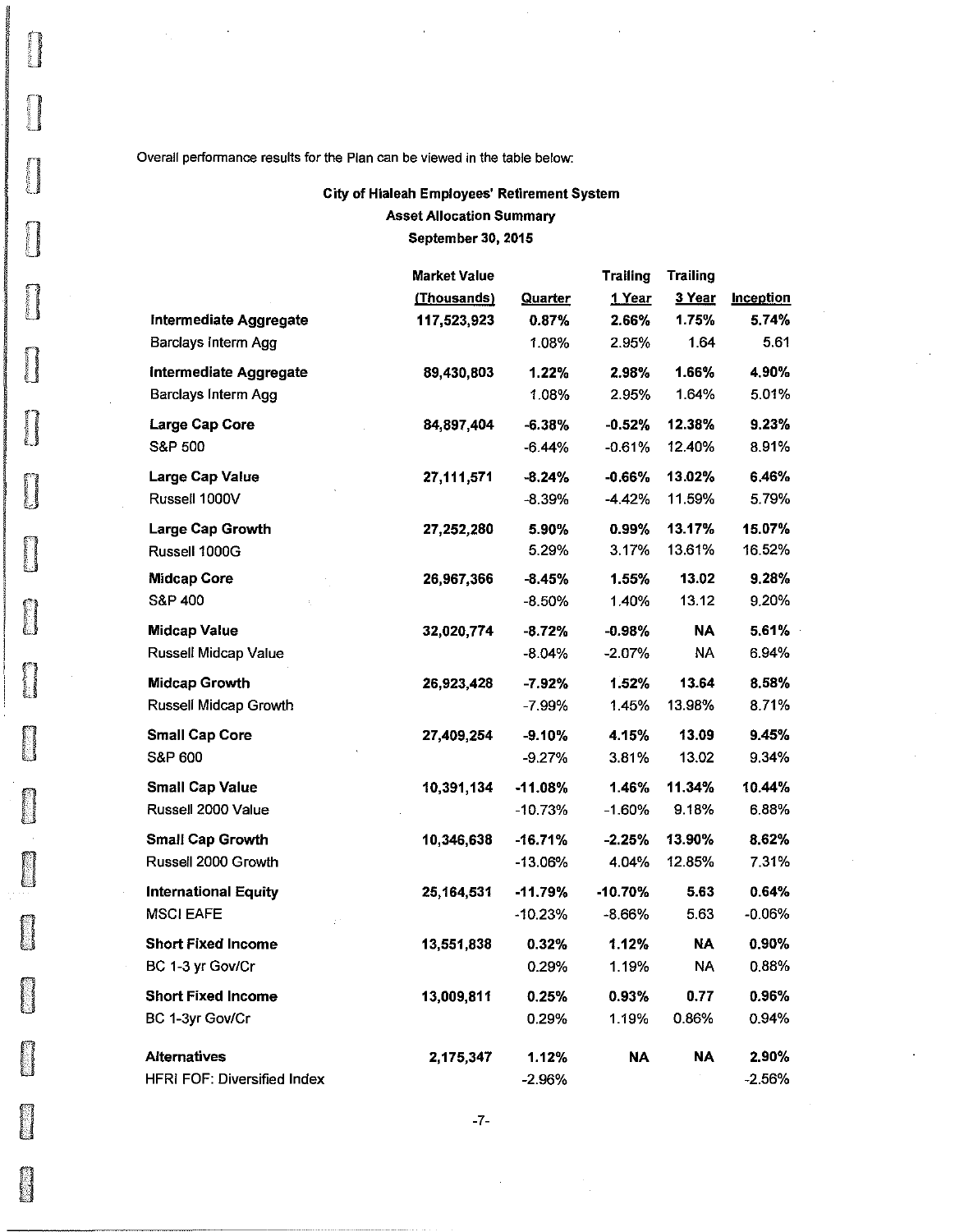| <b>Alternatives</b><br><b>HFRI FOF: Diversified Index</b> | 7.115.850     | $-6.80\%$<br>$-2.96%$ | $-6.75%$<br>0.42% | <b>NA</b><br><b>NA</b> | $-3.64%$<br>2.12% |
|-----------------------------------------------------------|---------------|-----------------------|-------------------|------------------------|-------------------|
| <b>Alternatives</b>                                       | 4.866.935     | -6.98%                | NA                | <b>NA</b>              | $-6.79%$          |
| 60%MSCI World /40% Barclays<br>Global Agg Bond            |               | $-4.70%$              | NA                | <b>NA</b>              | $-4.94%$          |
| <b>Alternatives</b>                                       | 4 442 085     | $-16.27%$             | $-31.06\%$        | <b>NA</b>              | $-21.11%$         |
| <b>Bloomberg Commodity Index TR</b>                       |               | $-14.47%$             | $-25.99%$         | <b>NA</b>              | $-16.87%$         |
|                                                           |               |                       |                   |                        |                   |
| <b>Total</b>                                              | \$550,600,971 | -4.63%                | 0.21%             | 7.81%                  | 7.56%             |
| Policy Benchmark                                          |               | $-4.36%$              | 0.47%             | 7.64%                  | 7.91%             |

**Please note that the schedule on the previous page reflects trailing one-year and three-year including returns since inception. Please also note that the above rates of returns are time weighted, net of fees and based on market rate of return in accordance with AIMR's performance presentation standards.** 

### FINANCIAL ANALYSIS SUMMARY

fJ g L

nan<br>Mar !J

la Carterian<br>Anglica Carterian

|<br>|<br>|-<br>|HITCHES

D

u

|<br>|<br>| generations

**Deserte de la procession de la procession de la procession de la procession de la procession de la procession**<br>Deserte de la procession de la procession de la procession de la procession de la procession de la procession<br>

The investment activities, for the fiscal year ended September 30, 2015, are a function of the underlying market, money **managers' performance, and the investment policy's asset allocation modeL The Plan had a positive absolute return of 0.21% for the trailing one year. The fund continues to maintain a consistent, high quality, conservative approach and has had an annualized return, net of investment management fees, of 7.81% over the last three fiscal years.** 

#### CONTACTING THE PLAN'S FINANCIAL MANAGEMENT

This financial analysis is designed to provide the Board of Trustees, plan participants and the marketplace credit **analysts with an overview of the Plan's finances and the prudent exercise of the Board's oversight. If you have any questions regarding this report or you need additional financial infonnation, please contact the City of Hialeah**  Retirement Office Grisell Aedo, Retirement Director, at 501 Palm Avenue, Hialeah, Florida 33010 or (305) 883-5872.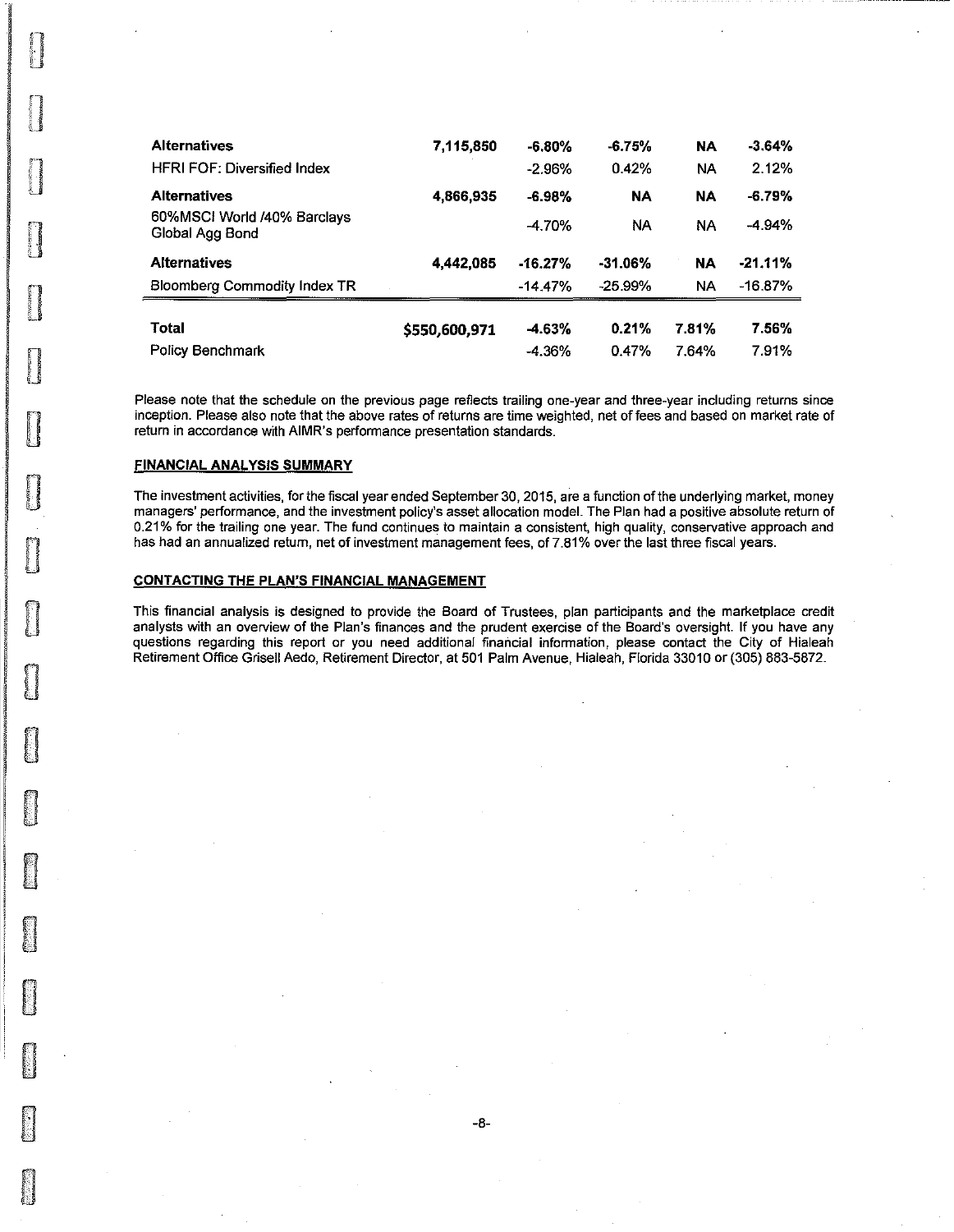# **FINANCIAL STATEMENTS**

 $\begin{bmatrix} 1 & 1 \\ 1 & 1 \\ 1 & 1 \\ 1 & 1 \\ 1 & 1 \\ 1 & 1 \\ 1 & 1 \\ 1 & 1 \\ 1 & 1 \\ 1 & 1 \\ 1 & 1 \\ 1 & 1 \\ 1 & 1 \\ 1 & 1 \\ 1 & 1 \\ 1 & 1 \\ 1 & 1 \\ 1 & 1 \\ 1 & 1 \\ 1 & 1 \\ 1 & 1 \\ 1 & 1 \\ 1 & 1 \\ 1 & 1 \\ 1 & 1 \\ 1 & 1 \\ 1 & 1 \\ 1 & 1 \\ 1 & 1 \\ 1 & 1 \\ 1 & 1 \\ 1 & 1 \\ 1 & 1 \\ 1 & 1 \\ 1 & 1 \\ 1 &$ 

 $\begin{bmatrix} 1 & 1 \\ 1 & 1 \\ 1 & 1 \\ 1 & 1 \\ 1 & 1 \\ 1 & 1 \\ 1 & 1 \\ 1 & 1 \\ 1 & 1 \\ 1 & 1 \\ 1 & 1 \\ 1 & 1 \\ 1 & 1 \\ 1 & 1 \\ 1 & 1 \\ 1 & 1 \\ 1 & 1 \\ 1 & 1 \\ 1 & 1 \\ 1 & 1 \\ 1 & 1 \\ 1 & 1 \\ 1 & 1 \\ 1 & 1 \\ 1 & 1 \\ 1 & 1 \\ 1 & 1 \\ 1 & 1 \\ 1 & 1 \\ 1 & 1 \\ 1 & 1 \\ 1 & 1 \\ 1 & 1 \\ 1 & 1 \\ 1 & 1 \\ 1 &$ 

**Communication** 

 $\begin{bmatrix} 1 & 0 & 0 \\ 0 & 0 & 0 \\ 0 & 0 & 0 \\ 0 & 0 & 0 \\ 0 & 0 & 0 \\ 0 & 0 & 0 \\ 0 & 0 & 0 \\ 0 & 0 & 0 \\ 0 & 0 & 0 \\ 0 & 0 & 0 \\ 0 & 0 & 0 \\ 0 & 0 & 0 \\ 0 & 0 & 0 \\ 0 & 0 & 0 \\ 0 & 0 & 0 & 0 \\ 0 & 0 & 0 & 0 \\ 0 & 0 & 0 & 0 \\ 0 & 0 & 0 & 0 & 0 \\ 0 & 0 & 0 & 0 & 0 \\ 0 & 0 & 0 & 0 & 0 \\ 0 & 0 &$ 

**Francount** 

**Communication** 

**Construction** 

francounaith<br>**Leab**anna

 $\begin{bmatrix} 1 & 0 & 0 & 0 \\ 0 & 1 & 0 & 0 \\ 0 & 0 & 0 & 0 \\ 0 & 0 & 0 & 0 \\ 0 & 0 & 0 & 0 \\ 0 & 0 & 0 & 0 \\ 0 & 0 & 0 & 0 \\ 0 & 0 & 0 & 0 \\ 0 & 0 & 0 & 0 \\ 0 & 0 & 0 & 0 \\ 0 & 0 & 0 & 0 \\ 0 & 0 & 0 & 0 \\ 0 & 0 & 0 & 0 & 0 \\ 0 & 0 & 0 & 0 & 0 \\ 0 & 0 & 0 & 0 & 0 \\ 0 & 0 & 0 & 0 & 0 \\ 0 & 0 & 0 &$ 

 $\begin{picture}(20,20) \put(0,0){\dashbox{0.5}(20,2){\circle{1}} \put(1,0){\dashbox{0.5}(20,2){\circle{1}} \put(2,0){\dashbox{0.5}(20,2){\circle{1}} \put(2,0){\dashbox{0.5}(20,2){\circle{1}} \put(2,0){\dashbox{0.5}(20,2){\circle{1}} \put(2,0){\dashbox{0.5}(20,2){\circle{1}} \put(2,0){\dashbox{0.5}(20,2){\circle{1}} \put(2,0){\dashbox{0.5}(20,2){\circle{1}} \put(2,0){\dash$ 

 $\begin{bmatrix} 0 & 0 & 0 \\ 0 & 0 & 0 \\ 0 & 0 & 0 \\ 0 & 0 & 0 \\ 0 & 0 & 0 \\ 0 & 0 & 0 \\ 0 & 0 & 0 \\ 0 & 0 & 0 \\ 0 & 0 & 0 \\ 0 & 0 & 0 \\ 0 & 0 & 0 \\ 0 & 0 & 0 \\ 0 & 0 & 0 \\ 0 & 0 & 0 \\ 0 & 0 & 0 \\ 0 & 0 & 0 \\ 0 & 0 & 0 & 0 \\ 0 & 0 & 0 & 0 \\ 0 & 0 & 0 & 0 \\ 0 & 0 & 0 & 0 \\ 0 & 0 & 0 & 0 \\ 0 & 0 & 0 &$ 

**Constitution** 

 $\begin{picture}(20,20) \put(0,0){\dashbox{0.5}(20,2){ }} \put(15,0){\dashbox{0.5}(20,2){ }} \put(25,0){\dashbox{0.5}(20,2){ }} \put(25,0){\dashbox{0.5}(20,2){ }} \put(25,0){\dashbox{0.5}(20,2){ }} \put(25,0){\dashbox{0.5}(20,2){ }} \put(25,0){\dashbox{0.5}(20,2){ }} \put(25,0){\dashbox{0.5}(20,2){ }} \put(25,0){\dashbox{0.5}(20,2){ }} \put(25,0){\dashbox{$ 

 $\begin{picture}(20,20) \put(0,0){\vector(1,0){10}} \put(15,0){\vector(1,0){10}} \put(15,0){\vector(1,0){10}} \put(15,0){\vector(1,0){10}} \put(15,0){\vector(1,0){10}} \put(15,0){\vector(1,0){10}} \put(15,0){\vector(1,0){10}} \put(15,0){\vector(1,0){10}} \put(15,0){\vector(1,0){10}} \put(15,0){\vector(1,0){10}} \put(15,0){\vector(1,0){10}} \put(15,0){\vector(1$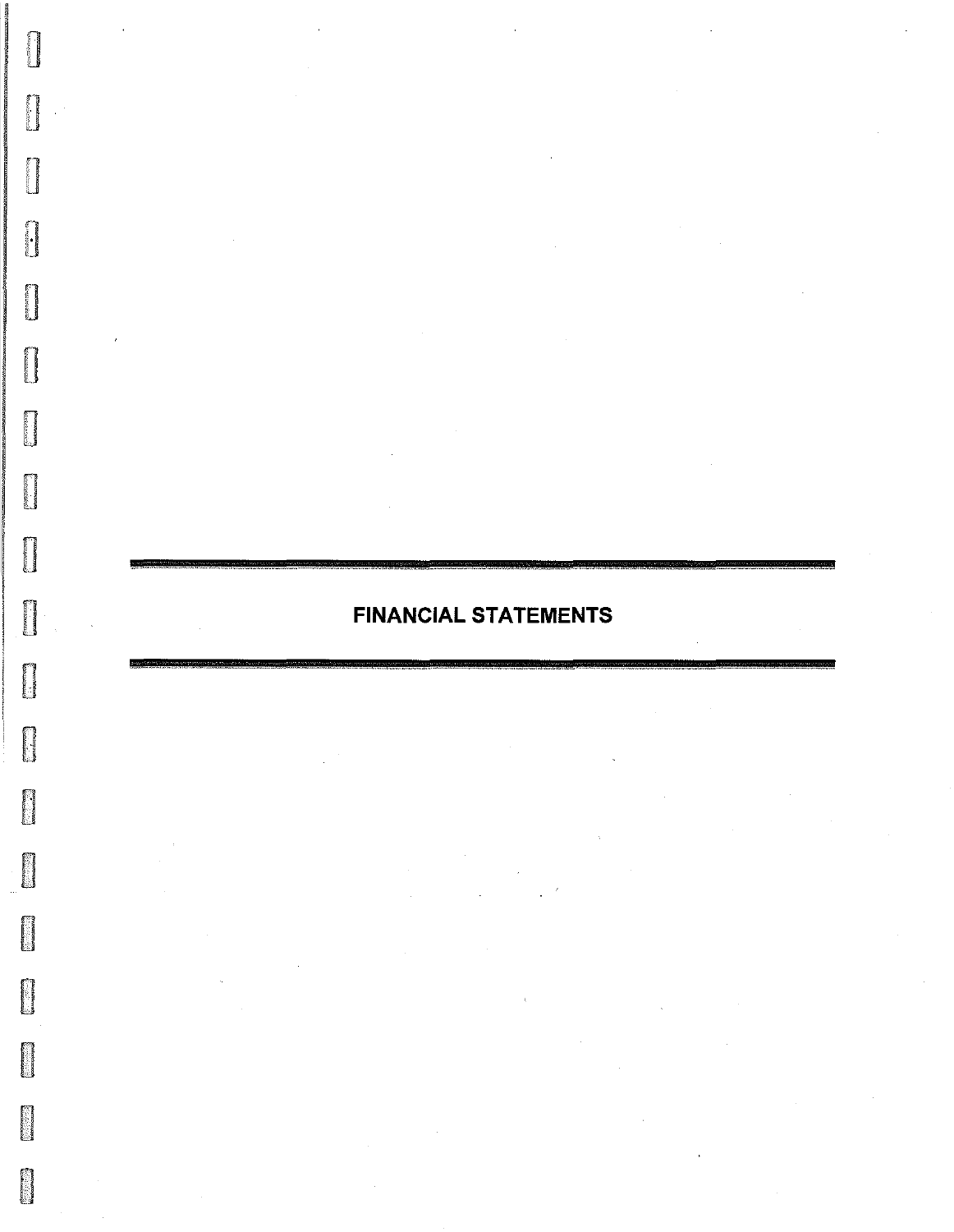# CITY OF HIALEAH, FLORIDA EMPLOYEES' RETIREMENT SYSTEM STATEMENT OF FIDUCIARY NET POSITION SEPTEMBER 30, 2015

# **ASSETS**

 $f_{\rm X}$   $\sim$ 

flexander<br>**flexander**<br>**flexander** 

 $\begin{bmatrix} 0 & 0 & 0 & 0 \\ 0 & 0 & 0 & 0 \\ 0 & 0 & 0 & 0 \\ 0 & 0 & 0 & 0 \\ 0 & 0 & 0 & 0 \\ 0 & 0 & 0 & 0 \\ 0 & 0 & 0 & 0 \\ 0 & 0 & 0 & 0 \\ 0 & 0 & 0 & 0 \\ 0 & 0 & 0 & 0 \\ 0 & 0 & 0 & 0 \\ 0 & 0 & 0 & 0 & 0 \\ 0 & 0 & 0 & 0 & 0 \\ 0 & 0 & 0 & 0 & 0 \\ 0 & 0 & 0 & 0 & 0 & 0 \\ 0 & 0 & 0 & 0 & 0 & 0 \\$ 

0 '

f] i ~.

 $p$  is the coronal part of  $\mathcal{L}$ 

|<br>|<br>|<br>|<br>|

n<br>Lindon<br>Lindon

na annsan<br>L

0

n<br>En el anton

 $\overline{1}$ 

0

**Designation** 

nommann)<br>Communication<br>Communication

n

g

 $\blacksquare$ 

 $\blacksquare$ .

| Cash and short-term investments    | \$<br>46,725,292 |
|------------------------------------|------------------|
| Securities lending cash collateral | 98,811,261       |
| Receivables:                       |                  |
| Accrued interest                   | 1,093,289        |
| Accrued dividends                  | 325,101          |
| Contributions                      | 17,044,471       |
| Investments sold                   | 422,236          |
| Other receivables                  | 58,557           |
| Total receivables                  | 18,943,654       |
| Investments, at fair value:        |                  |
| U.S. Treasury bonds and notes      | 51,326,858       |
| U.S. Government securities         | 6,496,289        |
| Asset backed securities            | 4,665.173        |
| Mortgage backed securities         | 74,886,840       |
| Real estate investment trust       | 11,338,769       |
| Corporate bonds and notes          | 84,683 542       |
| Municipal bonds                    | 1,001,915        |
| Limited partnership                | 7,559,208        |
| Mutual funds                       | 12,083,412       |
| Common stocks                      | 283,608,020      |
| <b>Total investments</b>           | 537,650,026      |
| Loans to members                   | 10,606,075       |
| <b>Total assets</b>                | 712,736,308      |
|                                    |                  |

# LIABILITIES AND NET POSITION

| Obligations under securities lending     | 98.811.261  |
|------------------------------------------|-------------|
| Due to retired participants              | 43 471 943  |
| Investments purchased                    | 441.712     |
| Accounts payable and accrued liabilities | 13.835      |
| <b>Total liabilities</b>                 | 142 738 751 |
| Net position restricted for pensions     | 569 997 557 |

See notes to financial statements.

 $\frac{1}{2} \left( \frac{d}{2} \right)$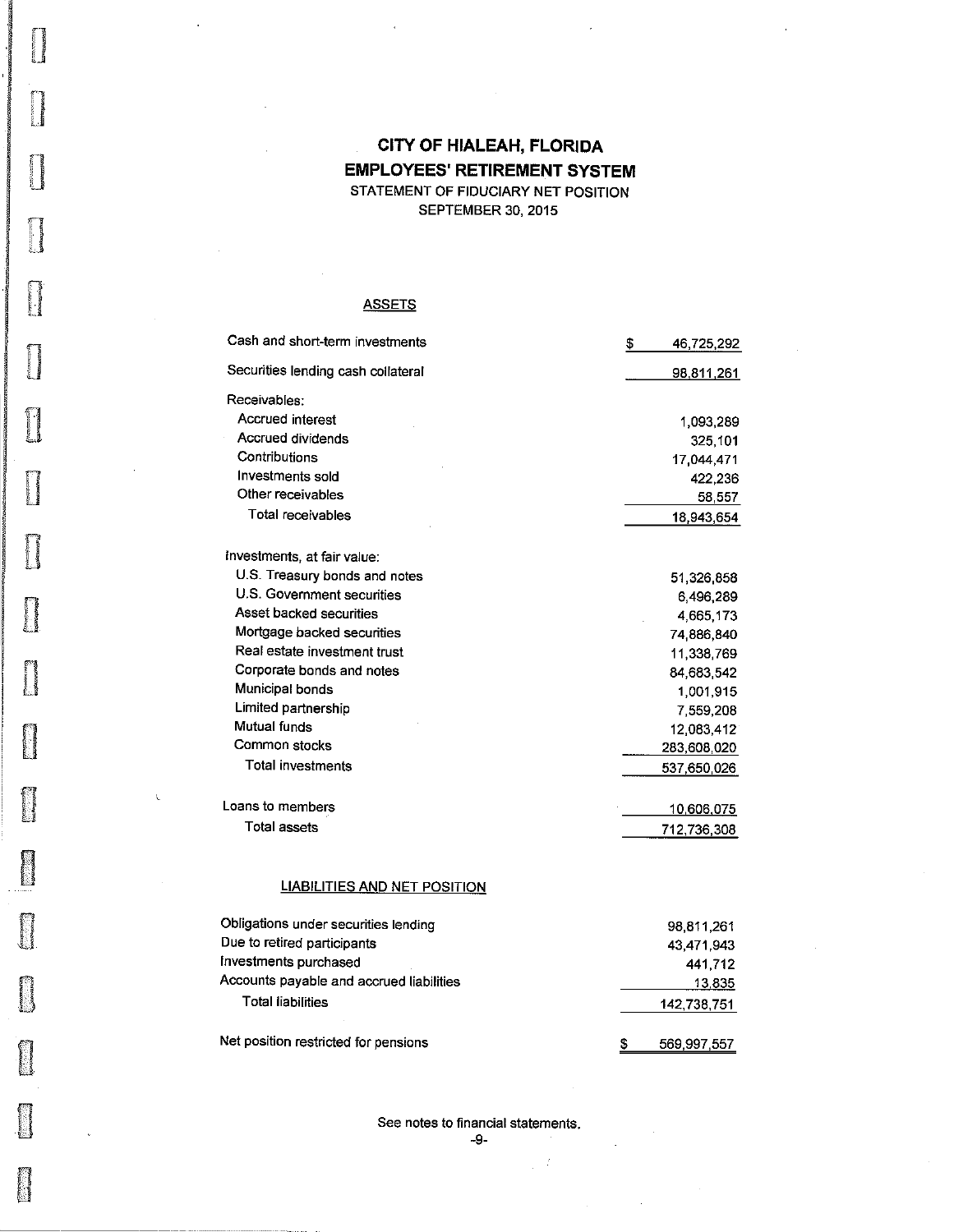# **CITY OF HIALEAH, FLORIDA**

0

fan de groepen.<br>Fan de groepen op de groepen.<br>Fan de groepen op de groepen. ا.<br>ا

"'] [

0 '

0

IO

jo<br>Literature<br>Literature

<u>पुरुषणम्</u><br>पु

0

0

0

**BANDARY** 

0<br>1990 - Paul Barnett, amerikanischer Politiker († 1930)<br>1990 - Paul Barnett, amerikanischer Politiker († 1930)<br>1990 - Paul Barnett, amerikanischer († 1930)<br>1990 - Paul Barnett, amerikanischer Politiker († 1930)<br>1990 - Pau

0

 $\mathbb{R}$ 

!

# **EMPLOYEES' RETIREMENT SYSTEM**

STATEMENT OF CHANGES IN FIDUCIARY NET POSITION FOR THE FISCAL YEAR ENDED SEPTEMBER 30, 2015.

| <b>ADDITIONS</b>                              |                   |
|-----------------------------------------------|-------------------|
| Contributions:                                |                   |
| Employer                                      | \$<br>27,382,906  |
| Plan members                                  | 2,132,259         |
| Plan members buyback                          | 975,579           |
| Plan members annuity saving                   | 3,887,151         |
| <b>State</b>                                  | 461,877           |
| <b>Total contributions</b>                    | 34,839,772        |
| Investment income:                            |                   |
| Investment earnings                           | 13.637,019        |
| Net depreciation in fair value of investments | (9,421,223)       |
|                                               | 4,215,796         |
| Less investment expenses                      | (1,334,309)       |
| Net investment income                         | 2,881,487         |
| <b>Total additions</b>                        | 37,721,259        |
| <b>DEDUCTIONS</b>                             |                   |
| <b>Pension benefits</b>                       | 51,621,289        |
| <b>DROP</b> benefits                          | 3,703,292         |
| Refunds                                       | 10,723,267        |
| <b>Total deductions</b>                       | 66,047,848        |
| Net decrease                                  | (28,326,589)      |
|                                               |                   |
| Net Position restricted for pensions:         |                   |
| Beginning of year                             | 598,324,146       |
| End of year                                   | \$<br>569,997,557 |

**See notes to financial statements.**  -10-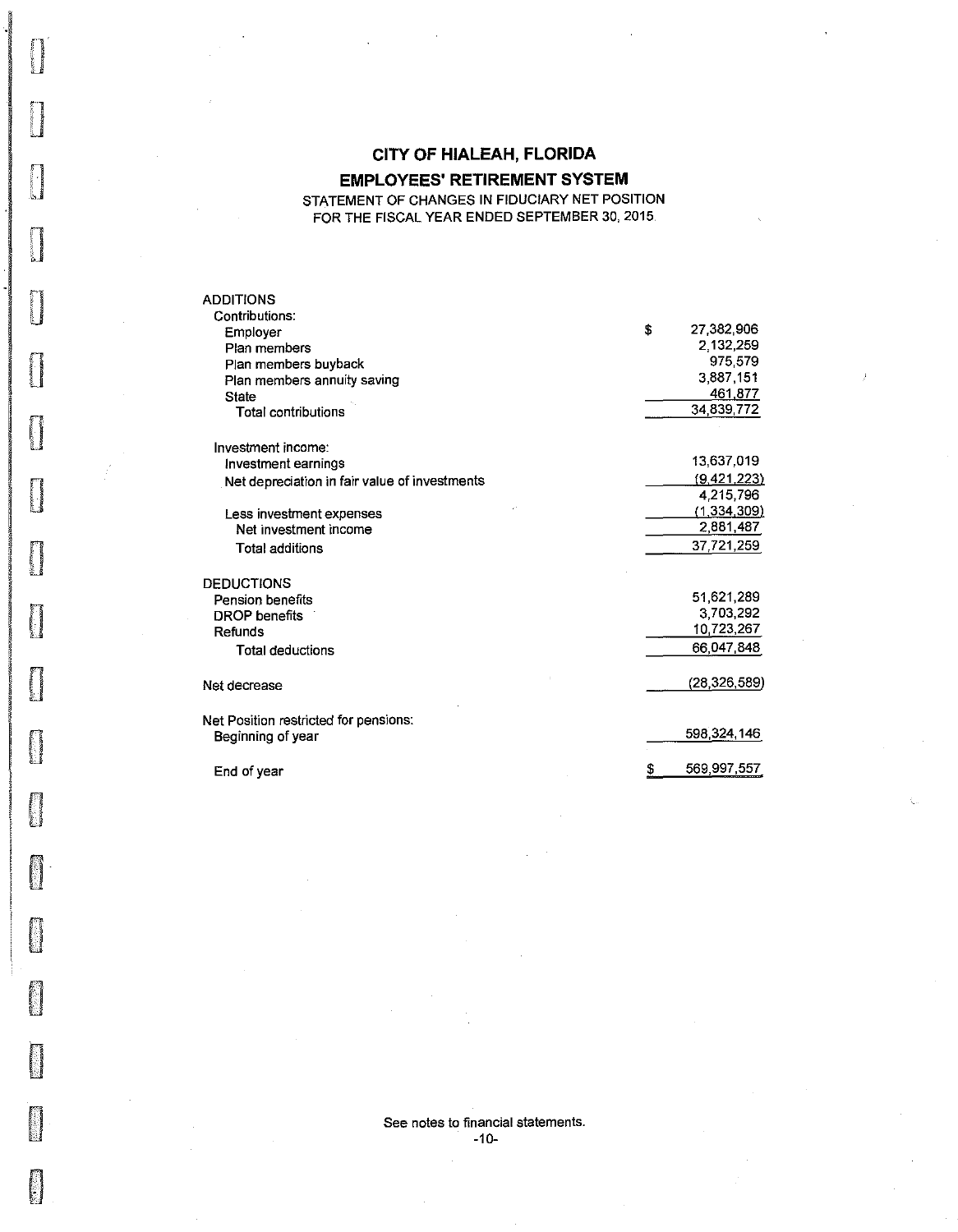## NOTE 1 -SUMMARY OF SIGNIFICANT ACCOUNTING POLICIES

#### **Basis of Accounting**

L •

r<br>Fannsen u<br>Umrli

 $\begin{bmatrix} 1 \\ 0 \end{bmatrix}$ 

~.I I t.

g<br>|-<br>| processionalist<br>|-

u pangangan<br>Universitas di kabupatèn Kabupatèn Kabupatèn Kabupatèn Kabupatèn Kabupatèn Kabupatèn Kabupatèn Kabu<br>Kabupatèn Kabupatèn Kabupatèn Kabupatèn Kabupatèn Kabupatèn Kabupatèn Kabupatèn Kabupatèn Kabupatèn Kabupatèn

In

i 10

0

0

000<br>1990<br>1990<br>1990<br>1990

 $\Box$ 

The accompanying financial statements of the City of Hialeah Employees' Retirement System (the "Plan") are prepared on the accrual basis of accounting. Plan member contributions are recognized in the period in which the contributions are due. Employer contributions are recognized when contractually due. Benefits and refunds are recognized when due and payable in accordance with the terms of the Plan.

#### Method Used to Value Investments

Investments are reported at fair value. Short-term investments are reported at cost, which approximates fair value. Mortgages have been valued on the basis of their future principal and interest payments discounted at prevailing interest rates for similar investments. Securities traded on a national or international exchange are valued. at the last reported sales price. Net appreciation/depreciation in fair value includes realized and unrealized gains and losses. Realized gains and losses are determined on the basis of specific cost. Dividends and interest are recognized as earned. Purchases and sales of investments are recorded on a trade-date basis.

#### **Loans to Members**

The Plan permits members to borrow from the Plan assets (subject to the rules of the Internal Revenue Service) at rates determined by the Plan Trustees. Interest charged on loans is 1.5% above the Wall Street Journal prime rate (3.90% as of September 30, 2015). Such loans are limited to and are fully secured by the respective member's annuity savings account. Loan payments are deducted directly from the member's bi-weekly payroll.

#### **Administrative Expenses**

Administrative expenses incurred by the Plan are absorbed by the City of Hialeah.

#### Use of Estimates

The preparation of financial statements in conformity with accounting principles generally accepted in the United States of America requires the plan administrator to make estimates and assumptions that affect the amounts reported in the financial statements and accompanying notes. Although these estimates are based on management's knowledge of current events and actions it may undertake in the future, they may ultimately differ from actual results.

### NOTE 2 - PLAN DESCRIPTION AND CONTRIBUTION INFORMATION

The following brief description of the Plan is provided for general information purposes only. Participants should refer to the City of Hialeah Employees' Retirement System Plan document for more complete information.

#### **Plan Administration**

The City of Hialeah (the "City") is the administrator of a single-employer Public Employee Retirement System (PERS) established to provide pension, annuity, death, and disability benefits through a defined benefit and defined contribution pension plan, for substantially all of the employees of the City and its Department of Water and Sewers. The PERS is considered to be part of the City's financial reporting entity and is included in the City's financial reports as a pension trust fund.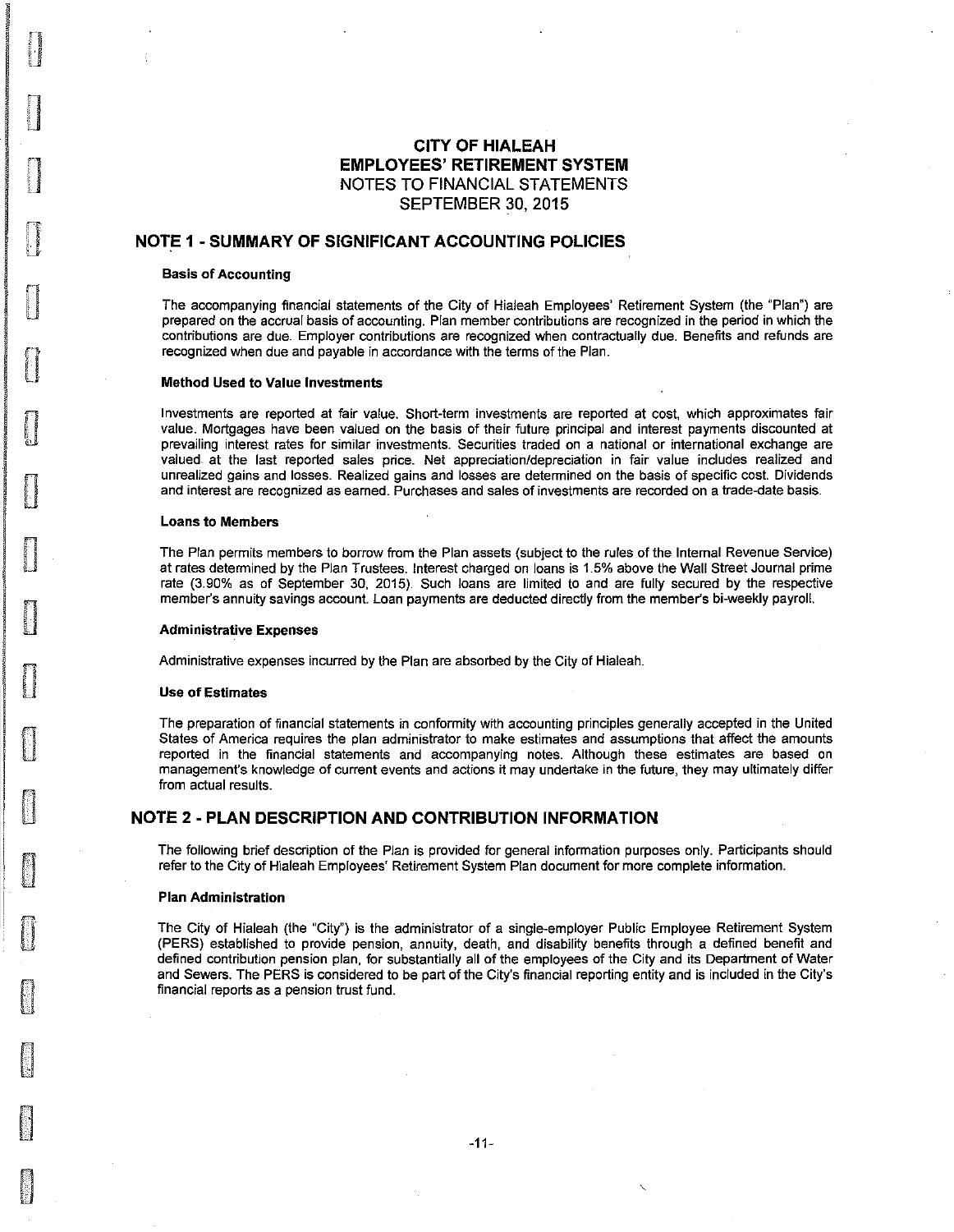### NOTE 2- PLAN DESCRIPTION AND CONTRIBUTION INFORMATION (Continued)

### Plan Administration (Continued)

'] r Ŝ.,

f<br>Bartholomew<br>Bartholomew e<br>'

}<br>|<br>|alamator «.·.

The plan is administered by a Board of Trustees in whom is vested the general administration, management and responsibility for the proper operation of the retirement system. The Board of Trustees shall consist of seven trustees appointed and elected in the following manner. (1) One trustee shall be appointed by the mayor. This trustee shall be an elector of the city.(2) One trustee shall be appointed by the City council. This trustee shall be an elector of the city.(3) Four trustees shall be appointed, one from each group; management, AFSCME Local, IAFF Local, and PBA. The appointee must be an active member of the retirement system or of the deferred retirement option program (DROP). Term of office for each trustee so elected shall be for a two-year period, and the trustee shall be voted into office and elected as determined by each group. (4) The seventh trustee shall be elected from the membership by majority vote by the trustees appointed pursuant to previous sections (1) through (3) as soon as practicable after their appointment. This appointee shall be an elector of the city. The trustee so appointed shall serve for two years.

All classified employees of the City of Hialeah, Florida participate in the plan, including: (1) all full-time employees (expect as provided by law), and (2) those part-time employees working 22 *Y,* hours or more per week who elect to participate after one year of continuous employment. Membership does not include any person whose services are compensated on a fee or contractual basis, the Board of Trustees' medical committee, elected or appointed officials who are not in classified services, and persons employed on a temporary or provisional basis for less than nine months.

#### Plan Membership

On May 22, 2012, the City passed Ordinance No. 2012-27, retroactively to April 1, 2012, closing membership to the Plan for all general employees hired after April 1, 2012. New employees will instead participate in a new defined contribution plan.

Membership in the Plan as of October 1, 2014 consisted of the following:

| Inactive Plan members                           |       |
|-------------------------------------------------|-------|
| Beneficiaries currently receiving benefits      | 1.401 |
| Entitled to benefits but not yet receiving them | 103.  |
| Active Plan members                             | 1.091 |
| Total                                           |       |

#### Pension Benefits

For Police Officers hired on or after March 14, 2014, the Basic Pension is eliminated and the Service Pension minimum Age plus Service is changed from 70 points to 76 points to receive the Normal (full) Retirement Benefit and DROP eligibility. Additionally, the Vested or Deferred Benefits payable for these Members is payable at age 59%. Lastly, the automatic Cost of Living Adjustments for these Members is reduced from 2.0% per year to 1.0% per year.

For Firefighters hired on or after November 15, 2013, the Basic Pension is eliminated and the Service Pension minimum Age plus Service is changed from 70 points to 76 points to receive the Normal (full) Retirement Benefit and DROP eligibility. Additionally, the Vested or Deferred Benefits payable for these Members is payable at age 59 %. Lastly, the automatic Cost of Living Adjustments for these Members is reduced from 2.0% per year to 1.0% per year.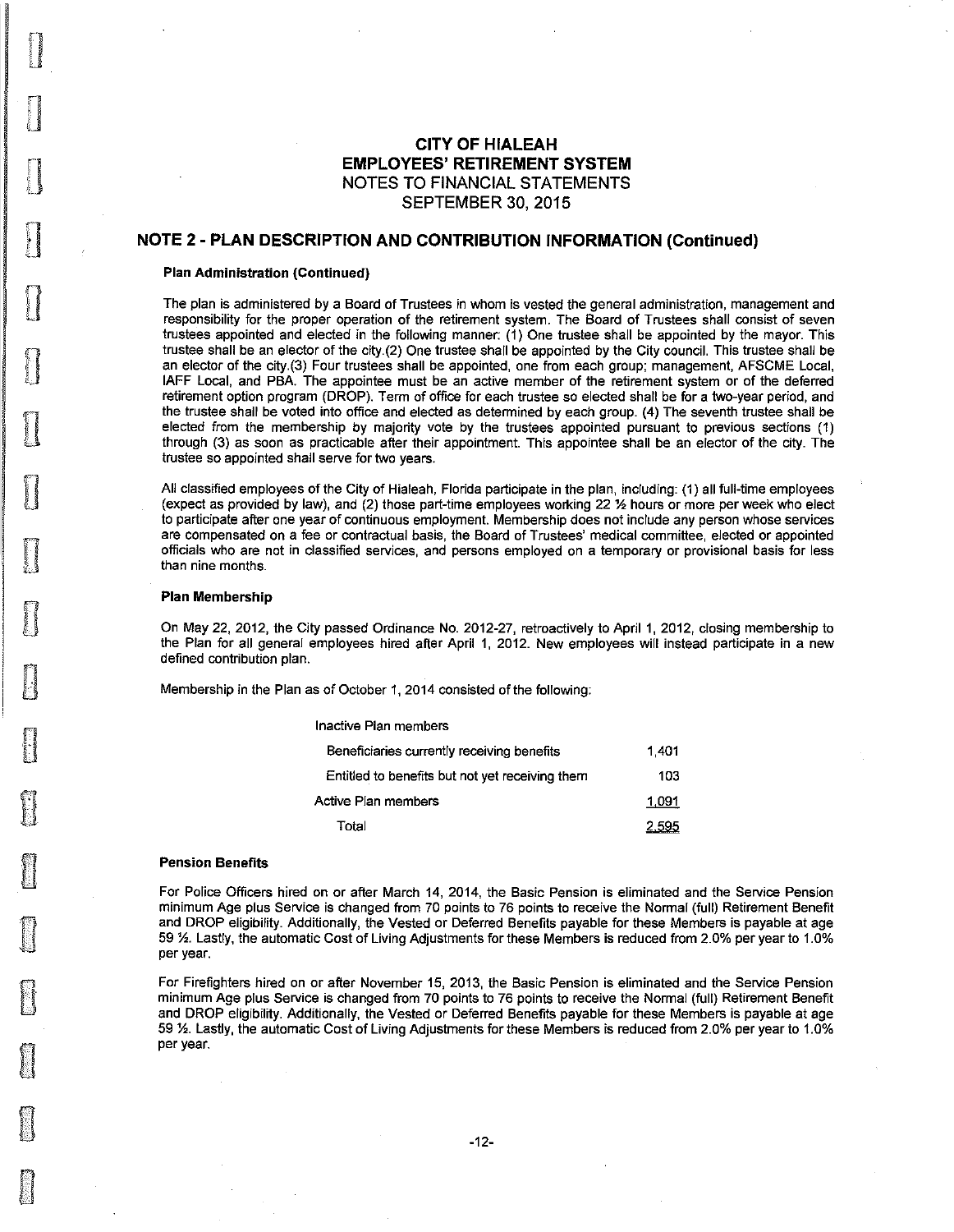### NOTE 2- PLAN DESCRIPTION AND CONTRIBUTION INFORMATION (Continued)

#### Pension Benefits (Continued)

'.·.·.'] ' r .. تى)

fl M

*r1* !

India<br>India<br>India<br>India

**.**<br>[11]

!

n

The Service and age requirements are (1) for employees hired prior to January 27, 1970, 10 years of service, at age 50, or any age upon retirement after 20 years of service, (2) for employees hired after January 27, 1970 but prior to January 1, 1974, 15 years of service, at age 55, or any age upon retirement after 20 years of service, and (3) for all other members, any age with age plus service equal to 70 and with at least 20 years of service.

Employees who have attained the mandatory years of service and age requirements are entitled to the following pension benefits:

- 1. An annuity which shall be the actuarial equivalent of the member's accumulated contributions standing to the member's credit in the Annuity Savings Fund at the time of retirement;
- 2. The Basic annual pension, which is equal to \$1,800 (for those participants who have attained their normal retirement age) or \$2,800 (for all other members); and
- 3. A Service pension, which is equal to three percent (3%) of final average compensation multiplied by service up to twenty five (25) years (for those participants who have at least twenty (20) years of service and whose age plus service equals at least seventy (70) or two percent (2%) of final average compensation multiplied by service up to thirty (30) years (for all other members).
- 4. An additional benefit equal to 1.5% of Average Final Compensation for each year of Credited Service that exceeds 25 years, up to a maximum additional benefit of 4.5% of Average Final Compensation. It is assumed that this benefit applies only to Normal Retirees (full benefits) and not to Vested or Deferred Retirees who get the 2.0% benefit accrual rate up to 30 years of service.

#### Pre-Retirement Termination

Employees terminated before qualifying for retirement receive a lump sum payment representing their annuity contributions and any interest credited to their annuity savings account.

#### Early Retirement Pension Benefit

Employees who have at least 10 years of credited service upon reaching age 55 are eligible tor their annuity plus the Basic and Service pensions multiplied by the participant's vested interest.

#### Death and Disability Payments

In the case of the death of a general employee Member prior to retirement, their beneficiary will receive a fiveyear certain and life annuity. In lieu of this five-year certain annuity, the beneficiary of the general employee may elect to receive 1/2 of the same amount payable over a ten-year period. For firefighters and police officers, the Member's vested accrued benefit deferred to early (reduced) or normal retirement and payable for a minimum of 10 years.

Upon retirement for total and permanent disability, the member shall receive pension benefits whether or not the member has attained eligible retirement age.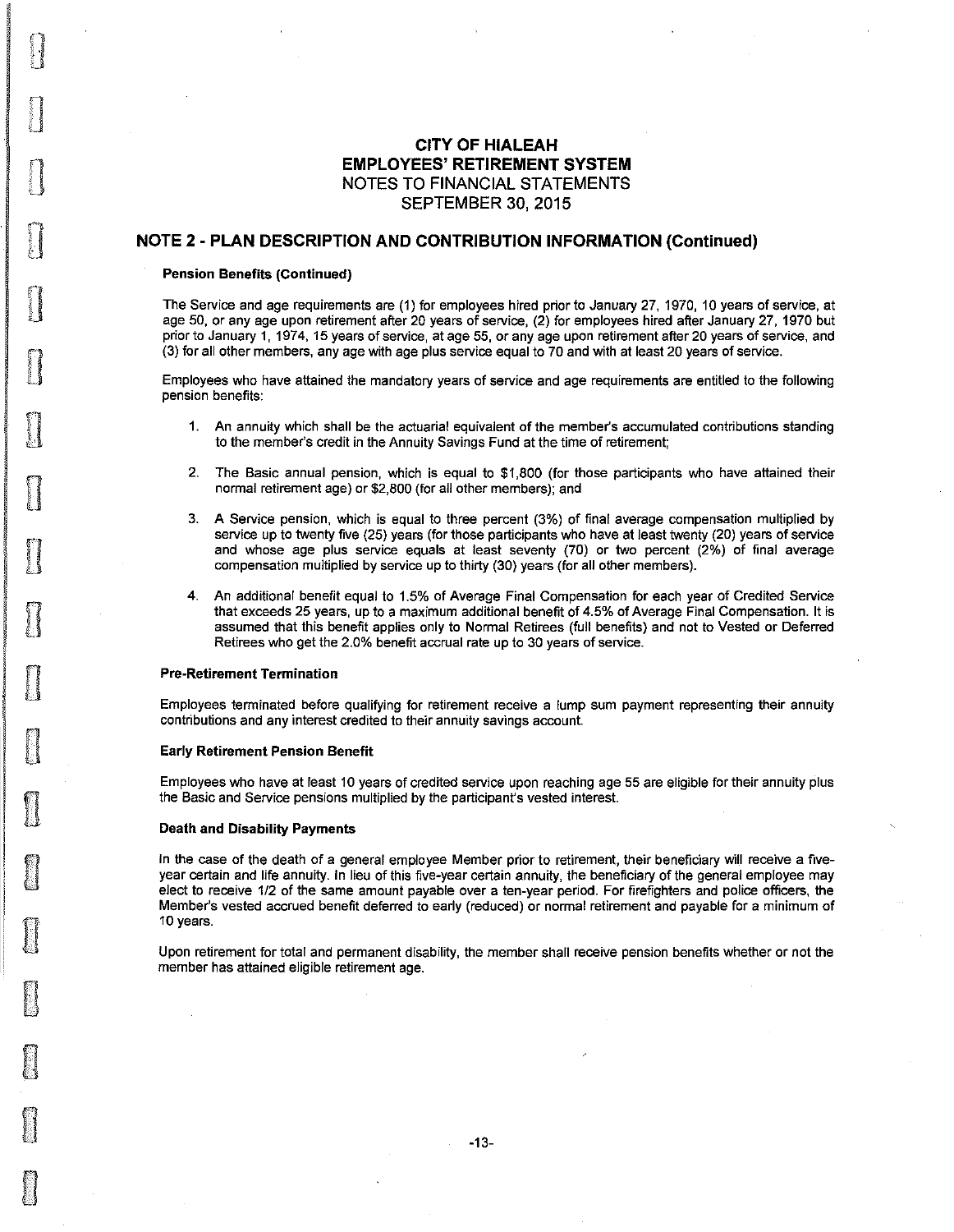## NOTE 2 - PLAN DESCRIPTION AND CONTRIBUTION INFORMATION (Continued)

#### Funding Requirements

### **City Contribution**

' .. '.·] :; lt

n u

ir, rl

0 .<br>1990 - 1990 - 1990 - 1990 - 1990 - 1990 - 1990 - 1990 - 1990 - 1990 - 1990 - 1990 - 1990 - 1990 - 1990 - 1990<br>1990 - 1990 - 1990 - 1990 - 1990 - 1990 - 1990 - 1990 - 1990 - 1990 - 1990 - 1990 - 1990 - 1990 - 1990 - 199 . .<br>.<br>.<br>.

r] ! t

IJ

iconsideration<br>Altre approaches

**I**<br>III<br>III

n 1999<br>Ngjarje<br>Ngjarje

n<br>National Company of the Company of the Company of the Company of the Company of the Company of the Company of

 $\mathbb{R}$   $\mathbb{R}$   $\mathbb{R}$   $\mathbb{R}$ 

<u>n</u>

On August 25, 2009, the City passed Ordinance 09-54, which established a minimum City contribution ("floor") to the Plan equal to 22% of the member payroll. Once every five years, the City may increase or decrease the floor up to 2% of member payroll, if supported by an actuarial study. The floor shall not be less than 16% or more than 28% of member payroll. The new provisions also indicate that the floor is subject to Section 70-168(b) which specifies the contribution shall be computed as a level percent of payroll in accordance with generally recognized actuarial principles and the provisions of Chapter 112 of the Florida Statutes. Provisions under Chapter 112 of the Florida Statutes will lake precedence in the event the required City contribution calculated under Chapter 112 exceeds the 28% of member payroll.

The City contributes at actuarially determined rates that are designed to accumulate sufficient assets to pay benefits when due. Effeciive May 30, 2012, the Division of Retirement mandated that local governments confer with the Plan's actuary to select and maintain contribution method (percentage of payroll or fixed dollar contributions) that best fits the funding requirements of the Plan. The Plan determined to use the "percentage of payroll contribution" method for the fiscal year ended September 30, 2015.

The actual contribution from the City for active members were actuarially determined using the actuarial valuation as of October 1, 2013 for the year ended September 30, 2015. The contributions consisted of the following at September 30, 2015:

|                              |                            | Percentage of          |
|------------------------------|----------------------------|------------------------|
|                              | <b>Actual Contribution</b> | <b>Covered Payroll</b> |
| City                         | \$<br>27,382,906           | 40.29%                 |
| State of Florida             | 461877                     | 0.68%                  |
| Total contribution from City |                            |                        |
| and State of Florida         | 27,844,783                 | 40.97%                 |
| Members                      | \$<br>2,132,259            | N/A                    |

#### DROP Plan

The City established a deferred retirement option plan (DROP) for General Employees on February 19, 2008, and for Police and Firefighters on March 1, 2007. An active participant of the City's retirement system may enter into the DROP, on the first day of the month following completion of 25 years of membership service credit, provided that the sum of the member's age and years of service is 70 points or more.

Upon entry into the DROP, a member's monthly retirement benefits (basic plus service pension), based on final average earnings and service upon entering the DROP, which would have been payable had the member elected to cease employment and receive a normal retirement benefit, shall be paid into the member's DROP account. At the end of each fiscal year, interest will be credited to the DROP account at the same rate credited to the annuity savings account. Member contributions cease upon entering the

DROP and the member shall be ineligible for disability benefits provided by the Plan. Upon termination of employment or death, the DROP account balance will be paid in a cash lump sum. The maximum duration for participation in the DROP shall not exceed thirty-six (36) months and members cannot buy service in order to be eligible for the DROP.

General employees who are members of the retirement system are prohibited from entering the DROP on or after April 2, 2012. As of September 30, 2015, there were thirty five (35) DROP participants and their fair value of DROP investment was \$2,222,076 which is included in the Plan's net position.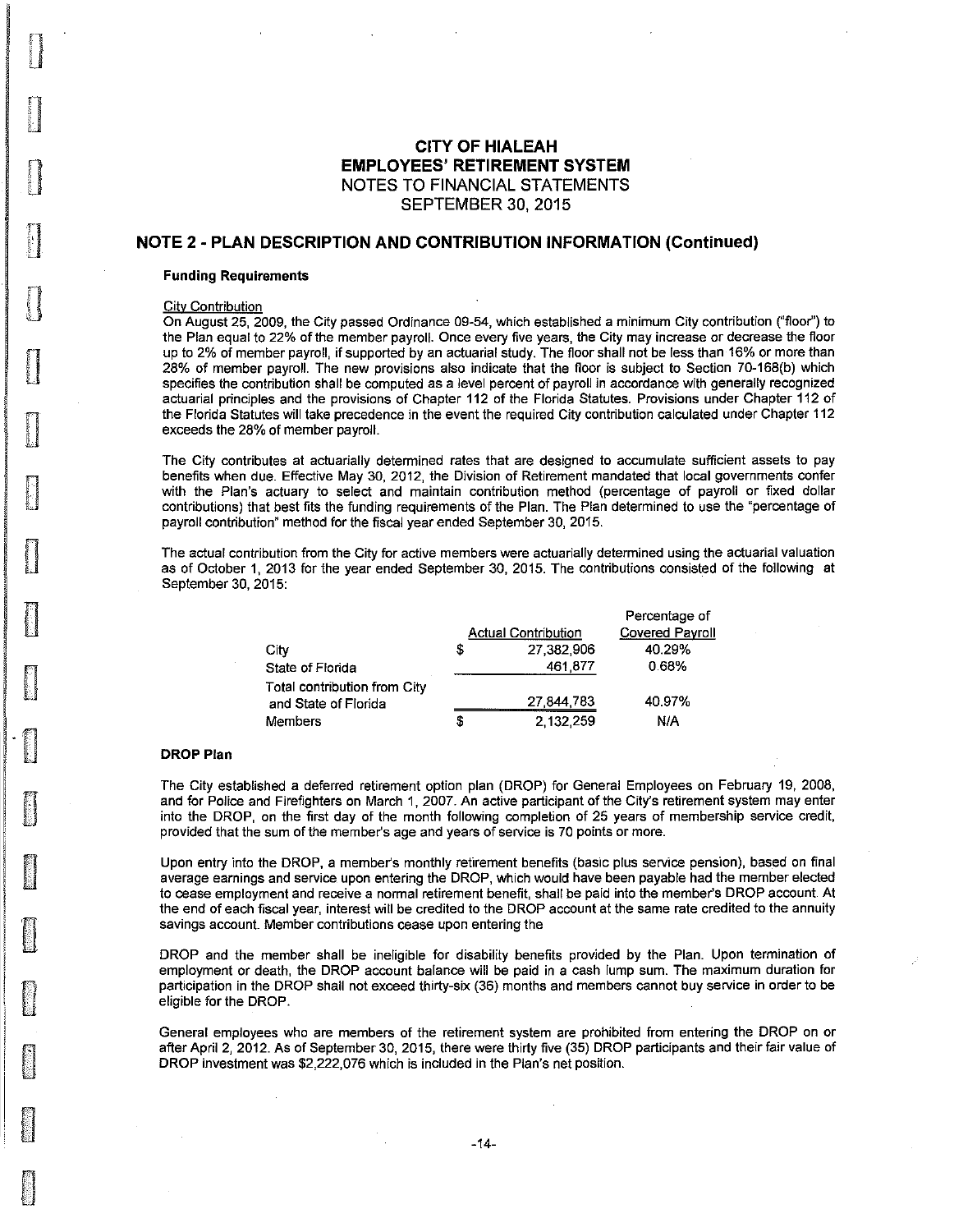## NOTE 3 - DEPOSITS AND INVESTMENTS

#### **Deposits**

'.' •. ·] ,'{ t

n u

0 . .

0 .

r.·] t

 $\Box$ 

0 I .<br>1

**I designation** 

lo

**000** 

0

<u>000 - 1000 - 1000 - 1000 - 1000 - 1000 - 1000 - 1000 - 1000 - 1000 - 1000 - 1000 - 1000 - 1000 - 1000 - 1000 </u>

**000** 

I

In addition to insurance provided by the Federal Deposit Insurance Corporation, all deposits, which include cash on hand, are held in qualified public depositories pursuant to State of Florida Statutes Chapter 280, Florida Security for Public Deposits Act. Under the Act, all qualified public depositories are required to pledge eligible collateral. In the event of a failure of a qualified public depository, the remaining public depositories would be responsible for covering any resulting losses.

Therefore, all deposits are deemed as insured or collateralized with securities held by the entity or its agent in the entity's name.

#### Investments

The Board of Trustees has developed certain investment policies and has retained investment managers. The investment managers are expected to maximize the return on the investment portfolio and may make transactions consistent with that expectation within the Board's policies. The investment managers are compensated based on a percentage of their portfolio's market value.

The Plan's investment policy is determined by the Board who is responsible for directing the investment of the assets of the Plan to ensure that there will be adequate monies for future benefits. The policy has been identified by the Board to conduct the operations of the Plan in a manner so that the assets will provide the pension and other benefits provided under applicable laws, including City ordinances, preserving principal while maximizing the rate of return.

Investment in all equity securities shall be limited to those listed on a major U.S stock exchange or traded overthe-counter. The equity position in any one company shall not exceed 5% of the total cost of equity investments. Investments in stocks of foreign companies shall be limited to 10% of the manager's portfolio.

Fixed income securities must be rated "BBB" or higher by a major rating agency. The average quality rating of the fixed income portfolio shall be "A" or better by a major rating agency.

#### Types of Investments

Florida statutes and Plan investment policy authorize the Board to invest funds in various investments. The current target allocation of these investments at fair value is as follows:

| <b>Asset Class</b>          | <b>Target Allocation</b> |
|-----------------------------|--------------------------|
| Domestic Equity             | 50%                      |
| <b>International Equity</b> | 5%                       |
| Domestic Bonds              | 40%                      |
| Alternatives                | 5%                       |

#### Rate of Return

For the year ended September 30, 2015 the annual money-weighted rate of return on pension plan investments, net of pension plan investment expense, was 0.46%. The money-weighted rate of return expresses investment performance, net of investment expense, adjusted for the changing amounts actually invested. Inputs to the internal rate of return calculations are determined on a monthly basis.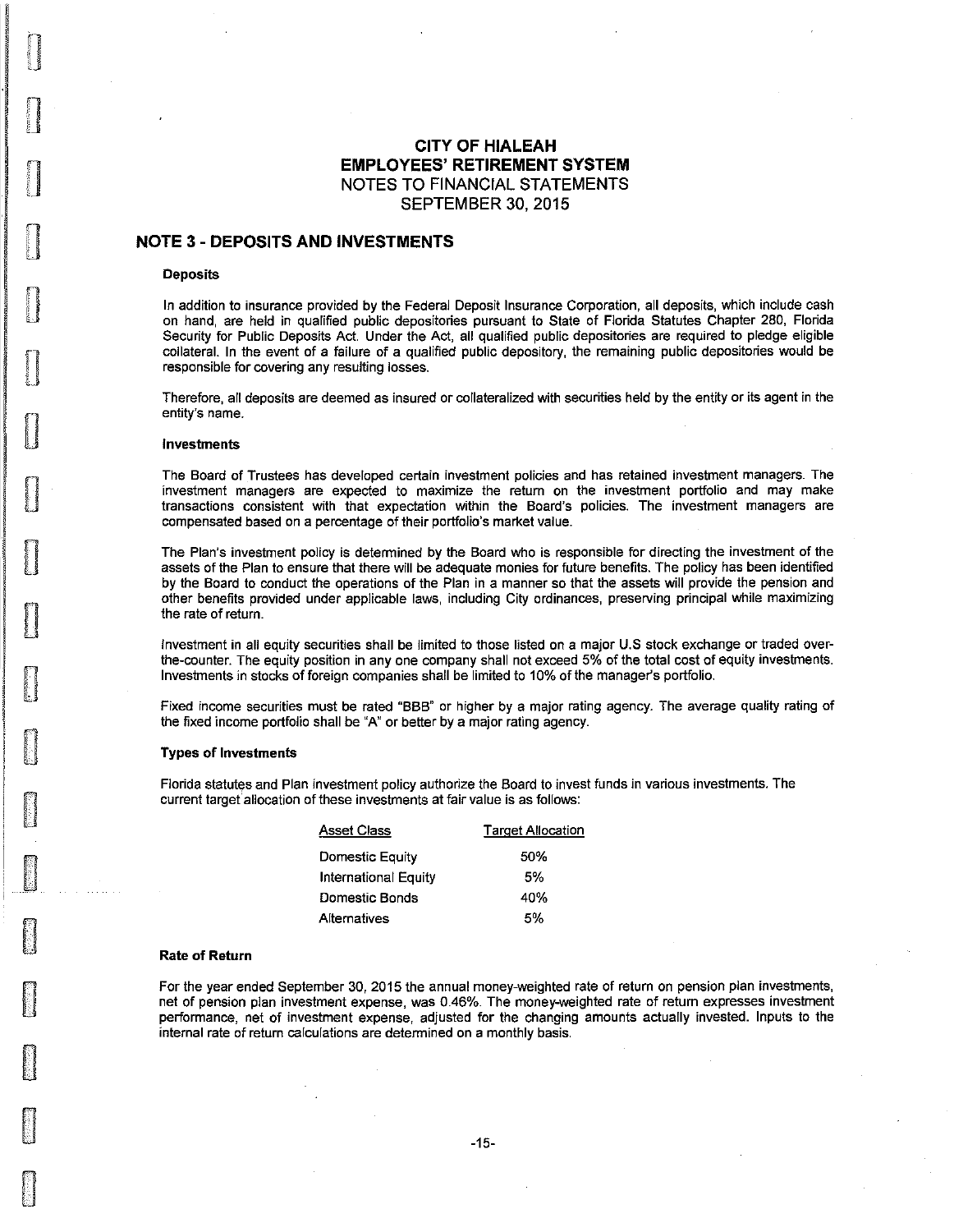# NOTE 3 - DEPOSITS AND INVESTMENTS (Continued)

### Rate of Return (Continued}

n . .

**n** . .

ganasan<br>Lihat u

fl ~

g 'n beskieden.<br>**Die volle van die van die van die van die van die van die van die van die van die van die van die van die van d** 

f<br>Florence (1980)<br>The Content of Content of The Content of Content of The Content of Content of The Content of Conte

 $\Box$ 

Information about the sensitivity of the fair values of the Plan's investments to market interest rate fluctuations is provided by the following tables that show the distribution of the Plan's investments by maturity at September 30 2015:

| <b>City of Hialeah Employees' Retirement System</b> |                     |   |                          |    | Investment Maturities (In Years) |    |                |    |              |
|-----------------------------------------------------|---------------------|---|--------------------------|----|----------------------------------|----|----------------|----|--------------|
| <b>Investment Type</b>                              | Fair Value          |   | Less than 1              |    | <u>1 to 5</u>                    |    | <u>6 to 10</u> |    | More than 10 |
| U.S. Treasuries Bonds and Notes                     | \$<br>51,326,858 \$ |   | ÷.                       | \$ | 28,400,180                       | S  | 22,926,678     | \$ |              |
| U.S. Agencies/Instrumentalities                     | 6 496,289           |   |                          |    | 6,496,289                        |    |                |    |              |
| Corporate Bonds and Notes                           | 84 683 542          |   | 11,401,576               |    | 47,828.904                       |    | 24,118,829     |    | 1 334,233    |
| Municipal Bonds                                     | 1,001,915           |   | $\overline{\phantom{a}}$ |    | 502 325                          |    | 499,590        |    |              |
| Mortgage Backed Securities                          | 74.886,840          |   |                          |    | 770.412                          |    | 1,624,257      |    | 72 492,171   |
| <b>Asset Backed Securities</b>                      | 4,665,173           |   |                          |    | 4,665,173                        |    |                |    |              |
| Sub-total                                           | 223 060.617         | S | 11 401 576               | 5  | 88,663,283                       | \$ | 49,169,354     | S  | 73,826,404   |
| Real estate investment trusts                       | 11.338.769          |   |                          |    |                                  |    |                |    |              |
| Limited Partnership                                 | 7 559,208           |   |                          |    |                                  |    |                |    |              |
| Mutual Funds                                        | 12.083.412          |   |                          |    |                                  |    |                |    |              |
| Common stocks                                       | \$<br>283,608,020   |   |                          |    |                                  |    |                |    |              |
| Total Fair Value                                    | \$<br>537,650,026   |   |                          |    |                                  |    |                |    |              |

#### Interest Rate Risk

Interest rate risk exits when there is possibility that changes in interest rates could adversely affect an investment's fair value. In accordance with its investment policy, the Plan places no limit on the amount that may be invested in securities of the U.S. Government or its agencies. Interest rate risk disclosures are required for all debt investments as well as investments in mutual funds, external investment pools, and other pooled investments that do not meet the definition of a 2a7 -like pool.

#### Credit Risk

Generally, credit risk is the risk that an issuer of an investment will not fulfill its obligation to the holder of the investment. The Plan's investment policy limits investments to the highest ratings by nationally recognized statistical rating organizations (NRSPO) - (Standard and Poor's, Moody's Investors Services and Fitch Ratings). Fixed income investments must be direct issues of the United States Treasury, United States Government Agencies, or Instrumentalities including Mortgage Backed Securities and their derivative products. Mortgage and Asset backed securities not issued by an agency of the Federal Government must be rated "A" or better by a NRSPO. Other than securities of the U.S. Government or its agencies the fixed income portfolio shall not exceed 5% of any one issuer. Any idle cash not invested by the investment manager shall be invested daily through an automatic, interest bearing, sweep vehicle managed by the custodian.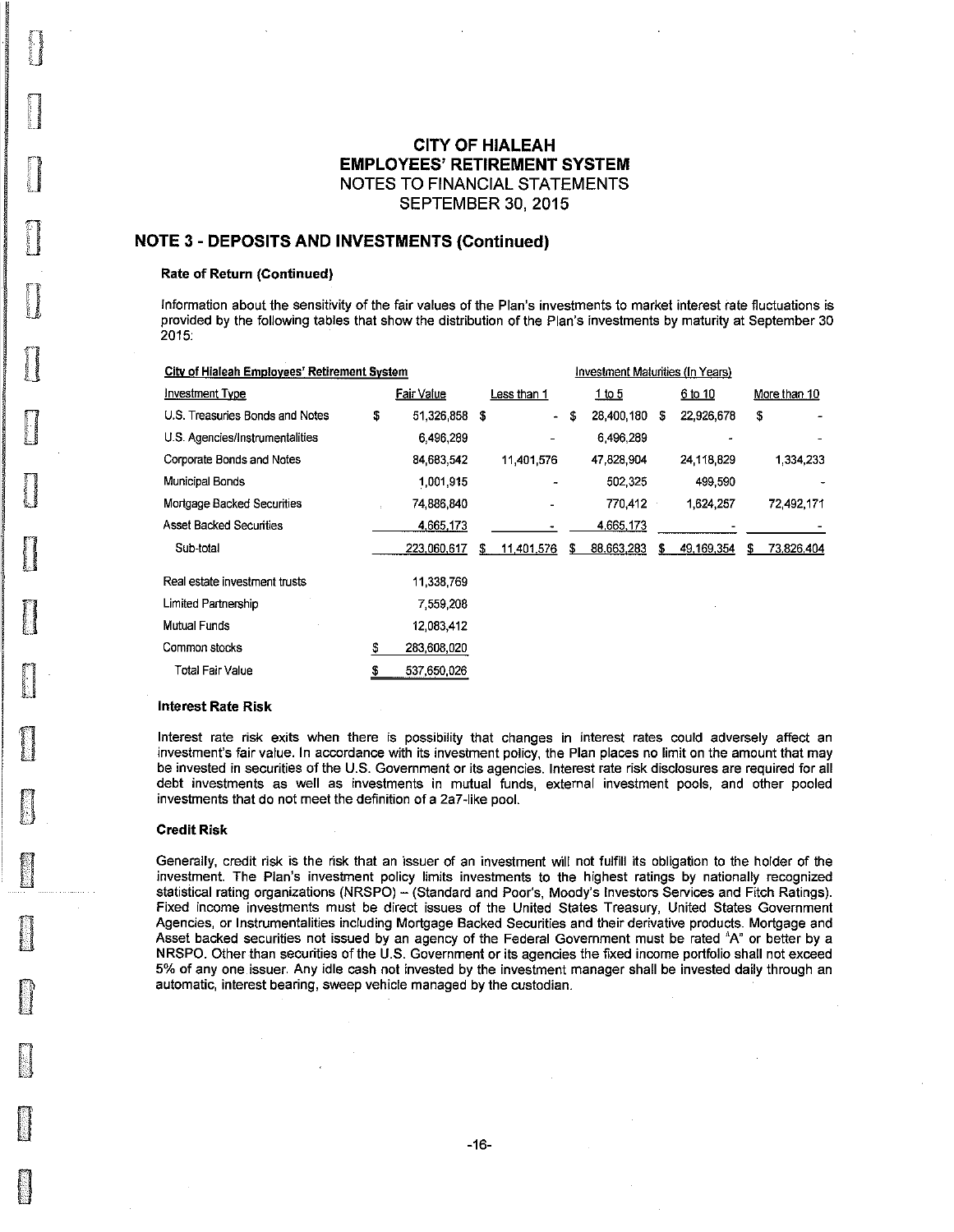# NOTE 3 - DEPOSITS AND INVESTMENTS (Continued)

### Credit Risk (Continued)

*i!*  ii,  $\mathbb{L}$ 

<u>000 - 1000 - 1000 - 1000 - 1000 - 1000 - 1000 - 1000 - 1000 - 1000 - 1000 - 1000 - 1000 - 1000 - 1000 - 1000 </u>

<u>00 - 100 - 100 - 100 - 100 - 100 - 100 - 100 - 100 - 100 - 100 - 100 - 100 - 100 - 100 - 100 - 100 - 100 - 100 - 100 - 100 - 100 - 100 - 100 - 100 - 100 - 100 - 100 - 100 - 100 - 100 - 100 - 100 - 100 - 100 - 100 - 100 - </u>

 $\Box$ 

1. n iuw.<br>1. n iuw.<br>1. n iuw.

'O

 $\Box$ 

00<br>1990<br>1990<br>1990

0<br>1990 - 1990 - 1990 - 1990 - 1990 - 1990 - 1990 - 1990 - 1990 - 1990 - 1990 - 1990 - 1990 - 1990 - 1990 - 199<br>1990 - 1990 - 1990 - 1990 - 1990 - 1990 - 1990 - 1990 - 1990 - 1990 - 1990 - 1990 - 1990 - 1990 - 1990 - 1990

<u>000 - 1000 - 1000 - 1000 - 1000 - 1000 - 1000 - 1000 - 1000 - 1000 - 1000 - 1000 - 1000 - 1000 - 1000 - 1000 </u><br>1000 - 1000 - 1000 - 1000 - 1000 - 1000 - 1000 - 1000 - 1000 - 1000 - 1000 - 1000 - 1000 - 1000 - 1000 - 1000<br>

D

As of September 30, 2015, the Plan's fixed income investments with credit ratings consisted of the following:

|                               |         | Fair         | Credit |
|-------------------------------|---------|--------------|--------|
| Investment Type               |         | Value        | Ratino |
| U.S. Treasury bonds and notes | \$      | 42,023,423   | Aaa    |
| U.S. Treasury bonds and notes |         | 9.303,435    | NR.    |
| U.S. Government securities    |         | 6,496,289    | Aaa    |
| Asset backed securities       |         | 3,580,333    | Aaa    |
| Asset backed securities       |         | 1.084,840    | NR.    |
| Mortgage backed securities    |         | 2,077,909    | Ааа    |
| Mortgage backed securities    |         | 1,041,943    | Aa3    |
| Mortgage backed securities    |         | 71.766.988   | NR.    |
| Municipals                    |         | 502,325      | Aa2    |
| Municipals                    |         | 499,590      | A2     |
| Corporate bonds and notes     |         | 12.964,797   | A1     |
| Corporate bonds and notes     |         | 14.009.026   | A2     |
| Corporate bonds and notes     |         | 16,080,943   | A3     |
| Corporate bonds and notes     |         | 2,656,623    | Aa1    |
| Corporate bonds and notes     |         | 2,126,853    | Aa2    |
| Corporate bonds and notes     |         | 534.685      | Aa3    |
| Corporate bonds and notes     | 472,315 |              | Ba1    |
| Corporate bonds and notes     | 633,641 |              | Ba2    |
| Corporate bonds and notes     |         | 12,696,059   | Baa1   |
| Corporate bonds and notes     |         | 14, 157, 619 | Baa2   |
| Corporate bonds and notes     |         | 7,750,879    | Baa3   |
| Corporate bonds and notes     |         | 600,102      | NR.    |
| Total                         | \$      | 223,060,617  |        |

### Concentration Credit Risk

GASB Statement No. 40 requires disclosure of investments in any one issuer that represents 5% or more of the total of the Plan's investments. Conversely, investments issued or explicitly guaranteed by the U.S. government and investments in mutual funds or pools are excluded from the concentration of credit risk disclosure requirement.

The Plan did not hold investments in any one organization that represent 5 % or more of the Pension Plan's fiduciary net position.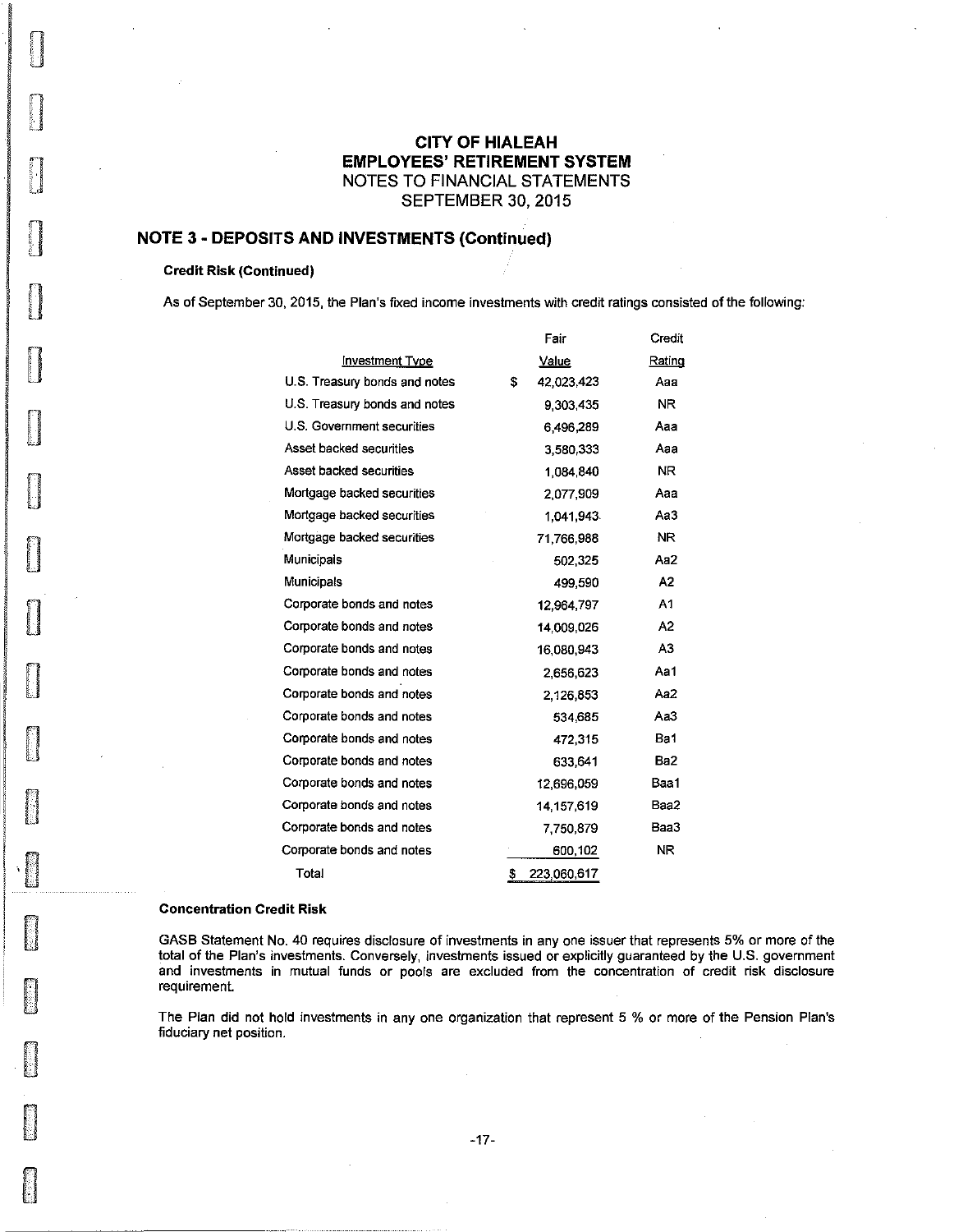# NOTE 3 - DEPOSITS AND INVESTMENTS (Continued)

#### Custodial Credit Risk

".'.] " !:~ l

f] !' '

n unda<br>Uga dan masa dan kacamatan ing kacamatan ing kacamatan ing kacamatan ing kacamatan ing kacamatan ing kacamatan<br>Uga dan kacamatan ing kacamatan ing kacamatan ing kacamatan ing kacamatan ing kacamatan ing kacamatan ing

<u>. 1988 - 1998 - 1998 - 1998 - 1998 - 1998 - 1998 - 1998 - 1998 - 1998 - 1998 - 1998 - 1998 - 1998 - 1998 - 1998 - 1998 - 1998 - 1998 - 1998 - 1998 - 1998 - 1998 - 1998 - 1998 - 1998 - 1998 - 1998 - 1998 - 1998 - 1998 - 19</u>

f] !. .

f] I• I ć,

**[**<br>**International** .

**notation** 

 $\Box$ 

n .

Custodial credit risk is the risk that, in the event of the failure of the counterparty, the Plan will not be able to recover the value of its investments or collateral securities that are in the possession of an outside party. Consistent with the Plan's investment policy, the investments are held by the Plan's custodial bank and registered in the Plan's name.

#### Foreign Currency Risk

Foreign currency is the risk that changes in exchange rates will adversely affect the fair value of the investment or a deposit. The Plan has exposure to foreign currency fluctuations as follows:

| Currency                | International Equities |  |  |
|-------------------------|------------------------|--|--|
| CANADIAN DOLLAR         | \$<br>341,160          |  |  |
| <b>DANISH KRONE</b>     | 322,907                |  |  |
| <b>FURO CURRENCY</b>    | 9,177,892              |  |  |
| <b>HONG KONG DOLLAR</b> | 2,008,638              |  |  |
| JAPANESE YEN            | 2,229,709              |  |  |
| NORWEGIAN KRONE         | 458,528                |  |  |
| POUND STERLING          | 5,040,536              |  |  |
| SINGAPORE DOLLAR        | 794,609                |  |  |
| SWEDISH KRONA           | 182,910                |  |  |
| <b>SWISS FRANC</b>      | 1.738,615              |  |  |
|                         | 22,295,504<br>S        |  |  |

#### Holdings Valued in U.S. Dollars

#### Risks and Uncertainties

The Plan has investments in a combination of stocks, bonds, government securities and other investment securities. Investment securities are exposed to various risks, such as interest rate, market and credit risk. Due to the level of risk associated with certain investment securities and the level of uncertainty related to changes in the value of investment securities, it is at least reasonably possible that changes in risks in the near term would materially affect balances and the amounts reported in the statements of plan fiduciary net position and the statements of changes in plan fiduciary net position. The Plan, through its investment advisors, monitors the Plan's investments and the risks associated therewith on a regular basis, which the Plan believes minimizes these risks.

Plan contributions are made and the actuarial present value of accumulated plan benefits are reported based on certain assumptions pertaining to interest rates, inflation rates and employee demographics, all of which are subject to change. Due to uncertainties inherent in the estimations and assumptions process, it is at least reasonably possible that changes in these estimates and assumptions in the near term could be material to the financial statements.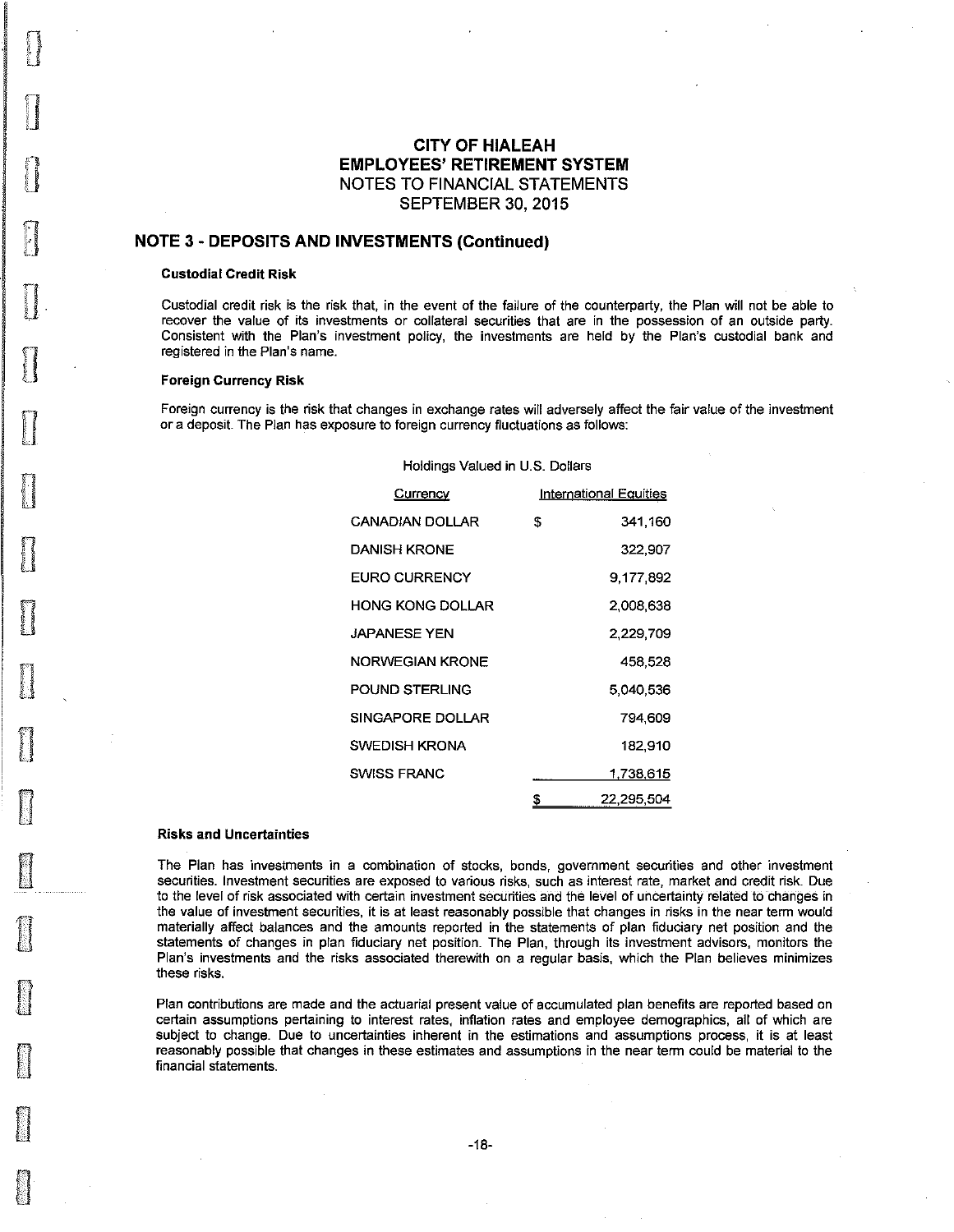### **NOTE 4- DUE TO RETIRED PARTICIPANTS**

rJ· );

n . '

g<br>The Company of the Company of the Company of the Company of the Company of the Company of the Company of the<br>The Company of the Company of the Company of the Company of the Company of the Company of the Company of the

**0** 

As part of the City of Hialeah Employees' Retirement System's provisions, Plan participants are required to **contribute 7% of their annual compensation into an annuity fund. The amounts recorded within the Due To Retirement Participants account represent monies held for retired participants which have not cashed out their**  annuity and amounts held for terminated employees or employees which have voluntarily left the City and have **not cashed out their annuity balance.** 

In accordance with Section 70-166 of the City of Hialeah Code, Participants receiving a pension, which maintain **monies within this account, have the discretion to leave the funds with the City and continue accruing interest, or**  cash out their balance until age 70 at which time he/she is required to withdraw the balance in a lump sum. Upon **retirement of a member, either the employee's accumulated contributions shall be transferred from the annuity savings fund to the annuity reserve fund or the employee may elect to withdraw the employee's annuity in a lump sum. At the expiration of a period of four years from the date an employee ceases to be a member, any balance of accumulated contributions standing to his credit in the annuity savings fund, unclaimed by such member, shall be transferred to the pension reserve fund unless such member has at least ten years of credited service and indicates to the board in writing, at time of separation, his intent to defer pension benefits as provided in section**  70-239.

As of September 30, 2015 the amounts held in the annuity savings fund due to retired participants totaled \$43,471,943 (including \$789,278 due to non-active, non-retired members).

### **NOTE 5 -ANNUITY RESERVE**

**The annuity reserve includes the Participants' accumulated contributions with interest at the annual rates**  established by the Board of Trustees. As of September 30, 2015 accumulated member contributions totaled \$112,985,864. Of these amounts, accumulated active member contributions totaled \$69,513,921 and **accumulated retiree contributions (including accumulated contributions for non-active, non-retired members)**  totaled \$43,471,943 as of September 30, 2015. Interest at 10.65% was credited for fiscal year ended September 30, 2015.

The fiduciary net position restricted for pension benefits of \$569,997,557 as of September 30, 2015 include the accumulated active member contributions which totaled \$69,513,921 as of September 30, 2015. The **accumulated retiree contributions (including accumulated contributions for non-active, non-retired members)**  totaled \$43,471,943 as of September 30, 2015 and are reported as Due To Retired Participants (See NOTE 4).

### **NOTE 6 -SECURITIES LENDING TRANSACTIONS**

State statutes do not prohibit the Plan from participating in securities lending transactions. The City of Hialeah **Employees' Retirement System (the "Plan"), pursuant to a Securities Lending Authorization Agreement, has**  authorized State Street Bank and Trust Company ("State Street") to act as the Plan's agent in lending the Plan's **securities to approved borrowers. State Street, as agent enters into Securities Loan Agreements with borrowers. Cash collateral received in respect to the Plan's securities lent to approve borrowers was invested at the direction**  of the Plan, in the Quality D Duration and Quality Investment Fund D (the "Fund") which are comprised of liquidity **pools and duration pools. Please note the following:** 

- a) Method for Determining Fair Value. The fair value of investments held by the Fund is based upon **valuations provided by a recognized pricing service.**
- b) Policy for Utilizing Amortized Cost Method. As the Fund is not a mutual fund and does not otherwise meet the requirements of the Investment Company Act of 1940 pursuant to which amortized cost **accounting may be permissible, State Street has valued the Fund's investments at fair value for reporting purposes.**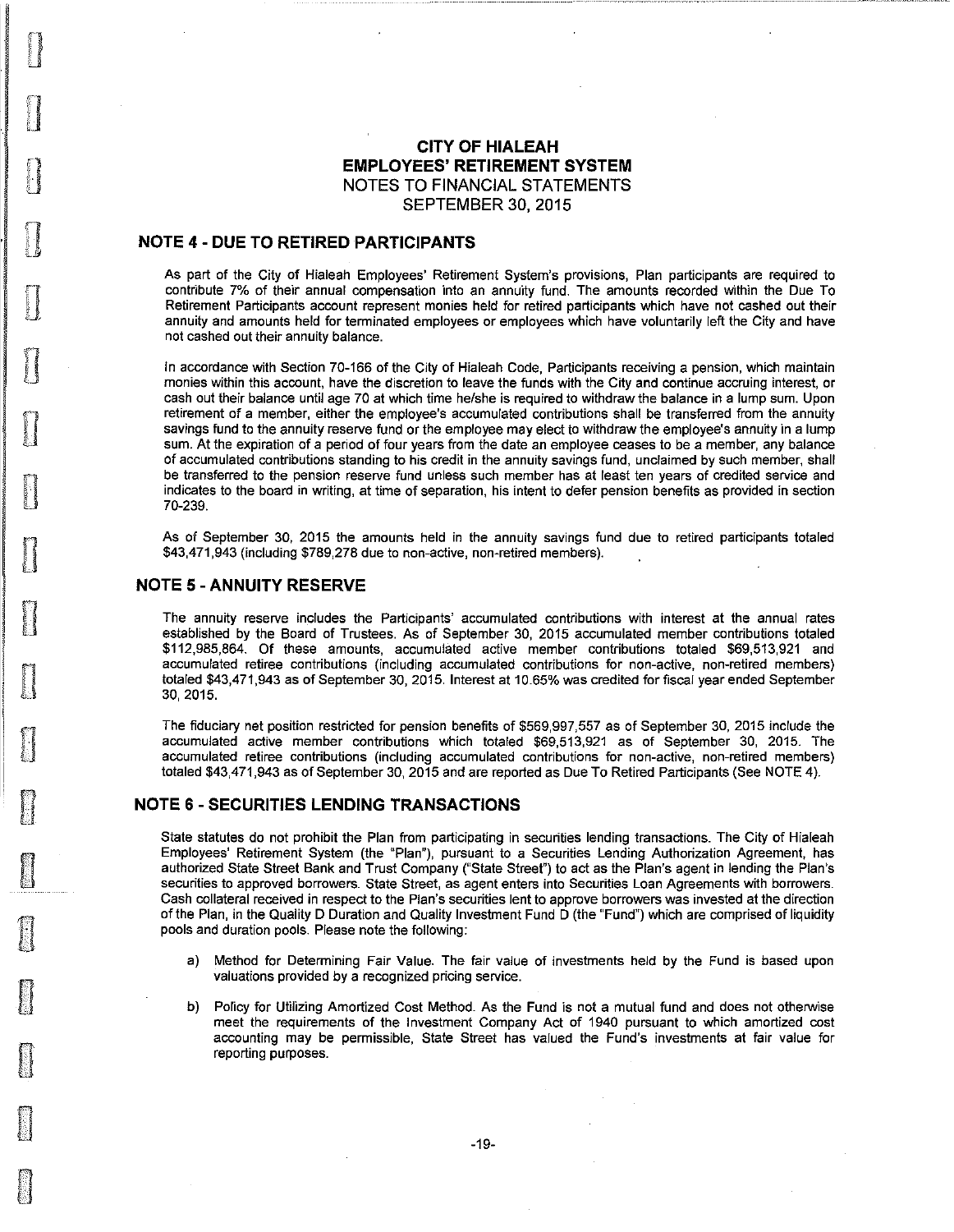## NOTE 6 -SECURITIES LENDING TRANSACTIONS (Continued)

- c) Regulatory Oversight. The Fund is not registered with the Securities and Exchange Commission. State Street and the investment vehicles it sponsors (including the Fund) are subject to oversight by the Federal Reserve Board and the Massachusetts Commissioner of Banks. The fair value of the Plan's position in the Fund is equal to the value of the Fund shares.
- d) Involuntary Participation. There was no involuntary participation in an external investment pool by the Plan for the Fiscal Year.
- e) Necessary Information. Not Applicable.

r.:. I. iL

0 . .

i<br>Immune ë,

0 . film<br>Film

r.] L

<u>000 - 1000 - 1000 - 1000 - 1000 - 1000 - 1000 - 1000 - 1000 - 1000 - 1000 - 1000 - 1000 - 1000 - 1000 - 1000 - 1000 - 1000 - 1000 - 1000 - 1000 - 1000 - 1000 - 1000 - 1000 - 1000 - 1000 - 1000 - 1000 - 1000 - 1000 - 1000 </u>

n<br>Northean u

n u

<u>01 - 12 A</u>

D

f) Income Assignment. No income from one fund was assigned to another fund by State Street during the fiscal year.

During the fiscal year, State Street lent, on behalf of the Plan, certain securities of the Plan held by State Street as custodian and received cash or other collateral including securities issued or guaranteed by the United States government. State Street does not have the ability to pledge or sell collateral securities delivered absent a borrower default. Borrowers were required to deliver collateral for each loan equal to at least 100% of the market value of the loaned securities.

Pursuant to the Securities Lending Authorization Agreement, State Street had an obligation to indemnify the Plan in the event of default by a borrower. There were no failures by any borrowers to return loaned securities or pay distributions thereon during the fiscal year that resulted in a declaration and notice of Default of the Borrower.

During the fiscal year, the Plan and the borrowers maintained the right to terminate securities lending transactions upon notice. The cash collateral received on each loan was invested, together with the cash collateral of other qualified tax-exempt plan lenders, in a collective investment pool. As of September 30, 2015, such investment pool had an average duration of 3 days and an average weighted final maturity of 182 days for USD collateral. Because the loans were terminable at will their duration did not generally match the duration of the investments made with cash collateral.

GASB Statement No. 28, Accounting and Financial Reporting for Securities Lending Transactions, establishes accounting and financial reporting standards for securities lending transactions. The standard requires governmental entities to report securities lent as assets in their balance sheets unless the entity did not have the ability to pledge or sell collateral securities absent a borrower default as the case with the Plan. Cash received as collateral and investments made with that cash must also be reported as assets. The statement also requires the costs of the securities lending transactions to be reported as expenses separately from income received. In addition, the statement requires disclosures about the transactions and collateral related to them. On September 30, 2015, the Plan had no credit risk exposure to borrowers. The market values of collateral held and the market value (USD) of securities on loan for the Plan as of September 30, 2015 was \$98,811,261. The \$98,811,261 was cash and securities collateral and has been reported in the statement of fiduciary net position as an asset of the Plan along with the liability of \$98,811,261 for obligations under security lending.

### NOTE 7 - NET PENSION LIABILITY

| Total pension liability     | 806.816.777      |
|-----------------------------|------------------|
| Plan fiduciary net position | 569,997,557      |
| Net pension liability       | $$-.236.819.220$ |

Plan fiduciary net position as a percentage of total pension liability

70.65%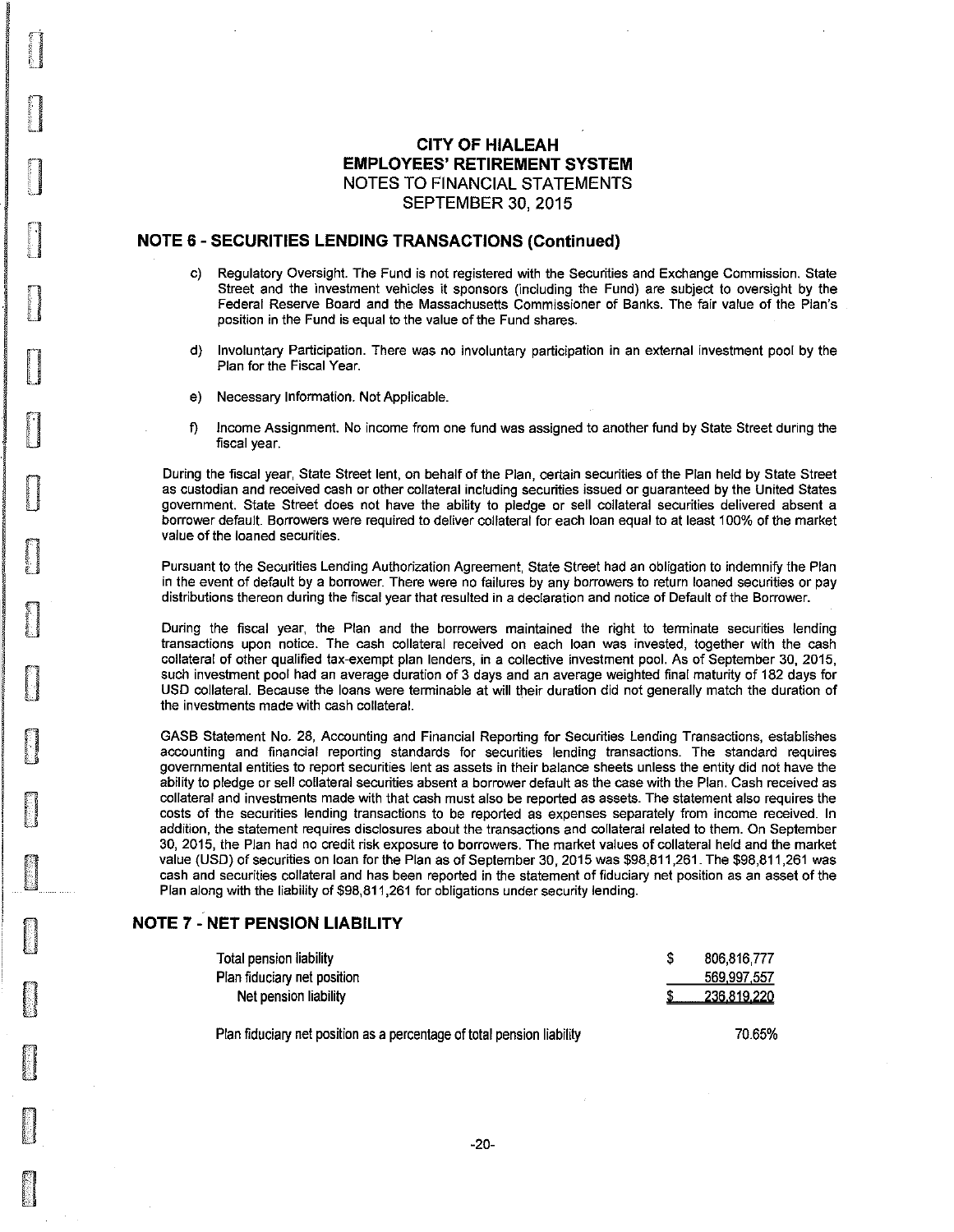# **NOTE 7 -NET PENSION LIABILITY (Continued)**

#### **Significant Actuarial Assumptions**

<u>000 - 1000 - 1000 - 1000 - 1000 - 1000 - 1000 - 1000 - 1000 - 1000 - 1000 - 1000 - 1000 - 1000 - 1000 - 1000 </u>

:<br>:<br>:<br>:  $\alpha$ 

 $\Box$ 

·D' ~ '

i r. J L

Designations of the contract of the contract of the contract of the contract of the contract of the contract of the contract of the contract of the contract of the contract of the contract of the contract of the contract o

Designation<br>Designation<br>Communication

personalistica de la provincia de la provincia de la provincia de la provincia de la provincia de la provincia<br>Desenvolvements de la provincia de la provincia de la provincia de la provincia de la provincia de la provinci

[]<br>**[**]<br>**[**]

De Bernard (d. 1979)<br>1970 - Johann Brown, Amerikaansk kanton<br>1970 - Johann Brown, Amerikaansk kanton<br>1970 - Johann Brown, Amerikaansk kanton

0

0<br>1<br>1<br>1<br>1<br>1<br>1<br>1<br>1<br>1<br>1<br>1<br>1<br>1<br>1<br>1<br>1<br>

na anns anns an t-Saonaich<br>Chomhair anns an t-Saonaich<br>Chomhair anns an t-Saonaichean

The total pension liability was determined by an actuarial valuation as of October 1, 2014 updated to September 30, 2015, using the following actuarial assumptions:

| Interest rates:                        |                                                                                                              |
|----------------------------------------|--------------------------------------------------------------------------------------------------------------|
| Single discount rate                   | 8.0%                                                                                                         |
| Inflation                              | $3.0\%$                                                                                                      |
| Salary Increases                       | $3.0 - 9.0%$                                                                                                 |
| Long-term expected rate of             |                                                                                                              |
| return                                 | 8.0%                                                                                                         |
| Pre-Retirement Mortality:              | RP-2000 Combined Mortality Table with a blue<br>collar adjustment projected 15 years from<br>valuation date. |
| Post-Retirement Healthy<br>Mortality:  | RP-2000 Combined Mortality Table with a blue<br>collar adjustment projected 7 years from<br>valuation date.  |
| Post-Retirement Disabled<br>Mortality: | RP-2000 Disabled Mortality Table.                                                                            |

#### Long-Term Expected Rate of Return

**The long-term expected rate of return on pension plan investments was determined using a building-block method in which best-estimate ranges of expected future real rates of return (expected returns, net of pension plan investment expenses and inflation) are developed for each major asset class. These ranges are combined**  to produce the long term expected rate of return by weighting the expected future real rates of return by the target asset allocation percentage and by adding expected inflation.

**Best estimates of arithmetic real rates of return for each major asset class included in the pension plan's target**  asset allocation as of September 30, 2015 are summarized in the following table:

|                      | Long-Term<br><b>Expected Real</b> |
|----------------------|-----------------------------------|
| <b>Asset Group</b>   | Rate of Return                    |
| Domestic Equity      | 7.31%                             |
| International Equity | 7.40%                             |
| Domestic Bonds       | 2.10%                             |
| Other                | 6.40%                             |
|                      |                                   |

#### Discount Rate

**The discount rate used to measure the total pension liability was 8.00 %. The projection of cash flows used to determine the discount rate assumed that plan member contributions will be made at the current contribution rate and that sponsor contributions will be made at rates equal to the difference between actuarially determined contribution rates and the member rate. Based on those assumptions, the pension plan's fiduciary net position**  was projected to be available to make all projected future benefit payments of current plan members. Therefore, the long-term expected rate of return on pension plan investments was applied to all periods of projected benefit payments to determine the total pension liability.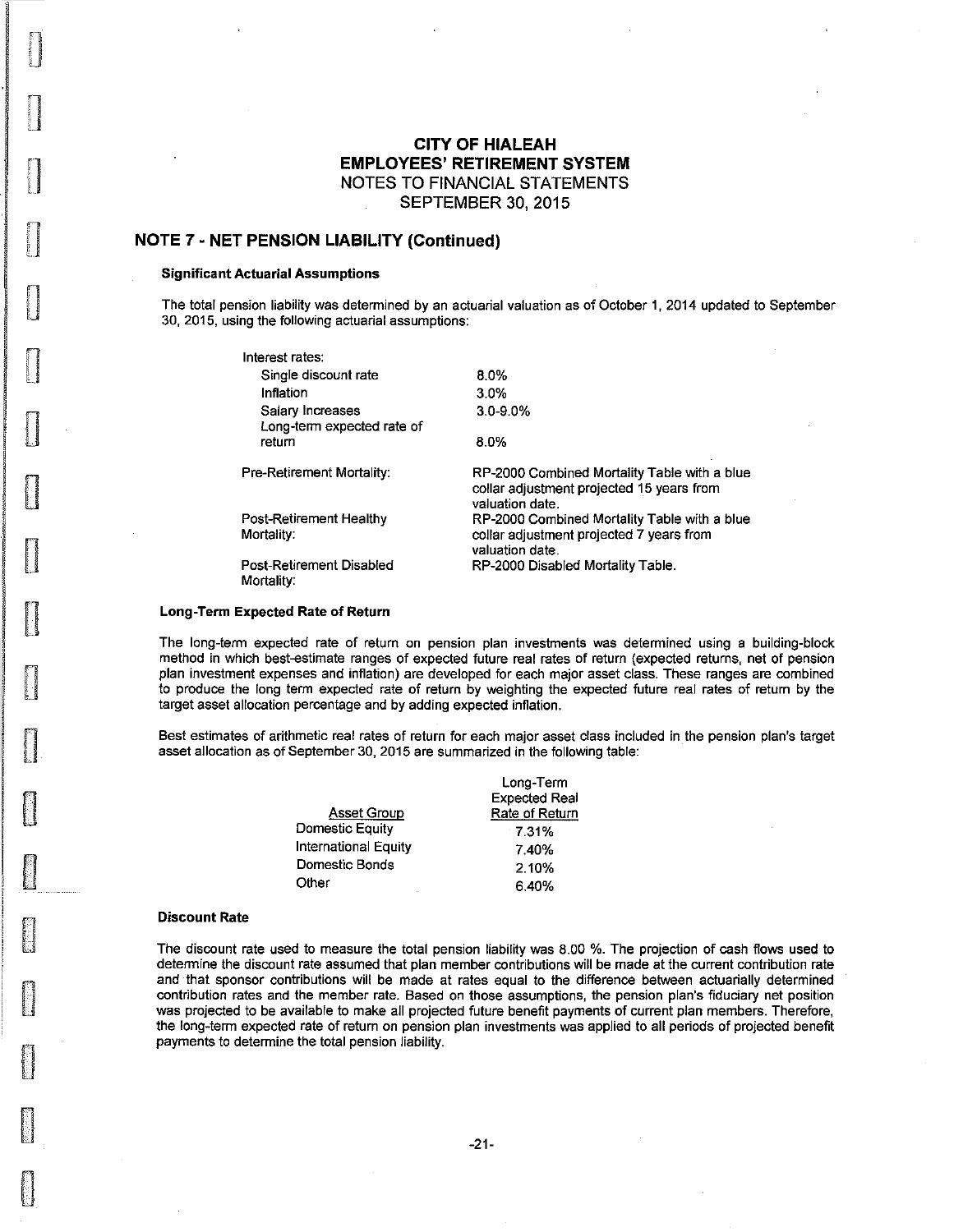# **NOTE 7 - NET PENSION LIABILITY (Continued)**

### Sensitivity of the Net Pension Liability to the Discount Rate Assumption

Regarding the sensitivity of the net pension liability to changes in the single discount rate, the following presents **the Plan's net pension liability, calculated using a discount rate of 8.0%, as well as what the Plan's net pension**  liability would be if it were calculated using a single discount rate that is 1-percentage-point lower or 1 percentage-point higher:

|                    | <b>Current Discount</b> |               |
|--------------------|-------------------------|---------------|
| <b>1% Decrease</b> | <b>Rate Assumption</b>  | 1% Increase   |
| 7.0%               | $8.0\%$                 | 9.0%          |
| \$312,988,806      | \$236.819.220           | \$172,156,670 |

### **NOTE 8 -ACTUARIAL ASSUMPTIONS AND METHOD CHANGES**

Effective October 1, 2014,

fJ

!<br>}<br>}

I 'J

flowers<br>and u (Processor)<br>Margaret (Processor)<br>Margaret (Processor)

 $\overline{\phantom{a}}$ 

 $\sqrt{2}$ 

|<br>|-<br>|<br>|

n

n

*n* 

 $\prod$ 

**000** 

- a) A portion of the assets in the Trust Fund are reserved for the Annuity Savings Benefits that are due to Members who had previously terminated employment and left their Annuity Savings in the Fund to be withdrawn at a future date (Annuity Savings Reserve). In the prior report, the assets shown were the **full assets in the Trust Fund and the Annuity Savings Reserve was added to the liabilities. This year, in order for the valuation report to match the audited financial statements, this Annuity Savings Reserve**  was subtracted from the assets of the Plan, and therefore not included as a liability. This change of **categorization has no impact on the funding requirements.**
- b) Additionally, the mortality assumption was amended because each year it is assumed that mortality **improves. This assumption change increased the funding requirement by 0.10% of payroll**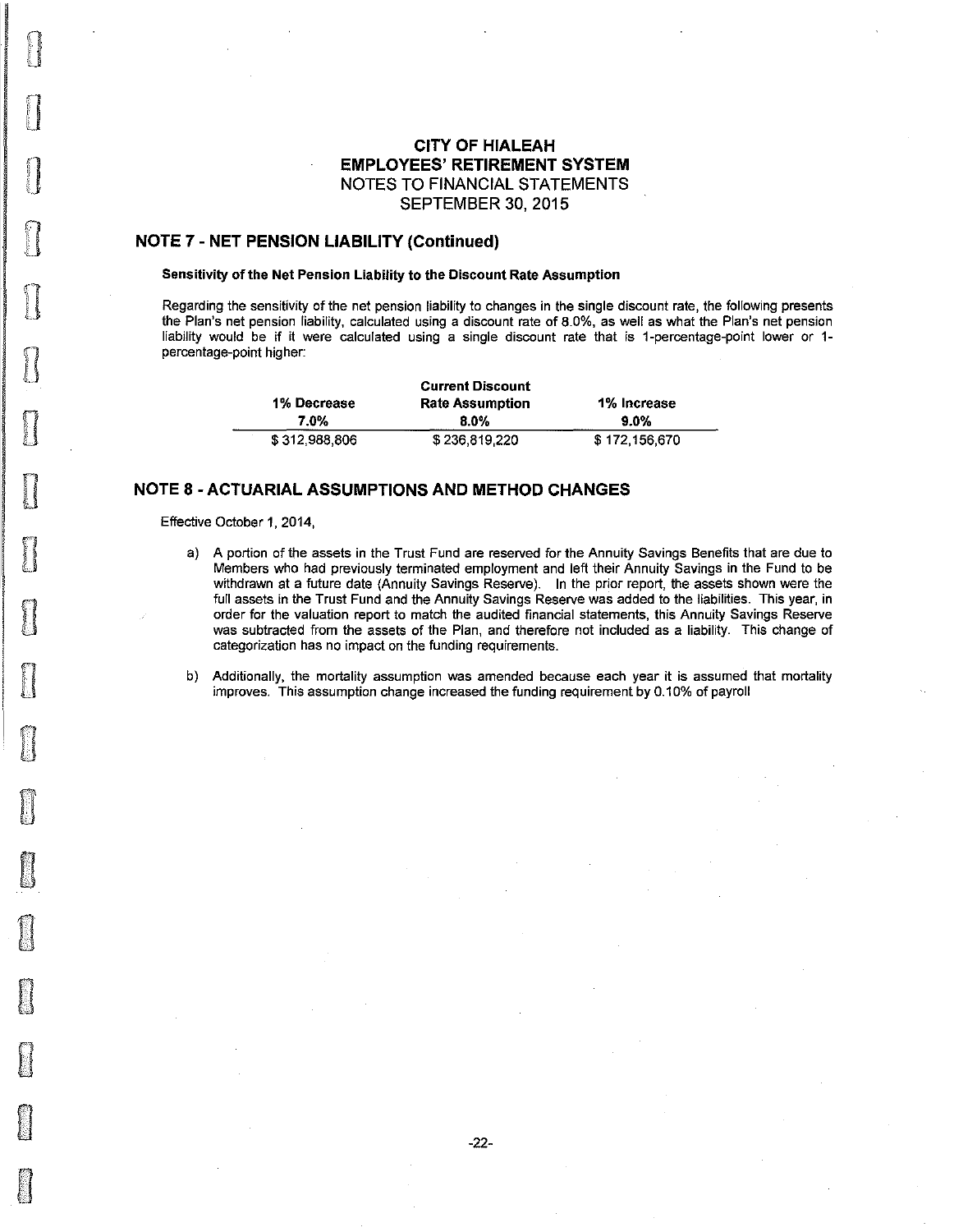# REQUIRED SUPPLEMENTARY INFORMATION

 $\sim 2$ 

 $\begin{picture}(20,20) \put(0,0){\line(1,0){155}} \put(15,0){\line(1,0){155}} \put(15,0){\line(1,0){155}} \put(15,0){\line(1,0){155}} \put(15,0){\line(1,0){155}} \put(15,0){\line(1,0){155}} \put(15,0){\line(1,0){155}} \put(15,0){\line(1,0){155}} \put(15,0){\line(1,0){155}} \put(15,0){\line(1,0){155}} \put(15,0){\line(1,0){155}} \$ 

 $\begin{bmatrix} 1 & 0 & 0 \\ 0 & 1 & 0 \\ 0 & 0 & 0 \\ 0 & 0 & 0 \\ 0 & 0 & 0 \\ 0 & 0 & 0 \\ 0 & 0 & 0 \\ 0 & 0 & 0 \\ 0 & 0 & 0 \\ 0 & 0 & 0 \\ 0 & 0 & 0 \\ 0 & 0 & 0 \\ 0 & 0 & 0 \\ 0 & 0 & 0 \\ 0 & 0 & 0 \\ 0 & 0 & 0 \\ 0 & 0 & 0 & 0 \\ 0 & 0 & 0 & 0 \\ 0 & 0 & 0 & 0 \\ 0 & 0 & 0 & 0 \\ 0 & 0 & 0 & 0 \\ 0 & 0 & 0 &$ 

 $\begin{matrix} \begin{bmatrix} 1 & 0 & 0 \\ 0 & 1 & 0 \\ 0 & 0 & 0 \\ 0 & 0 & 0 \\ 0 & 0 & 0 \\ 0 & 0 & 0 \\ 0 & 0 & 0 \\ 0 & 0 & 0 \\ 0 & 0 & 0 \\ 0 & 0 & 0 \\ 0 & 0 & 0 \\ 0 & 0 & 0 \\ 0 & 0 & 0 \\ 0 & 0 & 0 \\ 0 & 0 & 0 \\ 0 & 0 & 0 & 0 \\ 0 & 0 & 0 & 0 \\ 0 & 0 & 0 & 0 \\ 0 & 0 & 0 & 0 \\ 0 & 0 & 0 & 0 \\ 0 & 0 & 0 & 0 & 0$ 

 $\begin{bmatrix} 1 & 1 \\ 1 & 1 \\ 1 & 1 \\ 1 & 1 \\ 1 & 1 \\ 1 & 1 \\ 1 & 1 \\ 1 & 1 \\ 1 & 1 \\ 1 & 1 \\ 1 & 1 \\ 1 & 1 \\ 1 & 1 \\ 1 & 1 \\ 1 & 1 \\ 1 & 1 \\ 1 & 1 \\ 1 & 1 \\ 1 & 1 \\ 1 & 1 \\ 1 & 1 \\ 1 & 1 \\ 1 & 1 \\ 1 & 1 \\ 1 & 1 \\ 1 & 1 \\ 1 & 1 \\ 1 & 1 \\ 1 & 1 \\ 1 & 1 \\ 1 & 1 \\ 1 & 1 \\ 1 & 1 \\ 1 & 1 \\ 1 & 1 \\ 1 &$ 

 $\begin{picture}(20,20) \put(0,0){\dashbox{0.5}(20,20) \put(0,0){\dashbox{0.5}(20,20) \put(0,0){\dashbox{0.5}(20,20) \put(0,0){\dashbox{0.5}(20,20) \put(0,0){\dashbox{0.5}(20,20) \put(0,0){\dashbox{0.5}(20,20) \put(0,0){\dashbox{0.5}(20,20) \put(0,0){\dashbox{0.5}(20,20) \put(0,0){\dashbox{0.5}(20,20) \put(0,0){\dashbox{0.5}(20,20$ 

**Company**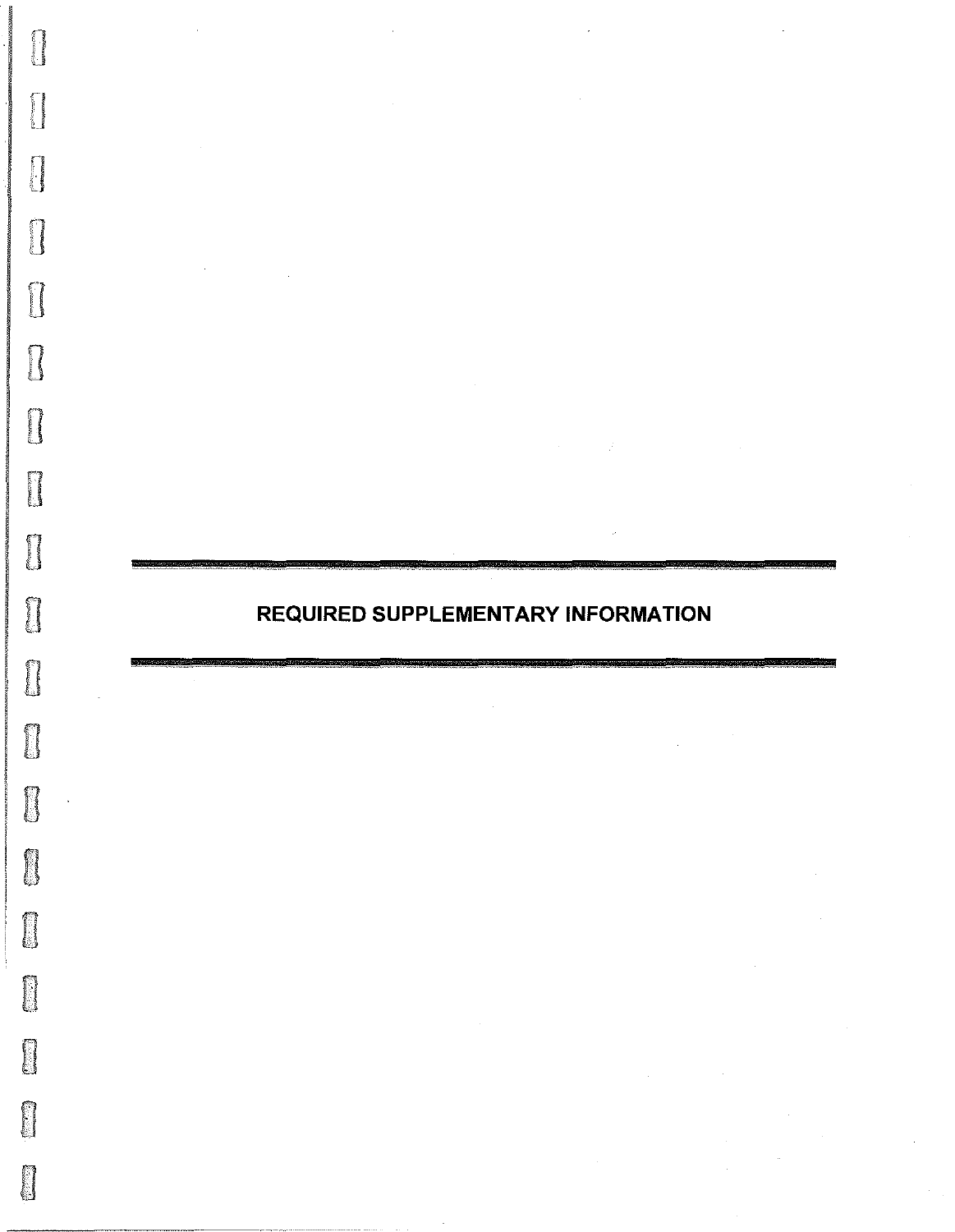### **CITY OF HIALEAH, FLORIDA EMPLOYEES' RETIREMENT SYSTEM** REQUIRED SUPPLEMENTARY INFORMATION SCHEDULE OF CHANGES IN NET PENSION LIABILITY AND RELATED RATIOS

Fiscal year ending September 30. 2014 2015 **Total Pension Liability** Service Cost  $\overline{\mathbf{s}}$ 8,982,779 9,104,164 \$ Interest 61,082,848 60,285,831 Change in Annuity Savings Fund 3,887,151 4,064,028 Difference between expected & actual experience 10,359,527 Contributions - Buy Back 975,579 1,182,367 Benefit Payments, Including Refunds of **Employee Contributions**  $(66,047,848)$  $(63, 299, 504)$ Net Change in Total Pension Liability 19,361,421 11,215,501 776,239,855 **Total Pension Liability - Beginning** 787,455,356 **Total Pension Liability - Ending (a)** 806.816.777 787,455,356 -\$ **Plan Fiduciary Net Position** Contributions - Employer  $\overline{\mathbf{s}}$ 27,382,906 \$ 25,769,253 Contributions - State 461,877 461,877 Contributions - Member 2,132,259 1,587,095 Contributions - Buy Back 975,579 1.182.367 Contributions - Annuity Savings Fund 4,064,028 3,887,151 Net Investment Income 58,702,102 2,881,487 Benefit Payments, Including Refunds of  $(66,047,848)$  $(63, 299, 504)$ **Employee Contributions** Net Change in Plan Fiduciary Net Position  $(28, 326, 589)$ 28,467,218 569,856,928 Plan Fiduciary Net Position - Beginning 598,324,146 569,997,557 598,324,146 Plan Fiduciary Net Position - Ending (b) \$ S Net Pension Liability - Ending (a) - (b) 189,131,210  $\overline{\mathbf{s}}$ 236,819,220  $\overline{\mathbf{s}}$ Plan Fiduciary Net Position as a Percentage of Total Pension Liability 70.65% 75.98% Covered Employee Payroll 22.672.786 s 67,967,862 \$ Net Pension Liability as a Percentage of Covered Employee Payroll 348.43% 834.18%

This schedule is presented to illustrate the requirement to show information for 10 years. However, until a full 10-year trend is compiled, pension plans should present information for those years for which information is available.

 $-23-$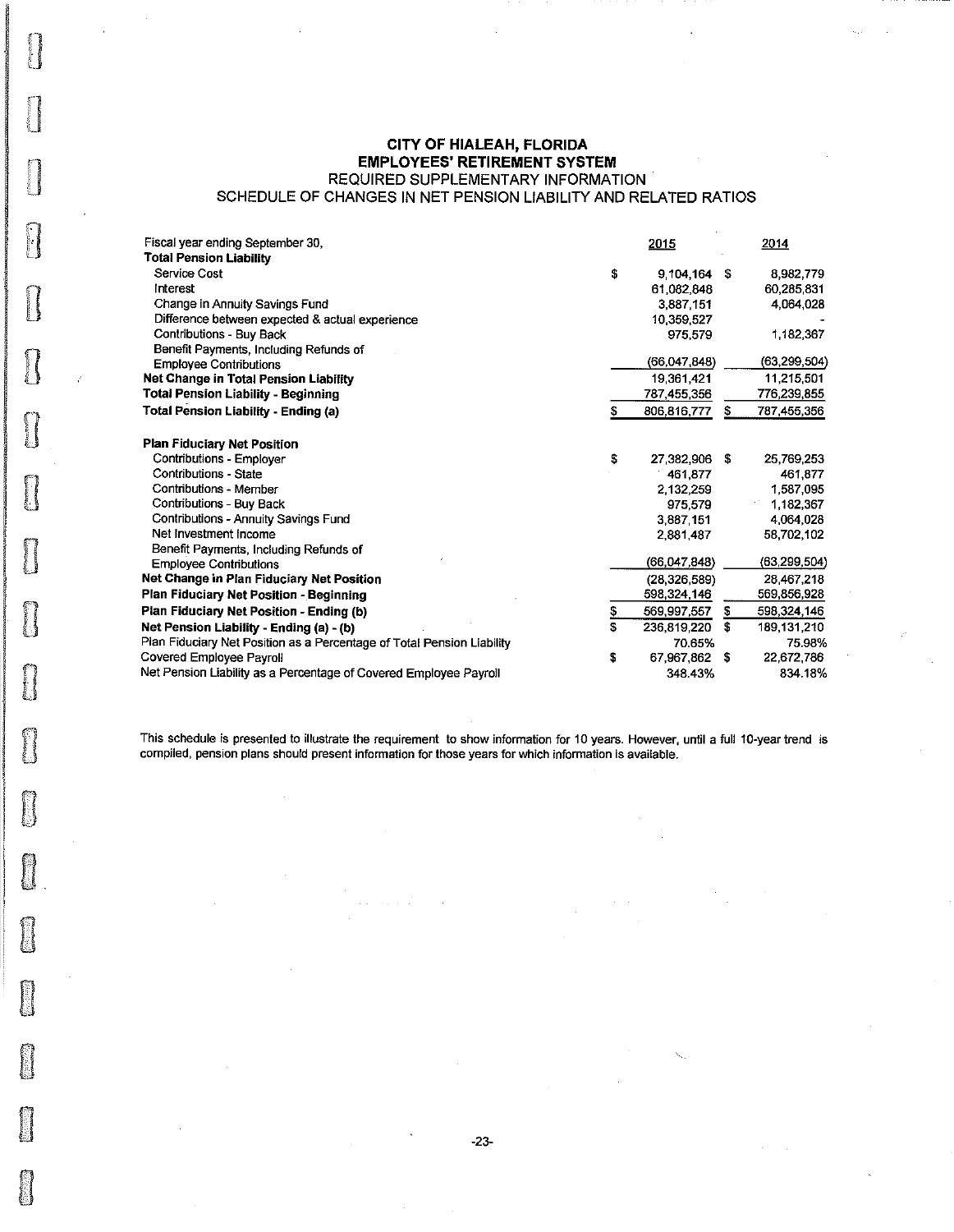# CITY **OF HIALEAH, FLORIDA EMPLOYEES' RETIREMENT SYSTEM**  REQUIRED SUPPLEMENTARY INFORMATION SCHEDULE OF CONTRIBUTIONS

ij regele voor de gewen van de gewen van de gewen van de gewen van de gewen van de gewen van de gewen van de g<br>Jere van de gewen van de gewen van de gewen van de gewen van de gewen van de gewen van de gewen van de gewen v

**000** 

<u>000 - 1000 - 1000 - 1000 - 1000 - 1000 - 1000 - 1000 - 1000 - 1000 - 1000 - 1000 - 1000 - 1000 - 1000 - 1000 </u>

~

long and the contract of the contract of the contract of the contract of the contract of the contract of the c<br>and the contract of the contract of the contract of the contract of the contract of the contract of the contrac

**Fiscal** Actual Year Ending Actuarially **Contribution Contribution Determined** Actual Deficiency Covered **as a% of**  Covered Payroll N/A 40.97% September 30, 2014 2015 **Contribution** Contribution (Excess) **Payroll\***  Valuation Date Notes \$ \$ 26,231,130 \$ 26,231,130 N/A 26,210,070 \$ 27,844,783 (1 ,634, 713) \$ 67,967,862 • Total covered payroll for fiscal year ending September 30. Notes to the Schedule of Contributions 10/1/2013 (AIS 02/23/2015) **Actuarially determined contribution rates are calculated as of October 1, which is two years prior to the end of the fiscal year in which contributions are reported. Methods and Assumptions Used to Determine Contribution Rates:**  Actuarial Cost Method Amortization Method **Remaining Amortization Period**  Actuarial Value of **Assets Inflation**  The entry age normal cost method was used to determine all liabilities, except **that the liability associated with member contributions has been assumed to be equal to those contributions.**  Beginning October 1, 2011, the method of amortizing all outstanding unfunded **liability bases was changed to an increasing amortization based on a level**  percent of payroll where the aggregate payroll is assumed to increase at 3.5% per **year.**  30 years (as of 10/01/2013) The actuarial value of assets (AVA) is equal to the market value of assets adjusted to reflect a five year phase-in of the difference between the expected **versus actual return on the AVA. The AVA is limited to an 80%-120% corridor of the market value of assets. 3.5% per year** 

**This schedule is presented to illustrate the requirement to show information for 10 years. However, until a full 1 0-year trend is compiled, pension plans should present information for those years for which information is**  available.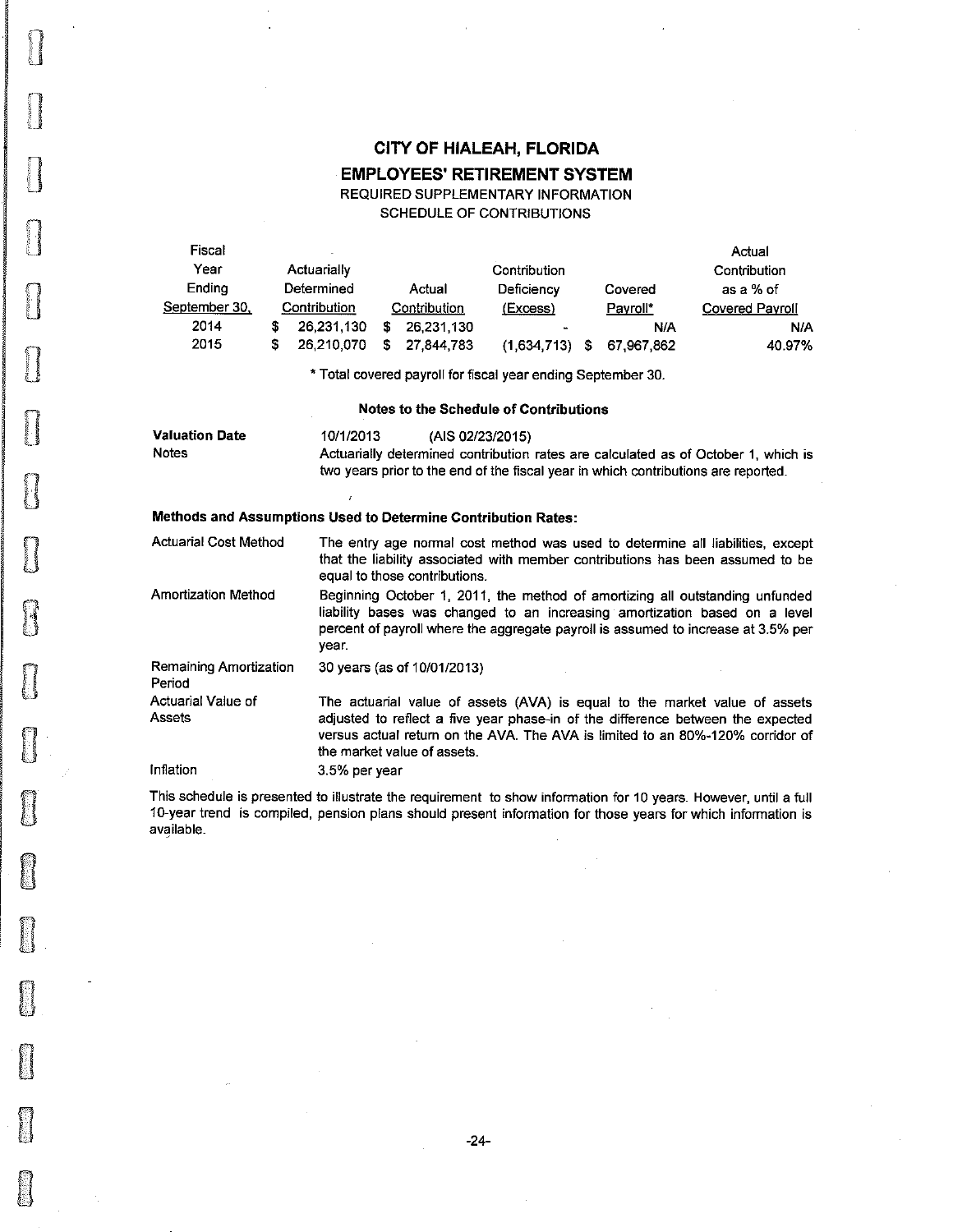# **CITY OF HIALEAH, FLORIDA EMPLOYEES' RETIREMENT SYSTEM**  REQUIRED SUPPLEMENTARY INFORMATION SCHEDULE OF INVESTMENT RETURNS

Annual Money-Weighted Rate of Return, Net of Investment Expense

. r.'.] ·.~ !'·

 $\Box$ .

in Personalist<br>**Indian Personalist**<br>**Indian Personal**ist '

 $\Box$ 

0

0

,0

' !o

fl u

0

 $\begin{matrix} \end{matrix}$ 

f]

00<br>000 metabook<br>000 metabook

**000** 

 $\Box$ 

internet<br>1930

2015 2014 0.46% 10.22%

**This schedule is presented to illustrate the requirement to show infonnation for 10 years. However,**  until a full 10-year trend is compiled, pension plans should present information for those years for **which information is available.**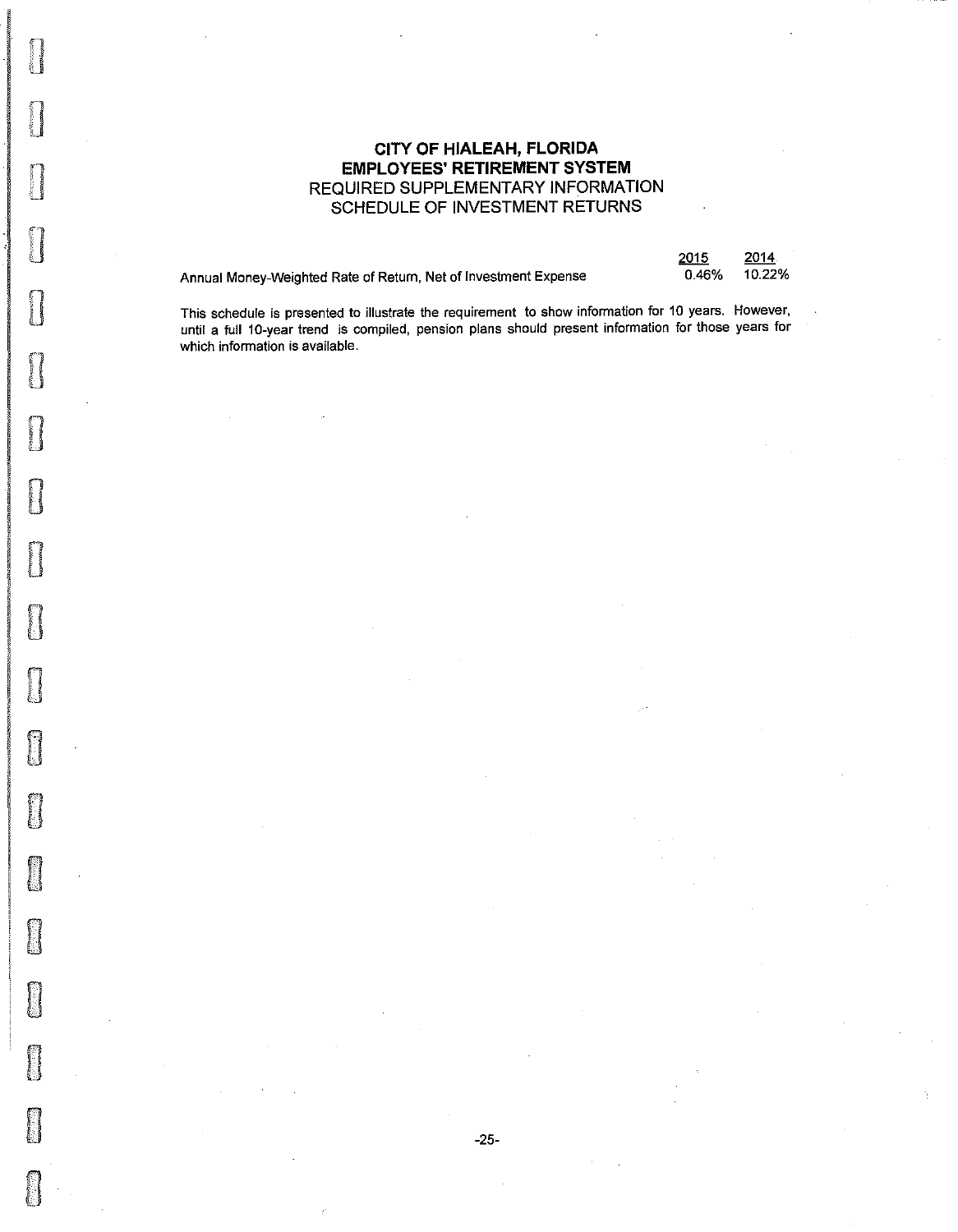# **COMPLIANCE REPORT**

 $\begin{bmatrix} 1 & 0 & 0 & 0 \\ 0 & 0 & 0 & 0 \\ 0 & 0 & 0 & 0 \\ 0 & 0 & 0 & 0 \\ 0 & 0 & 0 & 0 \\ 0 & 0 & 0 & 0 & 0 \\ 0 & 0 & 0 & 0 & 0 \\ 0 & 0 & 0 & 0 & 0 \\ 0 & 0 & 0 & 0 & 0 \\ 0 & 0 & 0 & 0 & 0 \\ 0 & 0 & 0 & 0 & 0 \\ 0 & 0 & 0 & 0 & 0 & 0 \\ 0 & 0 & 0 & 0 & 0 & 0 \\ 0 & 0 & 0 & 0 & 0 & 0 \\ 0 & 0 & 0 &$ 

 $\begin{bmatrix} 1 & 0 & 0 & 0 \\ 0 & 0 & 0 & 0 \\ 0 & 0 & 0 & 0 \\ 0 & 0 & 0 & 0 \\ 0 & 0 & 0 & 0 \\ 0 & 0 & 0 & 0 \\ 0 & 0 & 0 & 0 \\ 0 & 0 & 0 & 0 \\ 0 & 0 & 0 & 0 \\ 0 & 0 & 0 & 0 \\ 0 & 0 & 0 & 0 \\ 0 & 0 & 0 & 0 & 0 \\ 0 & 0 & 0 & 0 & 0 \\ 0 & 0 & 0 & 0 & 0 \\ 0 & 0 & 0 & 0 & 0 & 0 \\ 0 & 0 & 0 & 0 & 0 & 0 \\$ 

 $\begin{bmatrix} 1 & 0 & 0 & 0 \\ 0 & 0 & 0 & 0 \\ 0 & 0 & 0 & 0 \\ 0 & 0 & 0 & 0 \\ 0 & 0 & 0 & 0 \\ 0 & 0 & 0 & 0 \\ 0 & 0 & 0 & 0 \\ 0 & 0 & 0 & 0 \\ 0 & 0 & 0 & 0 \\ 0 & 0 & 0 & 0 \\ 0 & 0 & 0 & 0 \\ 0 & 0 & 0 & 0 \\ 0 & 0 & 0 & 0 & 0 \\ 0 & 0 & 0 & 0 & 0 \\ 0 & 0 & 0 & 0 & 0 \\ 0 & 0 & 0 & 0 & 0 \\ 0 & 0 & 0 &$ 

 $\begin{bmatrix} 1 & 1 \\ 1 & 1 \\ 1 & 1 \end{bmatrix}$ 

 $\begin{picture}(20,20) \put(0,0){\dashbox{0.5}(20,0){ }} \put(15,0){\dashbox{0.5}(20,0){ }} \put(15,0){\dashbox{0.5}(20,0){ }} \put(15,0){\dashbox{0.5}(20,0){ }} \put(15,0){\dashbox{0.5}(20,0){ }} \put(15,0){\dashbox{0.5}(20,0){ }} \put(15,0){\dashbox{0.5}(20,0){ }} \put(15,0){\dashbox{0.5}(20,0){ }} \put(15,0){\dashbox{0.5}(20,0){ }} \put(15,0){\dashbox{$ 

 $\begin{picture}(20,20) \put(0,0){\dashbox{0.5}(20,20) \put(0,0){\dashbox{0.5}(20,20) \put(0,0){\dashbox{0.5}(20,20) \put(0,0){\dashbox{0.5}(20,20) \put(0,0){\dashbox{0.5}(20,20) \put(0,0){\dashbox{0.5}(20,20) \put(0,0){\dashbox{0.5}(20,20) \put(0,0){\dashbox{0.5}(20,20) \put(0,0){\dashbox{0.5}(20,20) \put(0,0){\dashbox{0.5}(20,20$ 

**The Secondary**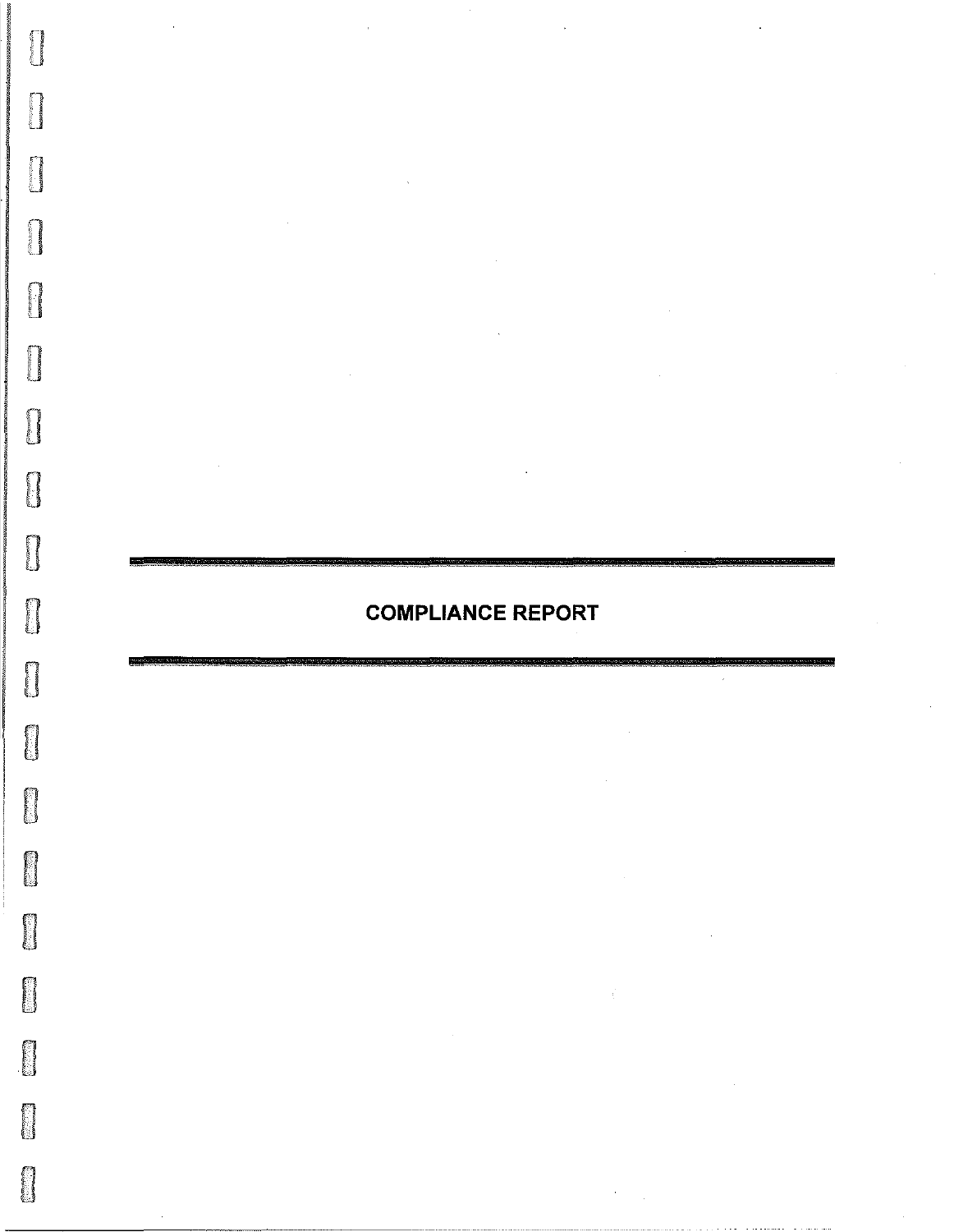

n q ... *!•* j ·,;\_\_

'] !i £ L

0 .<br>.<br>.<br>.<br>.<br>.<br>.<br>.<br>.<br>.<br>.<br><br><br><br><br><br><br><br><br><br><br><br> .<br>.<br>.<br>.

Alberni Caballero & Fierman, LLP 4649 Ponce de Leon Blvd Suite 404 Coral Gables, FL 33146 T: 305.662.7272 F: 305.662.4266 ACF-CPA.COM

### 111111111111111111111111111111111111111111111111111111111111111111111111111111111111

### INDEPENDENT AUDITORS' REPORT ON INTERNAL CONTROL OVER FINANCIAL REPORTING AND ON COMPLIANCE AND OTHER MATTERS BASED ON AN AUDIT OF FINANCIAL STATEMENTS PERFORMED IN ACCORDANCE WITH GOVERNMENT AUDITING STANDARDS

Board of Trustees City of Hialeah Employees' Retirement System Hialeah, Florida

We have audited, in accordance with the auditing standards generally accepted in the United States of America and the standards applicable to financial audits contained in Government Auditing Standards issued by the Comptroller General of the United States, the financial statements of City of Hialeah Employees' Retirement System (the "Plan"), as of and for the fiscal year ended September 30, 2015, and the related notes to the financial statements, and have issued our report thereon dated June 29, 2016.

#### Internal Control Over Financial Reporting

In planning and performing our audit of the financial statements, we considered the Plan's internal control over financial reporting (internal control) to detennine the audit procedures that are appropriate in the circumstances for the purpose of expressing our opinions on the financial statements, but not for the purpose of expressing an opinion on the effectiveness of the Plan's internal controL Accordingly, we do not express an opinion on the effectiveness of the Plan's internal control.

A deficiency in internal control exists when the design or operation of a control does not allow management or employees, in the normal course of performing their assigned functions, to prevent, or detect and correct, misstatements on a timely basis. A material weakness is a deficiency, or a combination of deficiencies, in internal control such that there is a reasonable possibility that a material misstatement of the entity's financial statements will not be prevented, or detected and corrected on a timely basis. A significant deficiency is a deficiency, or a combination of deficiencies in internal control that is less severe than a material weakness, yet important enough to merit attention by those charged with governance.

Our consideration of internal control was for the limited purpose described in the preceding paragraph and was not designed to identify all deficiencies in internal control that might be material weaknesses or significant deficiencies and therefore, material weaknesses or significant deficiencies may exist that were not identified. Given these limitations, during our audit we did not identify any qeficiencies in internal control that we consider to be material weaknesses. We did identify a deficiency in internal control, described in the accompanying schedule of findings and responses as item 2015-01 that we consider to be a significant deficiency.

#### Compliance and Other Matters

As part of obtaining reasonable assurance about whether the Plan's financial statements are free from material misstatement, we performed tests of its compliance with certain provisions of laws, regulations, and contracts, noncompliance with which could have a direct and material effect on the determination of financial statement amounts. However, providing an opinion on compliance with those provisions was not an objective of our audit, and accordingly, we do not express such an opinion. The results of our tests disclosed no instances of noncompliance or other matters that are required to be reported under Government Auditing Standards.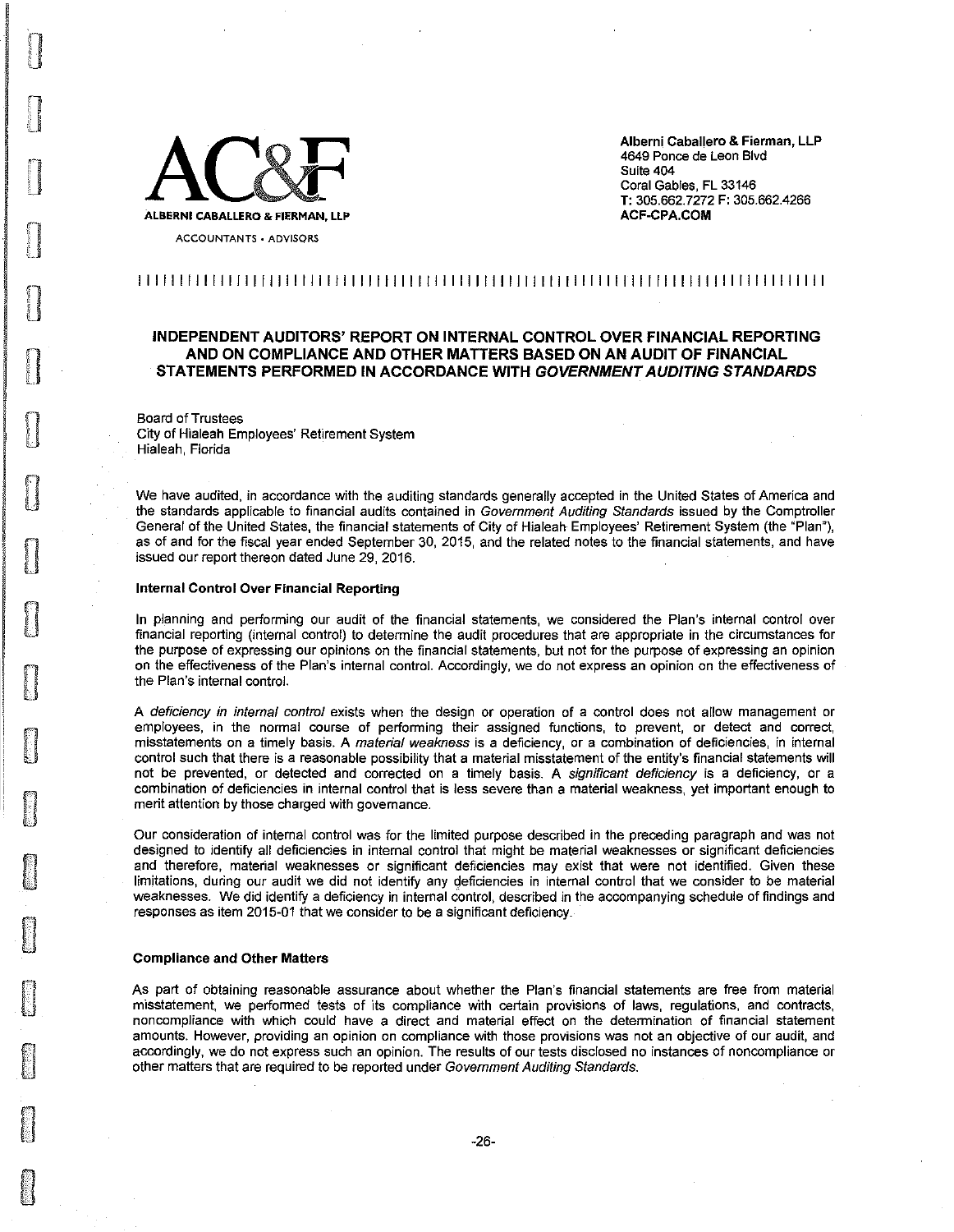Board of Trustees City of Hialeah Employees' Retirement System

### **Plan's Response to Finding**

**The Plan's response to the finding identified in our audit are described in the accompanying schedule of findings and responses. The Plan's response was not subject to the auditing procedures applied in the audit of the financial statements and, accordingly, we express no opinion on it.** 

### Purpose of this Report

 $\overline{\phantom{a}}$ 

rJ l

Zichorne<br>Brazilian L

 $\Box$ '

0<br>|-<br>|-<br>|-<br>|-<br>|-

**000** 

**000** 

 $\Box$ 

The purpose of this report is solely to describe the scope of our testing of internal control and compliance and the **results of that testing, and not to provide an opinion on the effectiveness of the Plan's internal control or on**  compliance. This report is an integral part of an audit performed in accordance with Government Auditing Standards in considering the entity's internal control and compliance. Accordingly, this communication is not suitable for any other purpose.

Alberni Caballero & Fierman, LLP

Albemi Caballero & Fierman, LLP Coral Gables, Florida June 29, 2016